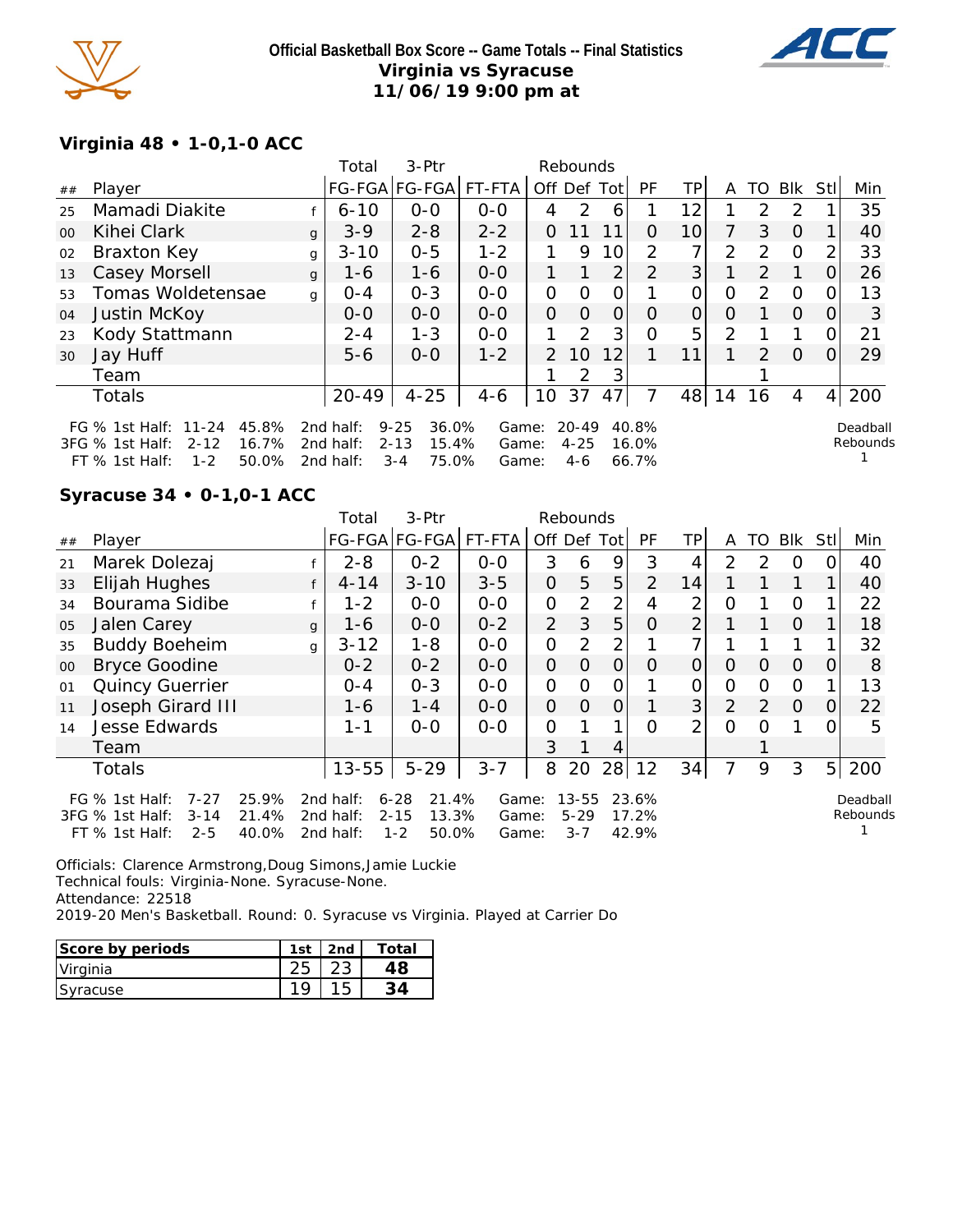

#### **Official Basketball Box Score -- Game Totals -- Final Statistics James Madison vs Virginia 11/10/19 6:00 pm at**



#### **James Madison 34 • 1-1,0-0 CAA**

|                |                                                                                                                     |              | Total                               | 3-Ptr                                                     |                         |                | Rebounds                         |                |                         |                |              |          |                |          |                           |
|----------------|---------------------------------------------------------------------------------------------------------------------|--------------|-------------------------------------|-----------------------------------------------------------|-------------------------|----------------|----------------------------------|----------------|-------------------------|----------------|--------------|----------|----------------|----------|---------------------------|
| ##             | Player                                                                                                              |              |                                     | FG-FGA FG-FGA                                             | FT-FTA                  | Off Def        |                                  | Totl           | PF                      | ΤP             | A            | TO       | Blk            | Stl      | Min                       |
| 11             | Zach Jacobs                                                                                                         |              | $3 - 9$                             | $2 - 5$                                                   | $1 - 2$                 | 4              | 3                                | 7              | 2                       | 9              | 0            | 4        |                |          | 36                        |
| 23             | Michael Christmas                                                                                                   |              | $1 - 5$                             | $0 - 2$                                                   | $1 - 2$                 |                |                                  | 8              |                         | 3              | 0            |          | $\Omega$       | 0        | 24                        |
| 01             | Matt Lewis                                                                                                          | $\mathbf{q}$ | $5 - 15$                            | $4 - 9$                                                   | $0 - 0$                 | 0              | 10                               | 10             | 2                       | 14             | 2            | 2        | $\Omega$       |          | 35                        |
| 0 <sub>3</sub> | <b>Deshon Parker</b>                                                                                                | $\mathbf{q}$ | $0 - 7$                             | $0 - 2$                                                   | $O-O$                   | 0              | $\mathcal{P}$                    | 2              | 0                       | $\overline{O}$ | 2            | 3        | $\Omega$       |          | 29                        |
| 05             | Darius Banks                                                                                                        | g            | $2 - 8$                             | $2 - 7$                                                   | $0 - 2$                 | $\overline{O}$ | 3                                | 3              | 4                       | 6              |              | 2        | $\Omega$       |          | 35                        |
| 04             | Zyon Dobbs                                                                                                          |              | $O-O$                               | $0 - 0$                                                   | $0 - 0$                 | $\Omega$       | $\Omega$                         | 0              | 0                       | O              | 0            |          | $\Omega$       | $\Omega$ | 4                         |
| 13             | Quinn Richey                                                                                                        |              | $0 - 1$                             | $0-0$                                                     | $0-0$                   | 1              | O                                | 1              | O                       | 0              | $\mathbf{O}$ | $\Omega$ | $\overline{O}$ |          |                           |
| 14             | Jayvis Harvey                                                                                                       |              | $1 - 4$                             | $0 - 3$                                                   | $0 - 0$                 | O              | 2                                | $\overline{2}$ |                         | $\overline{2}$ | $\Omega$     | 2        | $\Omega$       | 0        | 16                        |
| 22             | Julien Wooden                                                                                                       |              | $0 - 3$                             | $0 - 2$                                                   | $0 - 0$                 | O              | 2                                | 2              |                         | 0              |              | 4        | $\Omega$       | O        | 15                        |
| 35             | Devon Flowers                                                                                                       |              | $O - 1$                             | $0 - 1$                                                   | $O-O$                   | $\Omega$       | $\Omega$                         | $\Omega$       | $\Omega$                | 0              | 0            | $\Omega$ | $\Omega$       | $\Omega$ | 2                         |
|                | Team                                                                                                                |              |                                     |                                                           |                         |                | Ω                                |                |                         |                |              |          |                |          |                           |
|                | Totals                                                                                                              |              | $12 - 53$                           | $8 - 31$                                                  | $2 - 6$                 |                | 29                               | 36             | 11                      | 34             | 6            | 19       |                | 3        | 200                       |
|                | $8 - 25$<br>32.0%<br>FG $%$ 1st Half:<br>3FG % 1st Half:<br>33.3%<br>$5 - 15$<br>33.3%<br>FT % 1st Half:<br>$2 - 6$ |              | 2nd half:<br>2nd half:<br>2nd half: | $4 - 28$<br>14.3%<br>$3 - 16$<br>18.8%<br>0.0%<br>$0 - 0$ | Game:<br>Game:<br>Game: |                | $12 - 53$<br>$8 - 31$<br>$2 - 6$ |                | 22.6%<br>25.8%<br>33.3% |                |              |          |                |          | Deadball<br>Rebounds<br>3 |

# **Virginia 65 • 2-0,1-0 ACC**

|    |                               |   | Total             | 3-Ptr         |          |                     | Rebounds       |                |                |                |                |                |                |                |                |
|----|-------------------------------|---|-------------------|---------------|----------|---------------------|----------------|----------------|----------------|----------------|----------------|----------------|----------------|----------------|----------------|
| ## | Player                        |   |                   | FG-FGA FG-FGA | FT-FTA   |                     |                | Off Def Tot    | <b>PF</b>      | ΤP             | A              | TO             | Blk            | Stll           | Min            |
| 25 | Mamadi Diakite                |   | $8 - 16$          | $1 - 3$       | $2 - 4$  | 3                   | 10             | 13             | 1              | 19             | 0              | 0              | 2              |                | 29             |
| 00 | Kihei Clark                   | g | $2 - 7$           | $1 - 5$       | $0-0$    | 1                   | 2              | 3              | $\overline{O}$ | 5              | 6              | 3              | $\overline{O}$ | 2              | 28             |
| 02 | Braxton Key                   | g | $5 - 8$           | $2 - 3$       | $2 - 2$  | 3                   | $\overline{7}$ | 10             | $\Omega$       | 14             | $\overline{2}$ | 1              | 0              | 1              | 29             |
| 13 | Casey Morsell                 | g | $0 - 9$           | $0 - 5$       | $0-0$    | $\mathsf{O}\xspace$ | 3              | 3              | 3              | $\overline{O}$ |                | 2              |                | 0              | 26             |
| 23 | Kody Stattmann                | g | $2 - 9$           | $0 - 6$       | $4 - 4$  | 1                   | 1              | $\overline{2}$ | $\overline{2}$ | 8              | $\Omega$       | 2              | 1              | 2              | 31             |
| 01 | Matt Palumbo                  |   | $0 - 1$           | $0 - 1$       | $O-O$    | $\overline{O}$      | $\overline{O}$ | $\overline{O}$ | $\overline{O}$ | 0              | $\Omega$       | $\Omega$       | $\Omega$       | 0              | 2              |
| 04 | Justin McKoy                  |   | $2 - 4$           | $O-O$         | $0-0$    | O                   | $\overline{2}$ | $\overline{2}$ | 2              | 4              | 0              | 1              | $\mathcal{O}$  | 0              | 12             |
| 05 | Jayden Nixon                  |   | $1 - 2$           | $0 - 1$       | $O-O$    | 1                   | $\overline{O}$ | 1              | 1              | $\overline{2}$ | $\Omega$       | $\Omega$       | $\Omega$       | $\overline{O}$ | $\overline{4}$ |
| 11 | <b>Grant Kersey</b>           |   | $1 - 1$           | $O-O$         | $O-O$    | 1                   | $\overline{O}$ | 1              | $\overline{O}$ | $\overline{2}$ | $\Omega$       | $\Omega$       | $\mathbf{O}$   | $\overline{O}$ | $\overline{2}$ |
| 12 | Chase Coleman                 |   | $0 - 3$           | $0 - 1$       | $0-0$    | $\overline{O}$      | $\overline{O}$ | $\overline{O}$ | $\Omega$       | $\mathsf O$    | $\Omega$       | $\overline{O}$ | $\Omega$       | 0              | 7              |
| 24 | Austin Katstra                |   | $0 - 2$           | $O-O$         | $O-O$    | $\overline{O}$      | 5              | 5              | $\overline{O}$ | 0              | 0              | $\circ$        | $\Omega$       | 0              | 3              |
| 30 | Jay Huff                      |   | $5-6$             | $O-O$         | $1 - 4$  | 3                   | $\overline{4}$ | $\overline{7}$ | 1              | 11             | 2              | 1              | 2              | 2              | 27             |
|    | Team                          |   |                   |               |          | 2                   | 1              | 3              |                |                |                |                |                |                |                |
|    | Totals                        |   | $26 - 68$         | $4 - 25$      | $9 - 14$ | 15                  | 35             | 50             | 10             | 65             | 11             | 10             | 6              | 8 <sup>1</sup> | 200            |
|    | 37.1%<br>FG % 1st Half: 13-35 |   | 2nd half: $13-33$ | 39.4%         |          | Game: 26-68 38.2%   |                |                |                |                |                |                |                |                | Deadbal        |

3FG % 1st Half: 3-14 21.4% 2nd half: 1-11 9.1% FT  $%$  1st Half: 2-4 2nd half: 7-10 70.0% 9.1% Game: 4-25 16.0% Game: 9-14 64.3%

Deadball Rebounds 3

Officials: Keith Kimble,Nathan Farrell,Ted Valentine Technical fouls: James Madison-None. Virginia-None.

Attendance: 13524

2019-20 Men's Basketball. Round: 0. James Madison vs Virginia. Played at John

| Score by periods | 1st | 2nd | Total |
|------------------|-----|-----|-------|
| Uames Madison    |     |     |       |
| Virginia         |     |     |       |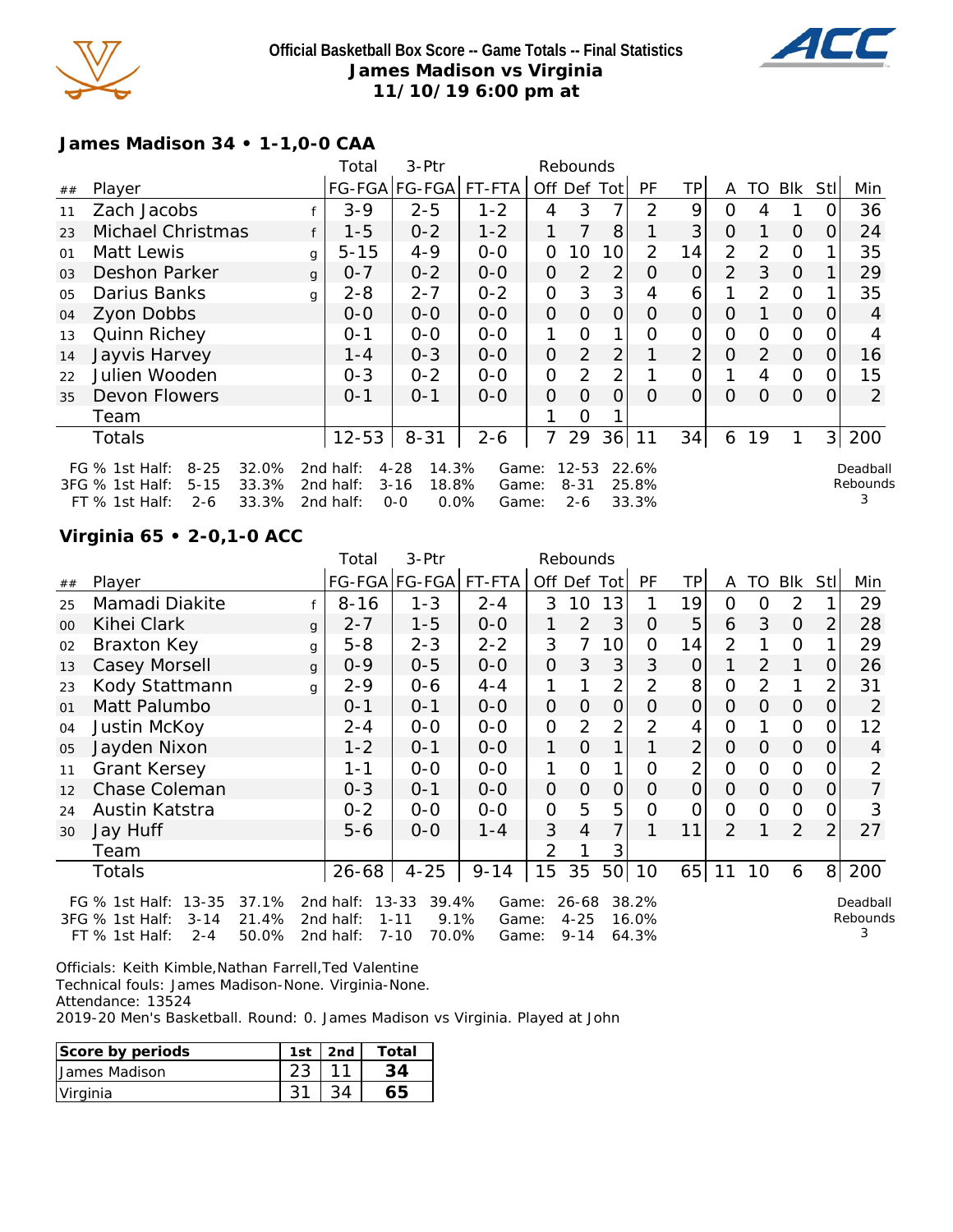

## **Official Basketball Box Score -- Game Totals -- Final Statistics Columbia vs Virginia 11/16/19 12:00 pm at**



# **Columbia 42 • 1-3,0-0 Ivy Leag**

|    |                                                                                                                     |              | Total                               | 3-Ptr                                                      |                         |                | Rebounds                   |                |                         |                |                |          |                |          |                      |
|----|---------------------------------------------------------------------------------------------------------------------|--------------|-------------------------------------|------------------------------------------------------------|-------------------------|----------------|----------------------------|----------------|-------------------------|----------------|----------------|----------|----------------|----------|----------------------|
| ## | Player                                                                                                              |              |                                     | FG-FGA FG-FGA FT-FTA                                       |                         | Off Def        |                            | <b>Tot</b>     | <b>PF</b>               | ΤP             | A              | TO.      | <b>BIK</b>     | Stl      | Min                  |
| 13 | Randy Brumant                                                                                                       |              | $3 - 7$                             | $3 - 6$                                                    | $0 - 0$                 | 0              | 4                          | 4              | 4                       | 9              |                |          | 2              |          | 30                   |
| 24 | Ike Nweke                                                                                                           | f            | $3 - 9$                             | $0-0$                                                      | $1 - 2$                 | 6              | 3                          | 9              | O                       | 7              | O              |          |                | O        | 22                   |
| 20 | Jake Killingsworth                                                                                                  | g            | $1 - 5$                             | 0-4                                                        | $O-O$                   | 0              | $\overline{2}$             | 2              |                         | 2              | 2              | 0        | $\Omega$       |          | 18                   |
| 21 | Mike Smith                                                                                                          | $\mathbf{q}$ | $6 - 14$                            | $2 - 4$                                                    | $2 - 2$                 | 0              | 3                          | 3              |                         | 16             | $\overline{2}$ | 6        | $\Omega$       |          | 37                   |
| 33 | Tai Bibbs                                                                                                           | g            | $0 - 3$                             | $O - 1$                                                    | $O-O$                   | 0              | $\overline{2}$             | $\overline{2}$ | 2                       | O              | 0              | 0        | $\mathbf{O}$   |          | 16                   |
| 01 | Luke Bolster                                                                                                        |              | $O - 1$                             | $0 - 0$                                                    | $0 - 0$                 | 1              | $\Omega$                   | 1              | O                       | 0              | $\Omega$       | $\Omega$ | $\overline{O}$ | O        | 4                    |
| 04 | <b>Jack Forrest</b>                                                                                                 |              | $0 - 3$                             | $0 - 2$                                                    | $0 - 0$                 | $\overline{O}$ | $\overline{2}$             | $\overline{2}$ | Ο                       | 0              |                |          | $\Omega$       |          | 19                   |
| 12 | Cameron Shockley-Oke                                                                                                |              | $0 - 3$                             | $0 - 1$                                                    | $0 - 0$                 |                | $\overline{4}$             | 5              | $\overline{2}$          | $\Omega$       | $\Omega$       | 2        | $\Omega$       | 0        | 20                   |
| 32 | Maka Ellis                                                                                                          |              | $2 - 9$                             | 1-3                                                        | $1 - 2$                 | 0              | 2                          | $\overline{2}$ | 0                       | 6              |                |          | $\Omega$       |          | 26                   |
| 50 | Joseph Smoyer                                                                                                       |              | $1 - 2$                             | $0 - 0$                                                    | $0 - 0$                 | 2              | $\Omega$                   | 2              | 3                       | $\overline{2}$ | $\Omega$       |          |                | $\Omega$ | 8                    |
|    | Team                                                                                                                |              |                                     |                                                            |                         | $\mathcal{P}$  | 2                          | 4              |                         |                |                |          |                |          |                      |
|    | <b>Totals</b>                                                                                                       |              | $16 - 56$                           | $6 - 21$                                                   | $4 - 6$                 | 12             | 24                         | 36             | 13                      | 42             | 7              | 14       | 4              | 4        | 200                  |
|    | $7 - 28$<br>25.0%<br>FG % 1st Half:<br>3FG % 1st Half:<br>$2 - 10$<br>20.0%<br>$1 - 2$<br>50.0%<br>$FT$ % 1st Half: |              | 2nd half:<br>2nd half:<br>2nd half: | $9 - 28$<br>32.1%<br>$4 - 11$<br>36.4%<br>$3 - 4$<br>75.0% | Game:<br>Game:<br>Game: |                | 16-56<br>$6 - 21$<br>$4-6$ |                | 28.6%<br>28.6%<br>66.7% |                |                |          |                |          | Deadball<br>Rebounds |

# **Virginia 60 • 3-0,1-0 ACC**

|    |                                                                               |   | Total                  | 3-Ptr                                  |                |                | Rebounds              |                |                |                 |          |               |                |                |                      |
|----|-------------------------------------------------------------------------------|---|------------------------|----------------------------------------|----------------|----------------|-----------------------|----------------|----------------|-----------------|----------|---------------|----------------|----------------|----------------------|
| ## | Player                                                                        |   |                        | FG-FGA FG-FGA                          | FT-FTA         |                | Off Def Tot           |                | PF             | TP              | A        | TO            | Blk            | Stll           | Min                  |
| 25 | Mamadi Diakite                                                                |   | $4 - 10$               | $1 - 3$                                | 4-6            | 3              | 5                     | 8              |                | 13              | 0        | $\mathcal{P}$ | 0              |                | 20                   |
| 00 | Kihei Clark                                                                   | g | $4 - 9$                | $2 - 3$                                | $0-0$          | $\overline{O}$ | 3                     | 3              |                | 10 <sup>1</sup> | 5        |               | 1              | 0              | 30                   |
| 02 | Braxton Key                                                                   | g | $4 - 7$                | $0 - 1$                                | $1 - 3$        | 4              | 5                     | 9              | $\Omega$       | 9               | 0        | O             | 0              |                | 21                   |
| 23 | Kody Stattmann                                                                | g | 1-6                    | $0 - 2$                                | $1 - 1$        | $\overline{O}$ | $\overline{2}$        | $\overline{2}$ |                | 3               |          |               | 3              | 0              | 29                   |
| 53 | Tomas Woldetensae                                                             | g | $2 - 7$                | $1 - 2$                                | $O-O$          | $\Omega$       | 6                     | 6              | 3              | 5               | $\Omega$ | O             | $\Omega$       |                | 33                   |
| 04 | Justin McKoy                                                                  |   | $0 - 2$                | $0-0$                                  | $O-O$          | $\overline{O}$ | $\overline{O}$        | $\overline{O}$ | $\Omega$       | $\mathcal{O}$   | O        |               | $\overline{O}$ | 0              | 12                   |
| 05 | Jayden Nixon                                                                  |   | $O-O$                  | $0-0$                                  | $O-O$          | $\mathcal{O}$  | $\overline{O}$        | $\mathbf{O}$   | O              | $\mathcal{O}$   | $\Omega$ | $\mathbf{O}$  | $\Omega$       | O              |                      |
| 12 | Chase Coleman                                                                 |   | $1 - 1$                | $0-0$                                  | $O-O$          | $\overline{O}$ | $\overline{O}$        | $\overline{O}$ | $\Omega$       | $\overline{2}$  |          | $\Omega$      | $\Omega$       |                | 4                    |
| 13 | Casey Morsell                                                                 |   | 1-6                    | $0 - 3$                                | $0 - 2$        | $\mathcal{O}$  | 3                     | 3              |                | 2               |          |               | 0              |                | 24                   |
| 22 | Francisco Caffaro                                                             |   | $1 - 1$                | $0-0$                                  | $1 - 2$        | $\overline{O}$ | $\overline{O}$        | $\overline{O}$ | $\overline{2}$ | 3               | $\Omega$ | 2             | $\Omega$       |                |                      |
| 30 | Jay Huff                                                                      |   | $6 - 10$               | $1 - 1$                                | $0 - 0$        | 4              | 2                     | 6              | $\Omega$       | 13              | 2        |               | 5              | 2              | 19                   |
|    | Team                                                                          |   |                        |                                        |                | 3              | 2                     | 5              |                |                 |          |               |                |                |                      |
|    | <b>Totals</b>                                                                 |   | $24 - 59$              | $5 - 15$                               | $7 - 14$       | 14             | 28                    | 42             | 9              | 60              | 10       | 9             | 9              | 8 <sup>1</sup> | 200                  |
|    | FG $%$ 1st Half:<br>$13 - 28$<br>46.4%<br>37.5%<br>3FG % 1st Half:<br>$3 - 8$ |   | 2nd half:<br>2nd half: | 35.5%<br>$11 - 31$<br>$2 - 7$<br>28.6% | Game:<br>Game: |                | $24 - 59$<br>$5 - 15$ |                | 40.7%<br>33.3% |                 |          |               |                |                | Deadball<br>Rebounds |
|    | $2 - 5$<br>40.0%<br>FT % 1st Half:                                            |   | 2nd half:              | $5-9$<br>55.6%                         | Game:          |                | $7 - 14$              |                | 50.0%          |                 |          |               |                |                |                      |

Officials: Anthony Burris,AJ Desai,Lee Cassell

Technical fouls: Columbia-None. Virginia-None.

Attendance: 13736

2019-20 Men's Basketball. Round: 0. Columbia vs Virginia. Played at John Paul

| Score by periods | 1c <sub>1</sub> | 2nd | ™otal |
|------------------|-----------------|-----|-------|
| <b>Columbia</b>  |                 |     |       |
| Virginia         |                 |     |       |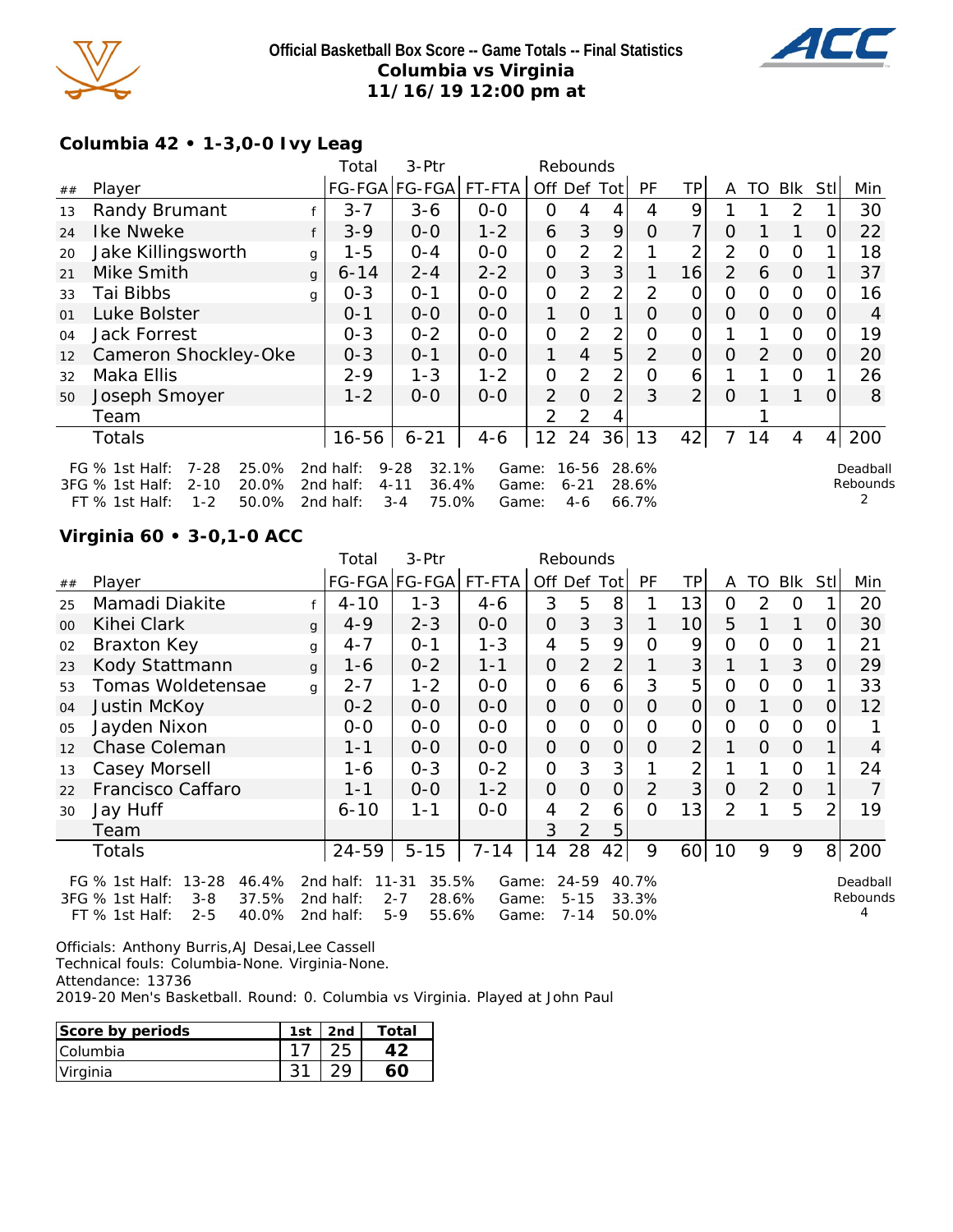

## **Official Basketball Box Score -- Game Totals -- Final Statistics Vermont vs Virginia 11/19/19 7:00 pm at**



#### **Vermont 55 • 4-1,0-0 America**

|                |                                                                                                                    |              | Total                               | 3-Ptr                                                       |                         |                | Rebounds                          |                |                         |                |          |          |                |                |                             |
|----------------|--------------------------------------------------------------------------------------------------------------------|--------------|-------------------------------------|-------------------------------------------------------------|-------------------------|----------------|-----------------------------------|----------------|-------------------------|----------------|----------|----------|----------------|----------------|-----------------------------|
| ##             | Player                                                                                                             |              |                                     | FG-FGA FG-FGA                                               | FT-FTA                  | Off Def Tot    |                                   |                | PF                      | TPI            | A        |          | TO Blk         | Stl            | Min                         |
| 03             | Anthony Lamb                                                                                                       |              | $10 - 21$                           | $7 - 14$                                                    | $3 - 3$                 | $\mathcal{P}$  | 2                                 | 4              | 3                       | 30             | 2        | 6        | $\Omega$       |                | 37                          |
| 02             | <b>Daniel Giddens</b>                                                                                              | $\mathsf{C}$ | $1 - 1$                             | $O-O$                                                       | $0 - 0$                 | 1              | 6                                 | 7 <sub>1</sub> |                         | 2              | 2        |          | 1              |                | 21                          |
| 00             | <b>Stef Smith</b>                                                                                                  | $\mathbf{q}$ | $5 - 15$                            | $3 - 10$                                                    | $0 - 0$                 | $\Omega$       | 5                                 | 5              | 4                       | 13             | 6        | 3        | $\Omega$       |                | 33                          |
| 04             | Robin Duncan                                                                                                       | $\mathbf{q}$ | $0 - 2$                             | $0 - 2$                                                     | $0-0$                   | 1              |                                   | $\overline{2}$ | 5                       | $\overline{O}$ | 1        | 2        | $\overline{O}$ | 0              | 30                          |
| 21             | Everett Duncan                                                                                                     | $\mathsf{q}$ | $2 - 6$                             | $1 - 4$                                                     | $0 - 0$                 | 1.             | 4                                 | 5              |                         | 5              | 0        | $\Omega$ | $\Omega$       | 2              | 38                          |
| 01             | Aaron Deloney                                                                                                      |              | $0 - 2$                             | $O - 1$                                                     | $0 - 0$                 | $\overline{O}$ | $\Omega$                          | $\Omega$       |                         | $\overline{O}$ | $\Omega$ | $\Omega$ | $\Omega$       |                |                             |
| 0 <sub>5</sub> | Duncan Demuth                                                                                                      |              | $0-0$                               | $0-0$                                                       | $O-O$                   | $\overline{O}$ | O                                 | 0              | $\Omega$                | 0              | 0        | $\Omega$ | $\mathbf{O}$   |                | 3                           |
| 12             | <b>Bailey Patella</b>                                                                                              |              | $0-0$                               | $0-0$                                                       | $0-0$                   | $\overline{O}$ | $\overline{2}$                    | $\overline{2}$ | O                       | $\Omega$       | $\Omega$ |          | $\overline{O}$ | 0              | 12                          |
| 35             | Ryan Davis                                                                                                         |              | $2 - 5$                             | $1 - 3$                                                     | $0 - 0$                 | $\overline{2}$ | 2                                 | 4              |                         | 5              |          | $\Omega$ | $\Omega$       |                | 19                          |
|                | Team                                                                                                               |              |                                     |                                                             |                         | Ω              | $\Omega$                          | Ω              |                         |                |          |          |                |                |                             |
|                | <b>Totals</b>                                                                                                      |              | $20 - 52$                           | $12 - 34$                                                   | $3 - 3$                 | 7              | 22                                | 29             | 16                      | 55             | 12       | 13       |                | 5 <sub>l</sub> | 200                         |
|                | FG $%$ 1st Half:<br>$7 - 23$<br>30.4%<br>3FG % 1st Half:<br>$4 - 14$<br>28.6%<br>0.0%<br>$FT$ % 1st Half:<br>$O-O$ |              | 2nd half:<br>2nd half:<br>2nd half: | $13 - 29$<br>44.8%<br>$8 - 20$<br>40.0%<br>$3 - 3$<br>100.0 | Game:<br>Game:<br>Game: |                | $20 - 52$<br>$12 - 34$<br>$3 - 3$ |                | 38.5%<br>35.3%<br>100.0 |                |          |          |                |                | Deadball<br>Rebounds<br>0,1 |

## **Virginia 61 • 4-0,1-0 ACC**

|         |                                                                                                                       |              | Total                               | 3-Ptr                                                       |                         |                | Rebounds                          |                 |                         |          |          |               |            |                |                      |
|---------|-----------------------------------------------------------------------------------------------------------------------|--------------|-------------------------------------|-------------------------------------------------------------|-------------------------|----------------|-----------------------------------|-----------------|-------------------------|----------|----------|---------------|------------|----------------|----------------------|
| ##      | Player                                                                                                                |              |                                     | FG-FGA FG-FGA                                               | FT-FTA                  | Off Def Tot    |                                   |                 | <b>PF</b>               | TPI      | A        |               | TO Blk Stl |                | Min                  |
| 25      | Mamadi Diakite                                                                                                        |              | $8 - 15$                            | $3 - 3$                                                     | $0-0$                   | 0              | 6                                 | 6               |                         | 19       | $\Omega$ |               | O          |                | 35                   |
| 30      | Jay Huff                                                                                                              |              | $4 - 7$                             | $0 - 2$                                                     | $1 - 3$                 | 3              | $\overline{4}$                    |                 |                         | 9        |          |               | $\Omega$   |                | 32                   |
| $00 \,$ | Kihei Clark                                                                                                           | g            | $5 - 7$                             | $3 - 4$                                                     | $2 - 3$                 | $\overline{O}$ | 3                                 | 3               | 4                       | 15       | 4        | $\mathcal{P}$ | 1          | $\Omega$       | 32                   |
| 02      | Braxton Key                                                                                                           | g            | $4 - 7$                             | $2 - 5$                                                     | $4 - 5$                 | 1              | 5                                 | 6               | 3                       | 14       | 4        | 4             |            | 0              | 39                   |
| 53      | Tomas Woldetensae                                                                                                     | $\mathsf{q}$ | $1 - 7$                             | $0 - 6$                                                     | $0 - 0$                 | 1              | 5                                 | 6               |                         | 2        |          |               | $\circ$    | $\overline{2}$ | 27                   |
| 04      | Justin McKoy                                                                                                          |              | $0 - 0$                             | $0 - 0$                                                     | $O - O$                 | $\Omega$       |                                   |                 | $\Omega$                | $\Omega$ | $\Omega$ | O             | 1          | $\Omega$       | 4                    |
| 12      | Chase Coleman                                                                                                         |              | $0 - 0$                             | $0 - 0$                                                     | $0-0$                   | 0              | $\Omega$                          | 0               |                         | O        | 0        | $\Omega$      | $\Omega$   | 0              | 3                    |
| 13      | Casey Morsell                                                                                                         |              | $1 - 6$                             | $0 - 3$                                                     | $O-O$                   | 0              |                                   |                 |                         | 2        |          | $\Omega$      | $\Omega$   | 0              | 28                   |
|         | Team                                                                                                                  |              |                                     |                                                             |                         | 0              | $\Omega$                          | O               |                         |          |          |               |            |                |                      |
|         | <b>Totals</b>                                                                                                         |              | $23 - 49$                           | $8 - 23$                                                    | $7 - 11$                |                | 5 25                              | 30 <sup>1</sup> | 12                      | 61       | 11       | 10            | 3          | $\overline{4}$ | 200                  |
|         | $9 - 22$<br>40.9%<br>FG $%$ 1st Half:<br>3FG % 1st Half:<br>$3 - 12$<br>25.0%<br>$FT$ % 1st Half:<br>$3 - 3$<br>100.0 |              | 2nd half:<br>2nd half:<br>2nd half: | 51.9%<br>$14 - 27$<br>$5 - 11$<br>45.5%<br>$4 - 8$<br>50.0% | Game:<br>Game:<br>Game: |                | $23 - 49$<br>$8 - 23$<br>$7 - 11$ |                 | 46.9%<br>34.8%<br>63.6% |          |          |               |            |                | Deadball<br>Rebounds |

Officials: Tim Comer,Tommy Morrissey,Bill Covington Jr. Technical fouls: Vermont-None. Virginia-None. Attendance: 13913 2019-20 Men's Basketball. Round: 0. Vermont vs Virginia. Played at John Paul J

| Score by periods | 1 <sub>ct</sub> | $\Omega$ | Total |
|------------------|-----------------|----------|-------|
| <b>Vermont</b>   |                 |          |       |
| Virginia         |                 |          |       |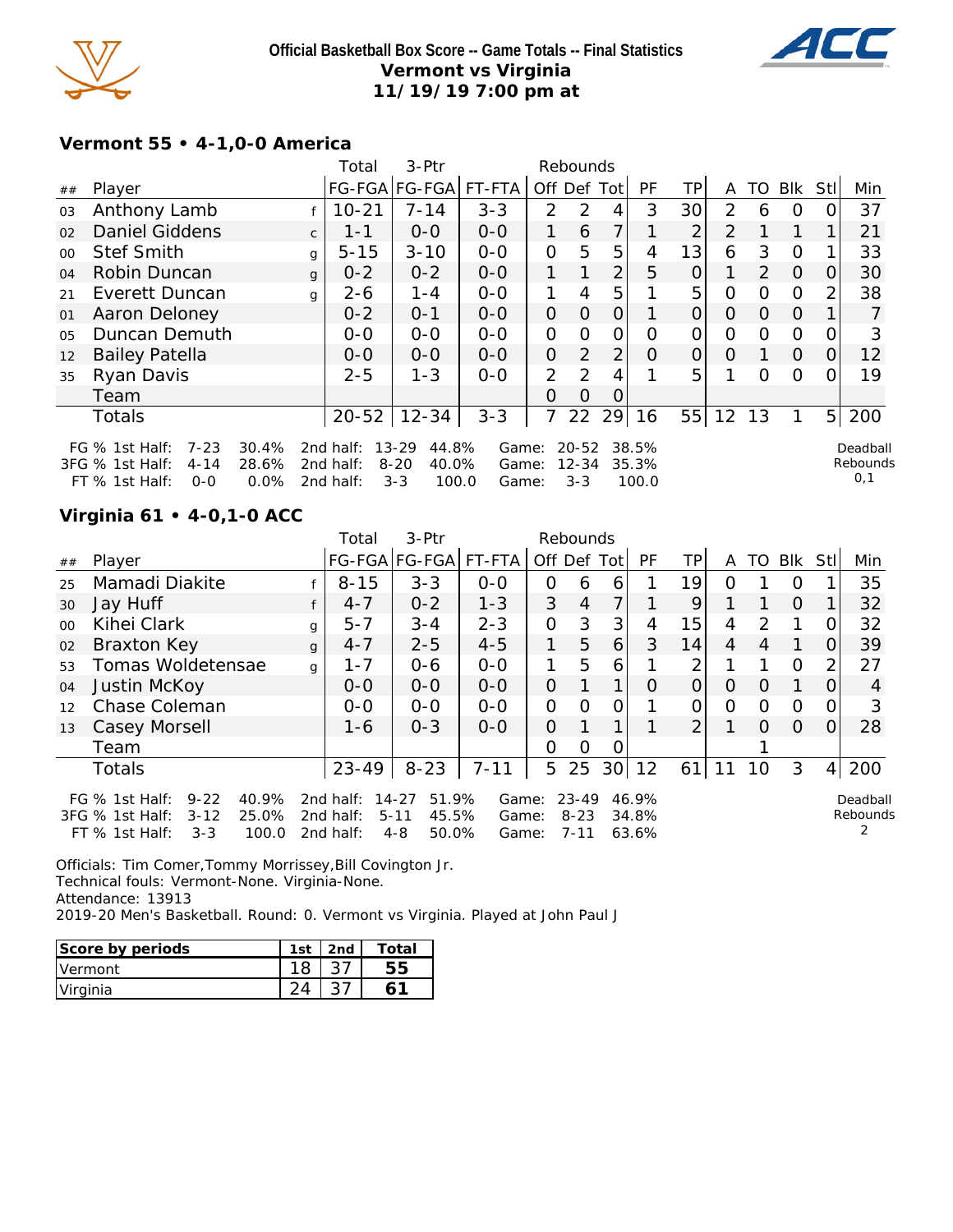



#### **Massachusetts 46 • 5-1,0-0 Atlantic**

|    |                                                                                           |                         |              | Total                               | 3-Ptr                                                       |                         |          | Rebounds                       |                |                         |                |          |          |                |                |                           |
|----|-------------------------------------------------------------------------------------------|-------------------------|--------------|-------------------------------------|-------------------------------------------------------------|-------------------------|----------|--------------------------------|----------------|-------------------------|----------------|----------|----------|----------------|----------------|---------------------------|
| ## | Player                                                                                    |                         |              |                                     | FG-FGA FG-FGA FT-FTA                                        |                         | Off      | Def                            | Totl           | PF                      | ΤP             | A        | TO       | <b>Blk</b>     | Stl            | Min                       |
| 05 | Samba Diallo                                                                              |                         |              | $1 - 3$                             | $0 - 0$                                                     | $4 - 4$                 | 3        | 5                              | 8              |                         | 6              | 0        |          | 0              |                | 31                        |
| 33 | <b>Tre Mitchell</b>                                                                       |                         | $\mathsf{C}$ | $5 - 12$                            | $O - 4$                                                     | $0 - 1$                 | 0        | $\overline{2}$                 | $\overline{2}$ |                         | 10             | $\Omega$ | 4        | $\Omega$       | 3              | 36                        |
| 04 | Keon Clergeot                                                                             |                         | g            | 0-6                                 | $O - 4$                                                     | $2 - 2$                 | 0        | 4                              | 4              | 4                       | $\overline{2}$ | 3        | 2        | $\overline{O}$ | O              | 32                        |
| 10 | Sean East                                                                                 |                         | $\mathbf{q}$ | 1-3                                 | $0 - 0$                                                     | $O-O$                   | 0        | 3                              | 3              |                         | $\overline{2}$ |          |          | $\overline{O}$ | $\Omega$       | 26                        |
| 12 | <b>Carl Pierre</b>                                                                        |                         | g            | $5 - 14$                            | $2 - 10$                                                    | $2 - 2$                 | 0        |                                | 1              | 4                       | 14             | 0        | $\Omega$ | $\Omega$       |                | 36                        |
| 01 | Sy Chatman                                                                                |                         |              | $0 - 2$                             | $0 - 1$                                                     | $0-0$                   | 1        | 2                              | 3              |                         | $\overline{O}$ | 0        | 3        | $\overline{0}$ |                | 12                        |
| 02 | <b>Preston Santos</b>                                                                     |                         |              | $0-0$                               | $0 - 0$                                                     | $0 - 0$                 | 0        |                                |                | Ω                       | 0              | 0        | 0        | $\Omega$       |                |                           |
| 11 | Djery Baptiste                                                                            |                         |              | $0 - 1$                             | $0 - 0$                                                     | $0 - 0$                 | 0        | $\Omega$                       | $\Omega$       |                         | $\Omega$       | $\Omega$ | $\Omega$ | $\Omega$       | 0              | 4                         |
| 13 | Kolton Mitchell                                                                           |                         |              | $O-O$                               | $O-O$                                                       | $O-O$                   | $\Omega$ | $\Omega$                       | 0              | Ω                       | 0              | 0        | $\Omega$ | $\Omega$       |                |                           |
| 23 | T.J. Weeks                                                                                |                         |              | $3 - 9$                             | $3 - 7$                                                     | $3 - 4$                 | 0        | 3                              | 3              |                         | 12             | $\Omega$ | $\Omega$ | $\overline{O}$ | $\Omega$       | 20                        |
|    | Team                                                                                      |                         |              |                                     |                                                             |                         | 0        |                                |                |                         |                |          |          |                |                |                           |
|    | <b>Totals</b>                                                                             |                         |              | $15 - 50$                           | $5 - 26$                                                    | $11 - 13$               | 4        | 22                             | 26             | 14                      | 46             | 4        | 11       | $\Omega$       | 5 <sub>l</sub> | 200                       |
|    | $10 - 28$<br>FG % 1st Half:<br>3FG % 1st Half:<br>$2 - 10$<br>$FT$ % 1st Half:<br>$2 - 3$ | 35.7%<br>20.0%<br>66.7% |              | 2nd half:<br>2nd half:<br>2nd half: | $5 - 22$<br>22.7%<br>$3 - 16$<br>18.8%<br>$9 - 10$<br>90.0% | Game:<br>Game:<br>Game: |          | $15 - 50$<br>$5 - 26$<br>11-13 |                | 30.0%<br>19.2%<br>84.6% |                |          |          |                |                | Deadball<br>Rebounds<br>2 |

# **Virginia 58 • 5-0,1-0 ACC**

|    |                                                                                                                     |              | Total                               | 3-Ptr                                                         |                         |                | Rebounds                           |                 |                         |                 |          |          |          |          |                      |
|----|---------------------------------------------------------------------------------------------------------------------|--------------|-------------------------------------|---------------------------------------------------------------|-------------------------|----------------|------------------------------------|-----------------|-------------------------|-----------------|----------|----------|----------|----------|----------------------|
| ## | Player                                                                                                              |              |                                     | FG-FGA FG-FGA                                                 | FT-FTA                  | Off Def        |                                    | Totl            | <b>PF</b>               | <b>TP</b>       | A        | TO       | Blk      | Stll     | Min                  |
| 25 | Mamadi Diakite                                                                                                      |              | $2 - 5$                             | $0 - 1$                                                       | $O - 1$                 | $\mathcal{P}$  | 6                                  | 8               | 2                       | 4               | Ο        |          | Ő        |          | 21                   |
| 00 | Kihei Clark                                                                                                         | $\mathsf{q}$ | $3 - 10$                            | $0 - 2$                                                       | $8 - 8$                 | $\overline{O}$ | 5                                  | 5               | 4                       | 14              | 6        | 3        | $\Omega$ | O        | 35                   |
| 02 | Braxton Key                                                                                                         | g            | $7 - 11$                            | $0 - 2$                                                       | $2 - 3$                 | $\overline{2}$ | 5                                  | $\overline{7}$  | $\overline{2}$          | 16              | 0        |          | O        | 3        | 38                   |
| 13 | Casey Morsell                                                                                                       | g            | $2 - 9$                             | $1 - 4$                                                       | $0-0$                   | 2              | $\overline{4}$                     | 6               | O                       | 5               | 3        | 2        | $\Omega$ |          | 38                   |
| 53 | Tomas Woldetensae                                                                                                   | g            | $3 - 7$                             | $1 - 3$                                                       | $2 - 2$                 | $\mathcal{O}$  | 3                                  | 3               | 2                       | 9               | O        |          | O        |          | 32                   |
| 04 | Justin McKoy                                                                                                        |              | $0 - 2$                             | $0 - 0$                                                       | $0-0$                   | $\overline{O}$ | $\Omega$                           | $\overline{O}$  | $\Omega$                | $\Omega$        | $\Omega$ | $\Omega$ | $\Omega$ | $\Omega$ | 3                    |
| 12 | Chase Coleman                                                                                                       |              | $0 - 0$                             | $O-O$                                                         | $0-0$                   | $\mathbf{O}$   | 2                                  | 2               |                         | 0               | O        |          | O        |          | 5                    |
| 22 | Francisco Caffaro                                                                                                   |              | $0 - 0$                             | $0 - 0$                                                       | $0-0$                   | $\overline{O}$ | $\Omega$                           | $\overline{O}$  |                         | 0               | $\Omega$ | 0        | $\Omega$ | 0        | 2                    |
| 30 | Jay Huff                                                                                                            |              | $5 - 8$                             | $0 - 2$                                                       | $0 - 0$                 | 3              | 5                                  | 8               | $\mathcal{P}$           | 10 <sup>1</sup> | $\Omega$ |          |          | 0        | 26                   |
|    | Team                                                                                                                |              |                                     |                                                               |                         | $\Omega$       |                                    |                 |                         |                 |          |          |          |          |                      |
|    | <b>Totals</b>                                                                                                       |              | $22 - 52$                           | $2 - 14$                                                      | $12 - 14$               | 9              | 31                                 | 40 <sup>1</sup> | 14                      | 58              | 9        | 11       |          | 7        | 200                  |
|    | $13 - 28$<br>FG $%$ 1st Half:<br>46.4%<br>22.2%<br>3FG % 1st Half:<br>$2 - 9$<br>FT % 1st Half:<br>100.0<br>$1 - 1$ |              | 2nd half:<br>2nd half:<br>2nd half: | $9 - 24$<br>37.5%<br>$0.0\%$<br>$0 - 5$<br>$11 - 13$<br>84.6% | Game:<br>Game:<br>Game: |                | $22 - 52$<br>$2 - 14$<br>$12 - 14$ |                 | 42.3%<br>14.3%<br>85.7% |                 |          |          |          |          | Deadball<br>Rebounds |

Officials: Rob Riley,Ron Tyburski,Bo Boroski Technical fouls: Massachusetts-TEAM. Virginia-None. Attendance:

2019-20 Men's Basketball. Round: 0. Massachusetts vs Virginia. Played at Moheg

| Score by periods     | 1st | 2nd | Total |
|----------------------|-----|-----|-------|
| <b>Massachusetts</b> |     |     |       |
| Virginia             |     |     |       |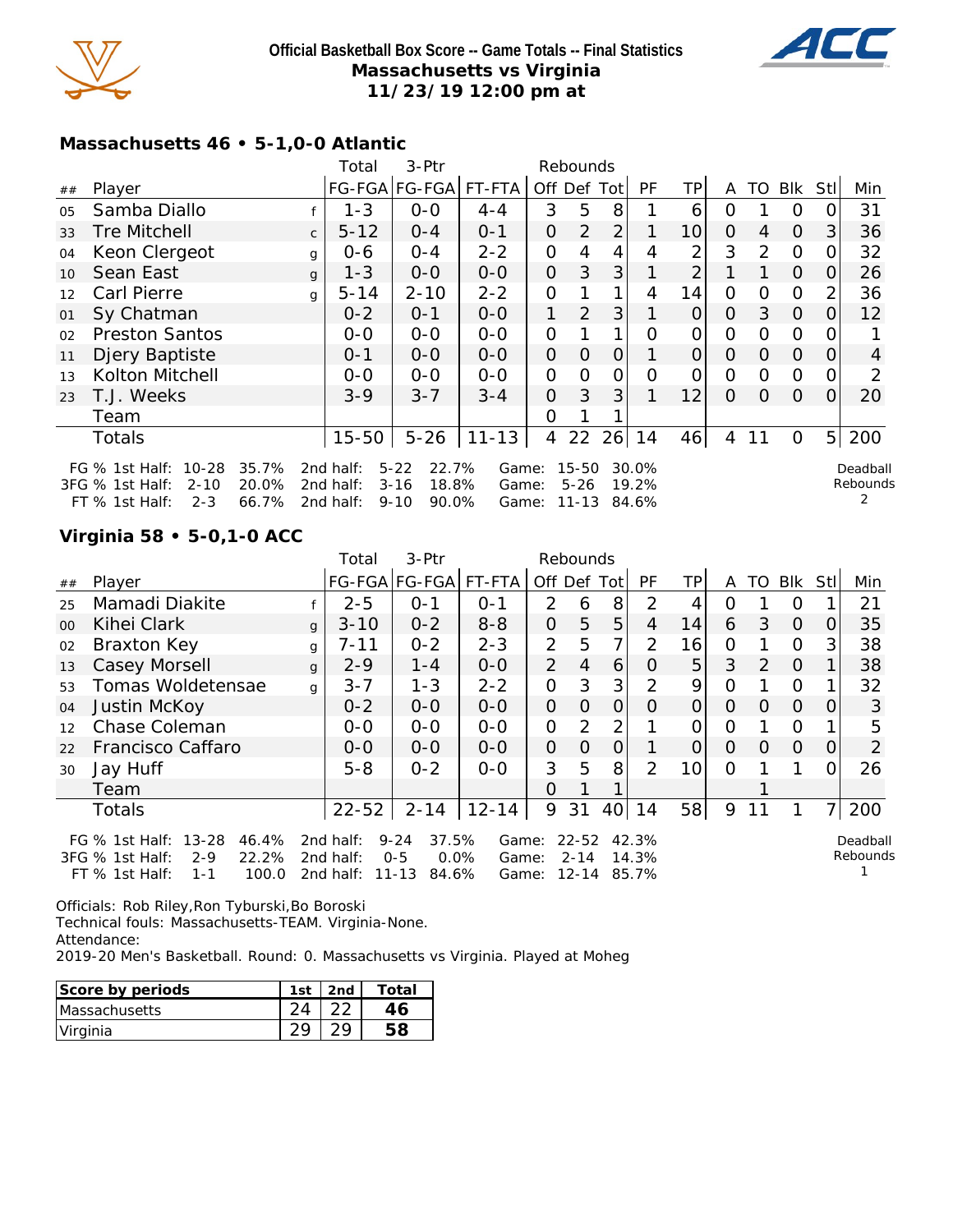

# **Official Basketball Box Score -- Game Totals -- Final Statistics Arizona St. vs Virginia 11/24/19 1:00 pm at Uncasville, Conn. (Mohegan Sun Arena)**



#### **Arizona St. 45 • 3-2,0-0 Pac-12**

|                |                                                                                                                  |   | Total                               | 3-Ptr                                                       |                         |                | Rebounds                          |                |                            |                |          |               |          |                  |                           |
|----------------|------------------------------------------------------------------------------------------------------------------|---|-------------------------------------|-------------------------------------------------------------|-------------------------|----------------|-----------------------------------|----------------|----------------------------|----------------|----------|---------------|----------|------------------|---------------------------|
| ##             | Player                                                                                                           |   |                                     | FG-FGA FG-FGA  FT-FTA                                       |                         | Off Def Tot    |                                   |                | PF                         | ΤP             | A        | TO.           | Blk      | Stl              | Min                       |
| 04             | Kimani Lawrence                                                                                                  |   | $O - 1$                             | $0 - 1$                                                     | $O-O$                   |                | 2                                 | 3              |                            | 0              | Ο        |               | $\Omega$ |                  | 20                        |
| 23             | Romello White                                                                                                    |   | $3 - 4$                             | $O-O$                                                       | $4 - 6$                 | 1              | 2                                 | 3              |                            | 10             | $\Omega$ | 3             | 1        | $\Omega$         | 35                        |
| 01             | Remy Martin                                                                                                      | g | $8 - 16$                            | $3 - 7$                                                     | $2 - 4$                 | O              |                                   | 1              | 3                          | 21             | 3        | 4             | $\Omega$ |                  | 38                        |
| 02             | Rob Edwards                                                                                                      | g | $4 - 9$                             | $2 - 5$                                                     | $0 - 0$                 | 0              | 6                                 | 6              | $\overline{2}$             | 10             | $\Omega$ | 2             | $\Omega$ |                  | 33                        |
| 0 <sub>5</sub> | Elias Valtonen                                                                                                   | g | $0 - 2$                             | $0 - 0$                                                     | $0-0$                   | O              | 3                                 | 3              | 2                          | O              | 0        | $\mathcal{P}$ | $\Omega$ | O                | 25                        |
| 10             | Jaelen House                                                                                                     |   | $0 - 2$                             | $O - 1$                                                     | $0 - 0$                 | $\Omega$       | $\overline{4}$                    | $\overline{4}$ | $\mathcal{P}$              | $\overline{O}$ | 3        | $\Omega$      | $\Omega$ |                  | 25                        |
| 20             | <b>Khalid Thomas</b>                                                                                             |   | $0-0$                               | $0 - 0$                                                     | $0-0$                   | $\overline{O}$ | $\Omega$                          | 0              | O                          | 0              |          | 0             | $\Omega$ |                  | 2                         |
| 24             | Jalen Graham                                                                                                     |   | $1 - 1$                             | $0 - 0$                                                     | $0 - 0$                 | $\overline{O}$ | 0                                 | $\overline{O}$ | O                          | $\overline{2}$ | O        | $\Omega$      | $\Omega$ | $\left( \right)$ | 5                         |
| 35             | Taeshon Cherry                                                                                                   |   | $1 - 7$                             | $0 - 5$                                                     | $0 - 0$                 | 1              | $\Omega$                          | 1 <sub>1</sub> | 2                          | $\overline{2}$ | 0        |               |          |                  | 17                        |
|                | Team                                                                                                             |   |                                     |                                                             |                         |                | 4                                 | 5              |                            |                |          | 2             |          |                  |                           |
|                | <b>Totals</b>                                                                                                    |   | $17 - 42$                           | $5 - 19$                                                    | $6 - 10$                | 4              | 22                                | 26             | 13                         | 45             |          | 15            | 2        | 8                | 200                       |
|                | $7 - 22$<br>31.8%<br>FG $%$ 1st Half:<br>3FG % 1st Half:<br>33.3%<br>$3-9$<br>FT % 1st Half:<br>80.0%<br>$4 - 5$ |   | 2nd half:<br>2nd half:<br>2nd half: | $10 - 20$<br>50.0%<br>$2 - 10$<br>20.0%<br>$2 - 5$<br>40.0% | Game:<br>Game:<br>Game: |                | $17 - 42$<br>$5 - 19$<br>$6 - 10$ |                | 40.5%<br>26.3%<br>$60.0\%$ |                |          |               |          |                  | Deadball<br>Rebounds<br>3 |

## **Virginia 48 • 6-0,1-0 ACC**

|                 |                                                                                                                     |              | Total                                     | 3-Ptr                                                     |                         |               | Rebounds                         |                |                         |                |          |               |                |                |                      |
|-----------------|---------------------------------------------------------------------------------------------------------------------|--------------|-------------------------------------------|-----------------------------------------------------------|-------------------------|---------------|----------------------------------|----------------|-------------------------|----------------|----------|---------------|----------------|----------------|----------------------|
| ##              | Player                                                                                                              |              |                                           |                                                           | FG-FGA FG-FGA FT-FTA    | Off Def Tot   |                                  |                | <b>PF</b>               | TPI            | A        |               | TO Blk Stl     |                | Min                  |
| 25              | Mamadi Diakite                                                                                                      |              | $5 - 13$                                  | $2 - 4$                                                   | $3 - 3$                 | 2             |                                  | 3              | 2                       | 15             |          |               | $\mathcal{P}$  |                | 36                   |
| 00 <sup>2</sup> | Kihei Clark                                                                                                         | $\mathbf{q}$ | $2 - 10$                                  | $0 - 2$                                                   | $0-0$                   | 1             | 4                                | 5              | 2                       | 4              | 2        | 3             | $\overline{O}$ | 0              | 38                   |
| 02              | Braxton Key                                                                                                         | g            | $1 - 7$                                   | $O - 1$                                                   | $0 - 0$                 |               |                                  | 8              | 2                       | $\overline{2}$ | 2        | 3             |                |                | 38                   |
| 13              | Casey Morsell                                                                                                       | $\mathbf{q}$ | $7 - 12$                                  | $1 - 5$                                                   | $4 - 4$                 |               |                                  | $\overline{2}$ | 3                       | 19             |          | $\mathcal{P}$ | $\Omega$       | $\overline{2}$ | 38                   |
| 53              | Tomas Woldetensae                                                                                                   | $\mathsf{q}$ | $0 - 2$                                   | $O - 1$                                                   | $0-0$                   | $\Omega$      | 0                                | O              |                         | 0              | O        | $\mathcal{P}$ | $\Omega$       | O              | 16                   |
| 04              | Justin McKoy                                                                                                        |              | $0 - 0$                                   | $0 - 0$                                                   | $O - O$                 | $\Omega$      |                                  | 1              | $\Omega$                | $\Omega$       | $\Omega$ | $\Omega$      | $\Omega$       | $\Omega$       | 4                    |
| 12              | Chase Coleman                                                                                                       |              | $1 - 3$                                   | $1 - 2$                                                   | $0-0$                   | 0             |                                  |                |                         | 3              | $\Omega$ | $\Omega$      | O              | 0              | 5                    |
| 30              | Jay Huff                                                                                                            |              | $2 - 2$                                   | $1 - 1$                                                   | $0 - 0$                 | 2             | 5                                | 7              | $\mathcal{D}$           | 5 <sup>1</sup> | $\Omega$ | 2             | 2              | $\Omega$       | 25                   |
|                 | Team                                                                                                                |              |                                           |                                                           |                         | $\mathcal{P}$ | 2                                | 4              |                         |                |          |               |                |                |                      |
|                 | <b>Totals</b>                                                                                                       |              | $18-49$                                   | $5 - 16$                                                  | $7 - 7$                 | 9             | 22                               | 31             | 13                      | 48             | 6        | 13            | 5              | 4              | 200                  |
|                 | $11 - 24$<br>45.8%<br>FG $\%$ 1st Half:<br>3FG % 1st Half:<br>44.4%<br>$4 - 9$<br>0.0%<br>$FT$ % 1st Half:<br>$O-O$ |              | 2 $nd$ half:<br>2 $nd$ half:<br>2nd half: | $7 - 25$<br>28.0%<br>$1 - 7$<br>14.3%<br>$7 - 7$<br>100.0 | Game:<br>Game:<br>Game: |               | $18 - 49$<br>$5 - 16$<br>$7 - 7$ |                | 36.7%<br>31.3%<br>100.0 |                |          |               |                |                | Deadball<br>Rebounds |

Officials: Larry Scriotto,Bo Boroski,DJ Cartenson Technical fouls: Arizona St.-None. Virginia-None. Attendance:

2019-20 Men's Basketball. Round: 0. Arizona St. vs Virginia. Played at Mohegan

| Score by periods | 1st | 2nd | Total |
|------------------|-----|-----|-------|
| Arizona St.      |     |     |       |
| Virginia         |     |     |       |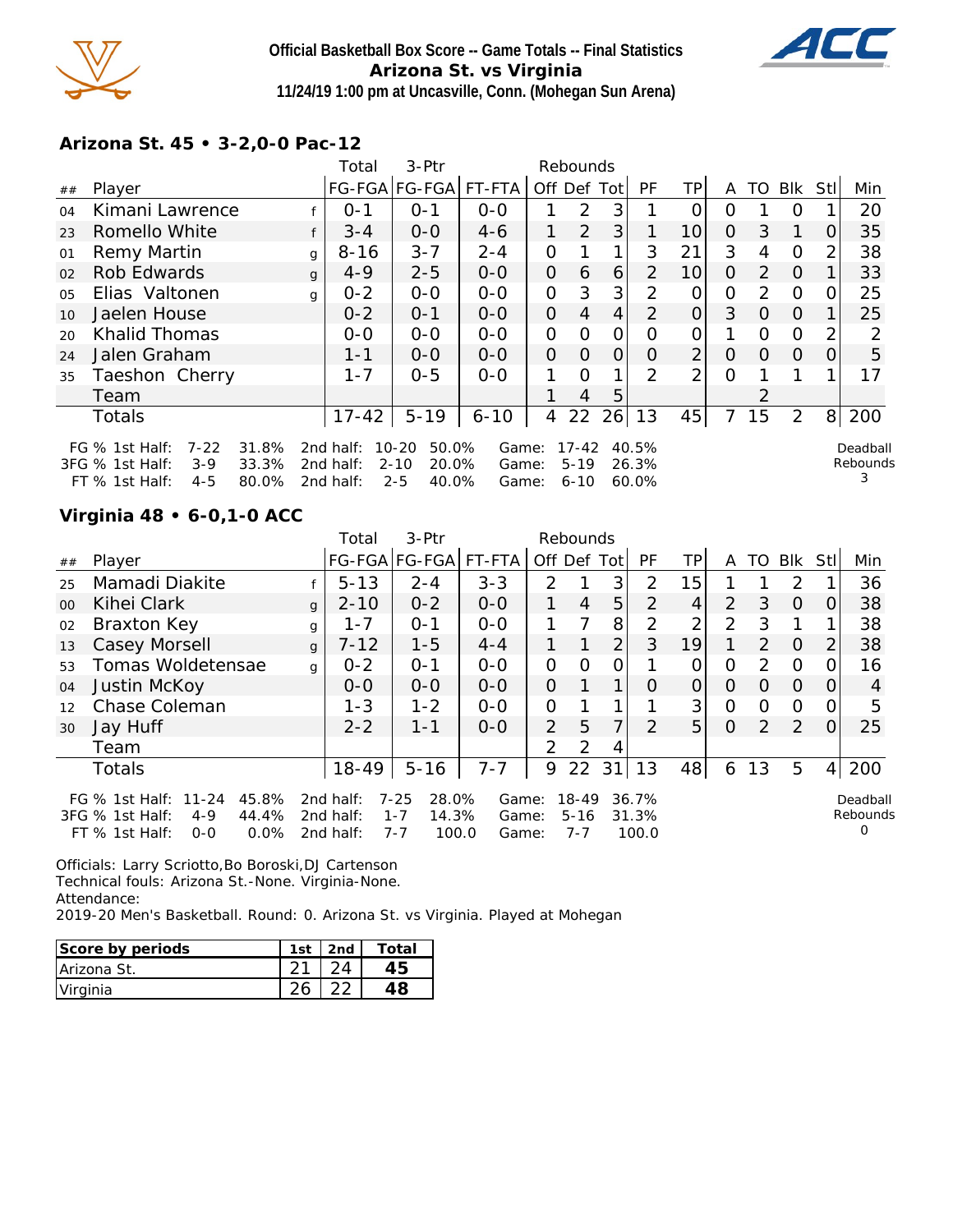

## **Official Basketball Box Score -- Game Totals -- Final Statistics Maine vs Virginia 11/27/19 4:00 pm at**



# **Maine 26 • 2-4,0-0 America**

|    |                                                                                                               |   | Total                               | 3-Ptr                                                      |                         |                | Rebounds                        |                |                         |                |               |                |                |          |                      |
|----|---------------------------------------------------------------------------------------------------------------|---|-------------------------------------|------------------------------------------------------------|-------------------------|----------------|---------------------------------|----------------|-------------------------|----------------|---------------|----------------|----------------|----------|----------------------|
| ## | Player                                                                                                        |   |                                     |                                                            | FG-FGA FG-FGA  FT-FTA   | Off            | Def                             | Tot            | PF                      | TP             | A             | TO             | Blk            | Stl      | Min                  |
| 00 | Andrew Fleming                                                                                                |   | $3 - 13$                            | $1 - 5$                                                    | $0-0$                   | $\overline{2}$ | 4                               | 6              | 4                       |                |               | 2              | 0              | 2        | 35                   |
| 03 | Vilgot Larsson                                                                                                |   | $2 - 5$                             | $2 - 4$                                                    | $3 - 3$                 | 0              |                                 | 1              | $\overline{2}$          | 9              | $\Omega$      | 4              | $\overline{O}$ | 0        | 28                   |
| 05 | Nedeljko Prijovic                                                                                             |   | 1-9                                 | 1-8                                                        | $0-0$                   |                | 3                               | 4              | $\Omega$                | 3              | 2             | $\overline{2}$ | $\Omega$       | 2        | 34                   |
| 13 | Miks Antoms                                                                                                   | f | $0 - 4$                             | $0 - 1$                                                    | $2 - 2$                 | 4              |                                 | 5              | 4                       | 2              | 4             | 3              |                | $\Omega$ | 36                   |
| 25 | Sergio El Darwich                                                                                             | g | $2 - 5$                             | $1 - 3$                                                    | $0 - 0$                 | 0              | 4                               | 4              | $\Omega$                | 5              | 0             | 3              | $\Omega$       | O        | 19                   |
| 01 | Mykhailo Yagodin                                                                                              |   | $0 - 2$                             | $0 - 2$                                                    | $0-0$                   | 0              | $\overline{2}$                  | $\overline{2}$ |                         | $\mathsf O$    | 0             |                |                | 0        | 15                   |
| 02 | Ja'Shonte Wright-Mcl                                                                                          |   | $0-0$                               | $0 - 0$                                                    | $0 - 0$                 | 0              | O                               | 0              | 0                       | 0              | 0             | $\Omega$       | $\Omega$       |          | 2                    |
| 10 | Stephane Ingo                                                                                                 |   | $0 - 1$                             | $0 - 0$                                                    | $0 - 0$                 | 1              | $\overline{O}$                  |                |                         | $\overline{O}$ | $\Omega$      | $\Omega$       | $\Omega$       | O        | 4                    |
| 11 | Agah Kizilkaya                                                                                                |   | $0 - 1$                             | $0 - 1$                                                    | $0-0$                   | 0              | 0                               | O              | 0                       | 0              | $\mathcal{O}$ |                | $\mathcal{O}$  | 0        | 14                   |
| 15 | <b>Taylor Schildroth</b>                                                                                      |   | $0 - 1$                             | $0 - 1$                                                    | $O-O$                   | 0              | O                               | $\overline{O}$ | $\Omega$                | $\mathsf O$    | $\Omega$      |                | $\overline{O}$ | $\Omega$ | 3                    |
| 21 | Precious Okoh                                                                                                 |   | $0 - 1$                             | $O-O$                                                      | $0 - 0$                 | 0              | $\Omega$                        | 0              |                         | O              | $\Omega$      |                | $\mathcal{O}$  | O        | 5                    |
| 44 | Peter Stumer                                                                                                  |   | $0 - 1$                             | $0 - 1$                                                    | $0-0$                   | 0              |                                 | 1              | $\Omega$                | $\overline{O}$ | $\Omega$      | $\Omega$       | $\overline{O}$ | $\Omega$ | 5                    |
|    | Team                                                                                                          |   |                                     |                                                            |                         | 3              | 5                               | 8              |                         |                |               | 3              |                |          |                      |
|    | Totals                                                                                                        |   | $8 - 43$                            | $5 - 26$                                                   | $5-5$                   | 11             | 21                              | 32             | 13                      | 26             | 7             | 21             | $\overline{2}$ | 5        | 200                  |
|    | 19.0%<br>FG % 1st Half:<br>$4 - 21$<br>18.8%<br>3FG % 1st Half:<br>$3 - 16$<br>100.0<br>FT % 1st Half:<br>3-3 |   | 2nd half:<br>2nd half:<br>2nd half: | $4 - 22$<br>18.2%<br>$2 - 10$<br>20.0%<br>$2 - 2$<br>100.0 | Game:<br>Game:<br>Game: |                | $8 - 43$<br>$5 - 26$<br>$5 - 5$ |                | 18.6%<br>19.2%<br>100.0 |                |               |                |                |          | Deadball<br>Rebounds |

# **Virginia 46 • 7-0,1-0 ACC**

|    |                                                                               |              | Total                  | 3-Ptr                                 |                |                | Rebounds              |                |                |                |                |                |                |                |                      |
|----|-------------------------------------------------------------------------------|--------------|------------------------|---------------------------------------|----------------|----------------|-----------------------|----------------|----------------|----------------|----------------|----------------|----------------|----------------|----------------------|
| ## | Player                                                                        |              |                        | FG-FGA FG-FGA                         | FT-FTA         |                |                       | Off Def Tot    | PF             | TPI            | A              | TO             | <b>BIK</b>     | Stll           | Min                  |
| 25 | Mamadi Diakite                                                                |              | $6 - 13$               | $1 - 2$                               | $2 - 2$        | 0              |                       |                |                | 15             | 0              | 3              |                | $\overline{2}$ | 33                   |
| 30 | Jay Huff                                                                      |              | $5 - 8$                | $1 - 4$                               | $2 - 3$        | $\overline{2}$ | 3                     | 5              |                | 13             | O              |                |                | 0              | 24                   |
| 00 | Kihei Clark                                                                   | g            | $3 - 7$                | $3 - 4$                               | $0-0$          | $\mathcal{O}$  | 3                     | 3              |                | 9              | 5              |                | $\circ$        | 3 <sub>l</sub> | 33                   |
| 13 | Casey Morsell                                                                 | $\mathbf{q}$ | $1 - 8$                | $0 - 4$                               | $2 - 2$        | $\overline{O}$ | $\overline{2}$        | $\overline{2}$ | 2              | 4              | $\overline{O}$ | $\mathcal{P}$  | $\Omega$       |                | 35                   |
| 53 | Tomas Woldetensae                                                             | g            | $1 - 5$                | $1 - 4$                               | $0-0$          | $\mathcal{O}$  | 3                     | 3              | 0              | 3              | $\overline{2}$ |                | $\circ$        | 2              | 31                   |
| 04 | Justin McKoy                                                                  |              | $0 - 1$                | $0-0$                                 | $0-0$          | $\overline{O}$ | 3                     | 3              | $\overline{2}$ | 0              | $\Omega$       | O              | $\overline{O}$ | O              | 15                   |
| 05 | Jayden Nixon                                                                  |              | $0 - 0$                | $0 - 0$                               | $0-0$          | $\mathcal{O}$  |                       | 1              | 0              | $\mathcal{O}$  | 0              |                | $\Omega$       | 0              | 10                   |
| 12 | Chase Coleman                                                                 |              | $1 - 2$                | $0-0$                                 | $O-O$          | $\overline{O}$ | $\Omega$              | $\overline{O}$ | $\overline{2}$ | $\overline{2}$ | $\Omega$       | O              | $\overline{O}$ | $\Omega$       | 11                   |
| 22 | Francisco Caffaro                                                             |              | $0-0$                  | $0-0$                                 | $O-O$          | $\mathbf{O}$   | $\Omega$              | 0              |                | 0              | $\Omega$       | $\mathcal{P}$  |                |                | 8                    |
|    | Team                                                                          |              |                        |                                       |                | 3              | $\overline{O}$        | 3              |                |                |                | $\overline{2}$ |                |                |                      |
|    | <b>Totals</b>                                                                 |              | $17 - 44$              | $6 - 18$                              | $6 - 7$        | 5              | 22                    | 27             | 10             | 46             | 7              | 13             | 3              | 9              | 200                  |
|    | $9 - 23$<br>39.1%<br>FG $%$ 1st Half:<br>18.2%<br>3FG % 1st Half:<br>$2 - 11$ |              | 2nd half:<br>2nd half: | 38.1%<br>$8 - 21$<br>$4 - 7$<br>57.1% | Game:<br>Game: |                | $17 - 44$<br>$6 - 18$ |                | 38.6%<br>33.3% |                |                |                |                |                | Deadball<br>Rebounds |
|    | FT % 1st Half:<br>100.0<br>$4 - 4$                                            |              | 2nd half:              | 66.7%<br>$2 - 3$                      | Game:          |                | $6 - 7$               |                | 85.7%          |                |                |                |                |                |                      |

Officials: Jemel Spearman,Doug Sirmons,Jerry Heater Technical fouls: Maine-None. Virginia-None. Attendance: 14109

2019-20 Men's Basketball. Round: 0. Maine vs Virginia. Played at John Paul Jon

| Score by periods | 1st | 2nd | Total |
|------------------|-----|-----|-------|
| Maine            |     |     |       |
| Virginia         |     |     |       |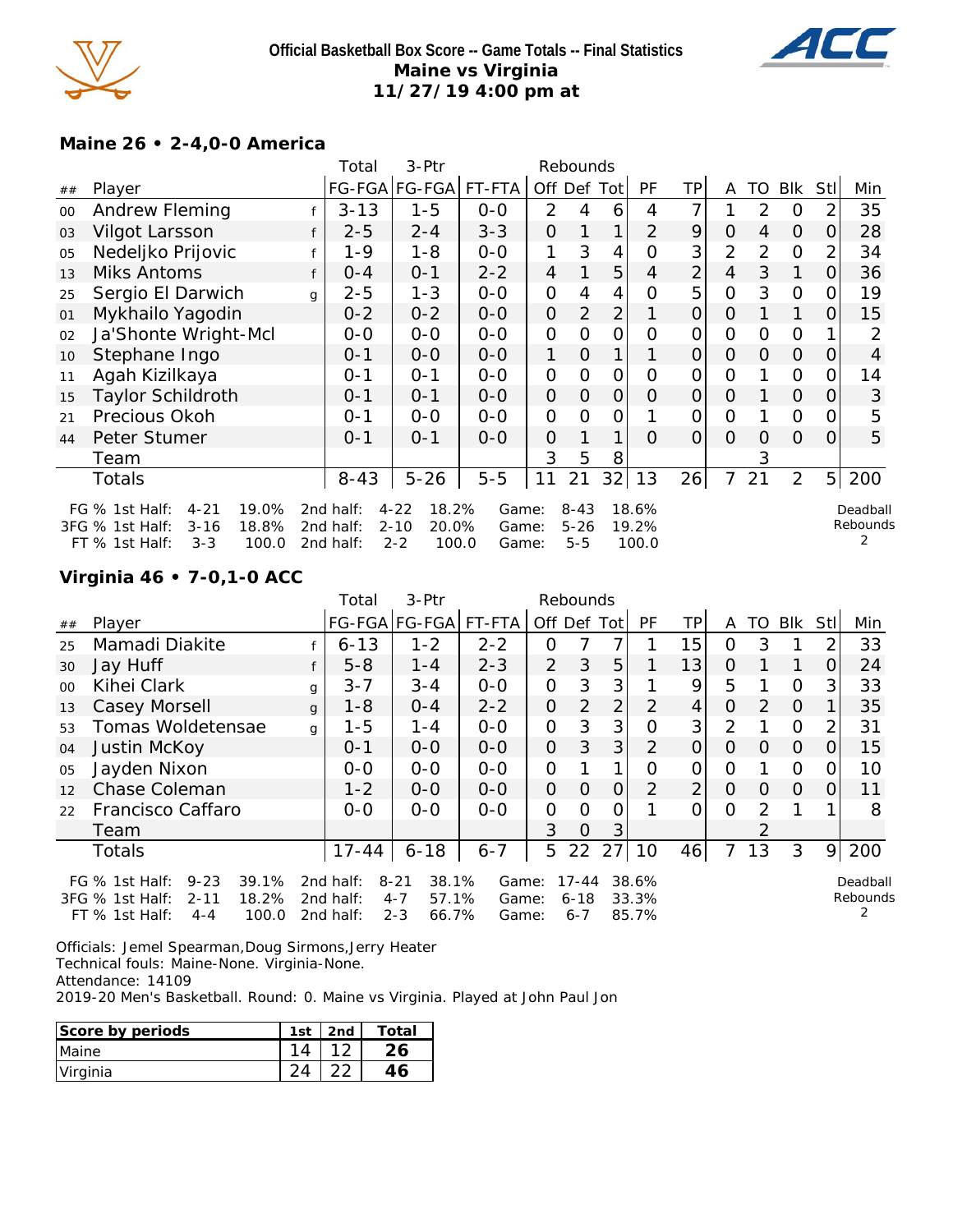

#### **Official Basketball Box Score -- Game Totals -- Final Statistics Virginia vs Purdue 12/04/19 7:15 pm at West Lafayette, Ind. (Mackey Arena)**



# **Virginia 40 • 7-1,1-0 ACC**

|        |                                                                                                                   |              | Total                               | 3-Ptr                                                     |                         | Rebounds       |                                  |                |                         |                |                |                |                |          |                             |
|--------|-------------------------------------------------------------------------------------------------------------------|--------------|-------------------------------------|-----------------------------------------------------------|-------------------------|----------------|----------------------------------|----------------|-------------------------|----------------|----------------|----------------|----------------|----------|-----------------------------|
| $\#\#$ | Player                                                                                                            |              |                                     | FG-FGA FG-FGA                                             | FT-FTA                  | Off Def        |                                  | Totl           | PF                      | ΤP             | A              | TO             | <b>BIK</b>     | Stl      | Min                         |
| 25     | Mamadi Diakite                                                                                                    |              | $4 - 10$                            | $1 - 5$                                                   | 1-4                     | O              | 5                                | 5              |                         | 10             | 0              | 4              |                |          | 36                          |
| 30     | Jay Huff                                                                                                          |              | $3 - 8$                             | $2 - 6$                                                   | $3 - 4$                 | 1              | 3                                | 4              | 4                       | 11             |                |                |                | O        | 24                          |
| $00\,$ | Kihei Clark                                                                                                       | g            | 1-6                                 | $0 - 2$                                                   | $0-0$                   | $\overline{O}$ | 5                                | 5              |                         | 2              | 4              | 3              |                |          | 37                          |
| 13     | Casey Morsell                                                                                                     | $\mathbf{q}$ | $3 - 8$                             | $1 - 6$                                                   | $0-0$                   | $\overline{O}$ | 4                                | $\overline{4}$ | 3                       | 7 <sub>1</sub> | 2              | 3              | $\overline{O}$ | $\Omega$ | 36                          |
| 53     | Tomas Woldetensae                                                                                                 | g            | $0 - 2$                             | $0 - 2$                                                   | $0 - 0$                 | $\overline{O}$ | $\overline{2}$                   | 2              | $\Omega$                | 0              |                | 0              | $\Omega$       |          | 11                          |
| 04     | Justin McKoy                                                                                                      |              | $3 - 3$                             | $0-0$                                                     | $O - O$                 | 1              | $\overline{O}$                   |                |                         | 6              | 0              | $\overline{O}$ | $\overline{O}$ | 0        | 12                          |
| 05     | Jayden Nixon                                                                                                      |              | $0-0$                               | $0-0$                                                     | $O-O$                   | $\overline{O}$ | O                                | $\mathcal{O}$  | 0                       | 0              | $\mathcal{O}$  |                | $\overline{O}$ |          |                             |
| 12     | Chase Coleman                                                                                                     |              | $1 - 1$                             | $0 - 0$                                                   | $0 - 0$                 | $\overline{O}$ | $\Omega$                         | 0              | O                       | $\overline{2}$ | $\overline{O}$ |                | $\overline{O}$ |          | 12                          |
| 22     | Francisco Caffaro                                                                                                 |              | $O-O$                               | $O-O$                                                     | $O-O$                   |                |                                  | $\overline{2}$ | $\mathcal{P}$           | 0              | 0              | 0              | $\Omega$       |          |                             |
| 23     | Kody Stattmann                                                                                                    |              | $1 - 5$                             | $O - 3$                                                   | $0 - 0$                 | 1.             |                                  | $\overline{2}$ | $\mathcal{P}$           | 2 <sub>1</sub> | $\Omega$       | $\mathcal{P}$  |                | $\Omega$ | 24                          |
|        | Team                                                                                                              |              |                                     |                                                           |                         | Ω              |                                  |                |                         |                |                |                |                |          |                             |
|        | <b>Totals</b>                                                                                                     |              | $16 - 43$                           | $4 - 24$                                                  | $4 - 8$                 | 4              | 22                               | 26             | 14                      | 40             | 8              | 16             | 4              | 3        | 200                         |
|        | $7 - 22$<br>31.8%<br>FG % 1st Half:<br>13.3%<br>3FG % 1st Half:<br>$2 - 15$<br>$1 - 2$<br>50.0%<br>FT % 1st Half: |              | 2nd half:<br>2nd half:<br>2nd half: | 42.9%<br>$9 - 21$<br>22.2%<br>$2 - 9$<br>$3 - 6$<br>50.0% | Game:<br>Game:<br>Game: |                | $16 - 43$<br>$4 - 24$<br>$4 - 8$ |                | 37.2%<br>16.7%<br>50.0% |                |                |                |                |          | Deadball<br>Rebounds<br>2,1 |

# **Purdue 69 • 5-3,0-0 Big Ten**

|    |                                                                                                                      |              | Total                               | 3-Ptr                                                       |                         |                | Rebounds                           |                |                         |                |                |          |                |            |                             |
|----|----------------------------------------------------------------------------------------------------------------------|--------------|-------------------------------------|-------------------------------------------------------------|-------------------------|----------------|------------------------------------|----------------|-------------------------|----------------|----------------|----------|----------------|------------|-----------------------------|
| ## | Player                                                                                                               |              |                                     | FG-FGA FG-FGA FT-FTA                                        |                         | Off Def Tot    |                                    |                | <b>PF</b>               | ΤP             | A              | TO       | Blk            | <b>StI</b> | Min                         |
| 32 | Matt Haarms                                                                                                          |              | $4 - 10$                            | $2 - 2$                                                     | $1 - 2$                 |                | 4                                  | 5              | 3                       | 11             | 3              | $\Omega$ |                | $\Omega$   | 29                          |
| 50 | Trevion Williams                                                                                                     |              | $3 - 5$                             | $0-0$                                                       | $0 - 2$                 | 3              | 4                                  | 7              |                         | 6              |                | 3        | $\Omega$       | $\Omega$   | 29                          |
| 02 | Eric Hunter Jr.                                                                                                      | g            | $3 - 5$                             | $2 - 3$                                                     | $2 - 2$                 | 2              | 3                                  | 5              |                         | 10             | 4              |          | $\mathbf{O}$   | 2          | 28                          |
| 03 | <b>Jahaad Proctor</b>                                                                                                | $\mathbf{q}$ | $6 - 12$                            | $2 - 5$                                                     | $2 - 2$                 | $\mathcal{O}$  | 4                                  | $\overline{4}$ | 0                       | 16             |                |          | $\overline{O}$ | 4          | 35                          |
| 55 | Sasha Stefanovic                                                                                                     | $\alpha$     | $6 - 11$                            | $6 - 10$                                                    | $2 - 2$                 | O              | 3                                  | 3              | 2                       | 20             |                |          | $\Omega$       | 4          | 33                          |
| 01 | Aaron Wheeler                                                                                                        |              | 1-4                                 | $1 - 2$                                                     | $1 - 2$                 | 1              | 2                                  | 3              |                         | 4              |                |          | $\Omega$       |            | 18                          |
| 04 | <b>Emmanuel Dowuona</b>                                                                                              |              | $0-0$                               | $0-0$                                                       | $0-0$                   | O              | O                                  | 0              | $\Omega$                | 0              | 0              | 0        | $\mathbf{O}$   | 0          | 0+                          |
| 11 | Isaiah Thompson                                                                                                      |              | $0 - 1$                             | $0 - 1$                                                     | $0-0$                   | 1              | $\overline{O}$                     | 1              |                         | $\overline{O}$ | 0              | $\Omega$ | $\overline{O}$ | 0          | 8                           |
| 12 | Evan Boudreaux                                                                                                       |              | $0 - 2$                             | $0 - 2$                                                     | $0 - 0$                 | 1              | O                                  | 1              | 0                       | 0              | 0              | $\Omega$ | $\Omega$       | $\Omega$   | 4                           |
| 14 | Jared Wulbrun                                                                                                        |              | $0-0$                               | $0-0$                                                       | $0 - 0$                 | 0              | $\Omega$                           | $\overline{O}$ | $\Omega$                | $\overline{O}$ | 0              | $\Omega$ | $\Omega$       | $\Omega$   | $0+$                        |
| 15 | Tommy Luce                                                                                                           |              | $0-0$                               | $0-0$                                                       | $0 - 0$                 | 0              | $\Omega$                           | $\overline{O}$ | $\Omega$                | $\overline{O}$ | 0              | $\Omega$ | $\mathbf{O}$   | $\Omega$   | 0+                          |
| 20 | Nojel Eastern                                                                                                        |              | $1 - 3$                             | $0-0$                                                       | $0 - 0$                 | $\overline{O}$ |                                    | 1              |                         | 2              | $\overline{2}$ | $\Omega$ | $\overline{O}$ |            | 16                          |
| 21 | Matt Frost                                                                                                           |              | $0 - 0$                             | $0 - 0$                                                     | $0 - 0$                 | 0              | 0                                  | 0              | $\Omega$                | $\Omega$       | $\Omega$       | $\Omega$ | $\Omega$       | $\Omega$   | $0+$                        |
|    | Team                                                                                                                 |              |                                     |                                                             |                         | O              |                                    |                |                         |                |                |          |                |            |                             |
|    | Totals                                                                                                               |              | $24 - 53$                           | $13 - 25$                                                   | $8 - 12$                | 9              | 22                                 | 31             | 10                      | 69             | 13             | 7        |                | 12         | 200                         |
|    | $12 - 24$<br>50.0%<br>FG $%$ 1st Half:<br>3FG % 1st Half:<br>$6 - 13$<br>46.2%<br>50.0%<br>$2 - 4$<br>FT % 1st Half: |              | 2nd half:<br>2nd half:<br>2nd half: | $12 - 29$<br>41.4%<br>$7 - 12$<br>58.3%<br>75.0%<br>$6 - 8$ | Game:<br>Game:<br>Game: |                | $24 - 53$<br>$13 - 25$<br>$8 - 12$ |                | 45.3%<br>52.0%<br>66.7% |                |                |          |                |            | Deadball<br>Rebounds<br>1,3 |

Officials: Larry Scirotto,Terry Wymer,Terry Oglesby

Technical fouls: Virginia-None. Purdue-None.

Attendance: 14804

2019-20 Men's Basketball. Round: 0. Purdue vs Virginia. Played at Mackey Arena

| Score by periods | 1st | 2nd | Total |
|------------------|-----|-----|-------|
| Virginia         |     |     |       |
| <b>Purdue</b>    |     |     |       |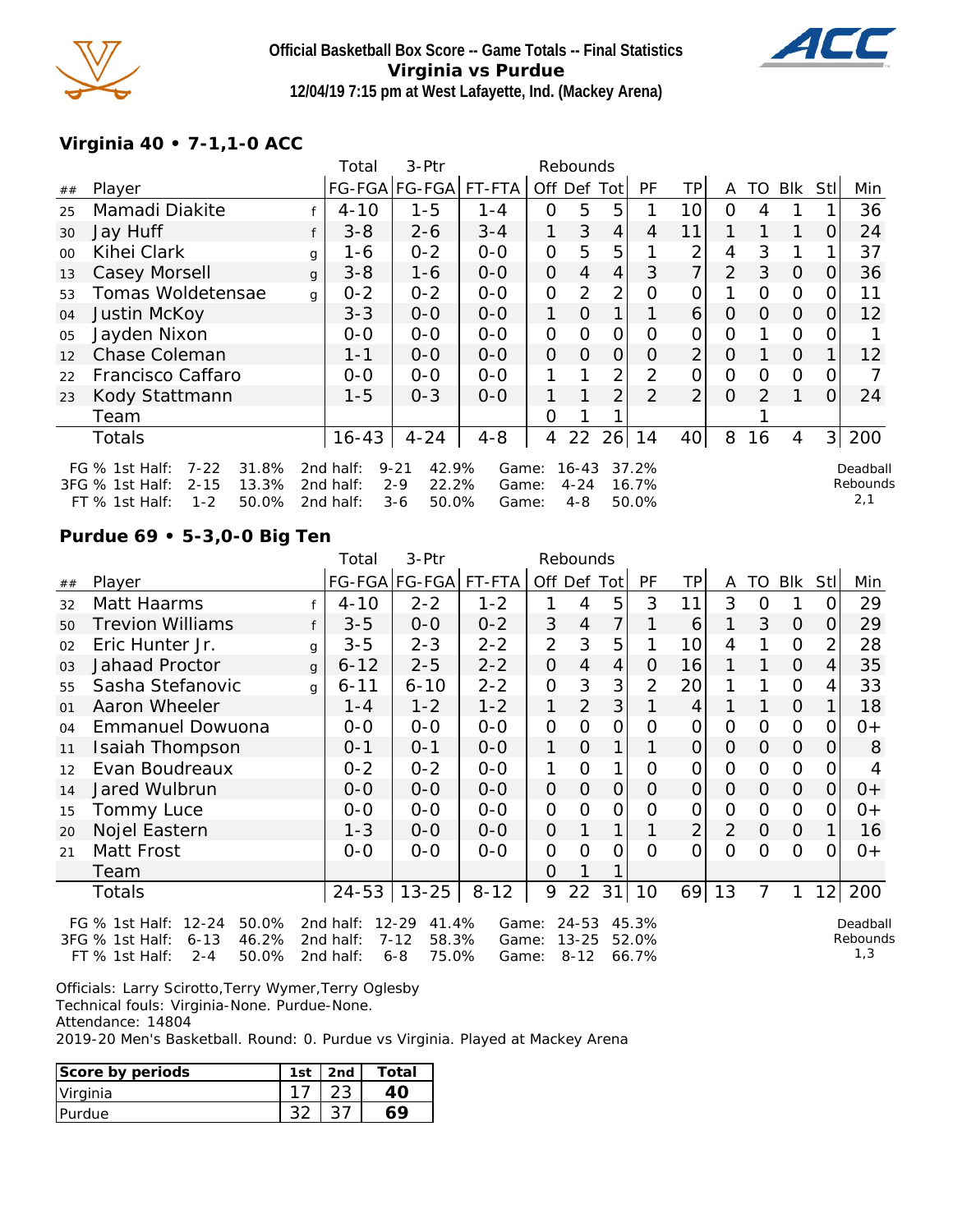

#### **Official Basketball Box Score -- Game Totals -- Final Statistics North Carolina vs Virginia 12/08/19 1:00 pm at**



# **North Carolina 47 • 6-3,1-1 ACC**

|    |                                                                                                                                                                                                                                                                                                                                                 |   | 3-Ptr<br>Total<br>Rebounds |                      |           |                |                |                |                |                |                |                |                |                |                |
|----|-------------------------------------------------------------------------------------------------------------------------------------------------------------------------------------------------------------------------------------------------------------------------------------------------------------------------------------------------|---|----------------------------|----------------------|-----------|----------------|----------------|----------------|----------------|----------------|----------------|----------------|----------------|----------------|----------------|
| ## | Player                                                                                                                                                                                                                                                                                                                                          |   |                            | FG-FGA FG-FGA FT-FTA |           | Off Def Tot    |                |                | PF             | TP             | A              | TO             | Blk            | Stl            | Min            |
| 05 | Armando Bacot                                                                                                                                                                                                                                                                                                                                   |   | $5 - 8$                    | $O-O$                | 1-6       | 0              | $\overline{2}$ | $\overline{2}$ | 3              | 11             | 0              | $\Omega$       | $\overline{2}$ |                | 25             |
| 15 | <b>Garrison Brooks</b>                                                                                                                                                                                                                                                                                                                          | f | $2 - 5$                    | $0-0$                | $2 - 2$   | 3              | 5              | 8              | 3              | 6              | 2              | 0              | $\overline{O}$ | O              | 33             |
| 01 | Leaky Black                                                                                                                                                                                                                                                                                                                                     | g | $2 - 4$                    | $0 - 1$              | $2 - 2$   | 1              | 3              | 4              |                | 6              | $\overline{2}$ | 2              | 1              | 2              | 22             |
| 02 | Cole Anthony                                                                                                                                                                                                                                                                                                                                    | g | $4 - 15$                   | 1-6                  | $3 - 6$   | 0              | 4              | $\overline{4}$ | 3              | 12             | $\overline{O}$ | 6              | 0              | 2              | 35             |
| 04 | Brandon Robinson                                                                                                                                                                                                                                                                                                                                | a | $1 - 4$                    | $0 - 3$              | $0 - 0$   | 0              | 3              | 3              |                | 2              | 1              | $\overline{2}$ | $\mathbf{O}$   | 0              | 26             |
| 00 | <b>Anthony Harris</b>                                                                                                                                                                                                                                                                                                                           |   | $2 - 2$                    | $0-0$                | $0-0$     | 0              | 0              | 0              | $\Omega$       | $\overline{4}$ | $\Omega$       | $\overline{O}$ | $\overline{O}$ | O              | 6              |
| 03 | <b>Andrew Platek</b>                                                                                                                                                                                                                                                                                                                            |   | $1 - 3$                    | $0 - 1$              | $0 - 0$   | $\overline{2}$ | O              | 2              | 0              | 2              | 0              | $\Omega$       | $\overline{O}$ |                | 11             |
| 13 | Jeremiah Francis                                                                                                                                                                                                                                                                                                                                |   | $0-0$                      | $0 - 0$              | $1 - 2$   | 0              |                | 1              | $\overline{2}$ | 1              | $\overline{O}$ |                | $\mathbf 0$    |                | 3              |
| 22 | Walker Miller                                                                                                                                                                                                                                                                                                                                   |   | $0-0$                      | $0-0$                | $0-0$     | 0              | O              | 0              | $\Omega$       | 0              | 0              | $\mathbf{O}$   | $\mathbf{O}$   |                |                |
| 25 | Caleb Ellis                                                                                                                                                                                                                                                                                                                                     |   | $0 - 1$                    | $0 - 1$              | $0-0$     | 0              | $\Omega$       | $\Omega$       | 0              | $\overline{O}$ | 0              | 0              | $\overline{O}$ | O              | 1              |
| 30 | K.J. Smith                                                                                                                                                                                                                                                                                                                                      |   | $0 - 0$                    | $0 - 0$              | $0 - 0$   | 0              | O              | $\mathcal{O}$  | 0              | 0              | 0              | $\mathbf{O}$   | $\overline{O}$ |                | 2              |
| 32 | <b>Justin Pierce</b>                                                                                                                                                                                                                                                                                                                            |   | $0 - 4$                    | $0 - 2$              | $0-0$     | 0              | 3              | 3              | O              | 0              | 1              |                | $\Omega$       |                | 17             |
| 35 | Ryan McAdoo                                                                                                                                                                                                                                                                                                                                     |   | $0-0$                      | $0 - 0$              | $1 - 2$   | 1              | O              | 1              | 0              | 1              | 0              | $\Omega$       | $\mathcal{O}$  |                |                |
| 42 | Brandon Huffman                                                                                                                                                                                                                                                                                                                                 |   | $0-0$                      | $0-0$                | $2 - 2$   | 0              | $\Omega$       | $\mathsf O$    |                | $\overline{2}$ | $\Omega$       | $\overline{O}$ | $\mathcal{O}$  | $\Omega$       | $\overline{2}$ |
| 55 | Christian Keeling                                                                                                                                                                                                                                                                                                                               |   | $0-0$                      | $O-O$                | $0 - 0$   | 0              | 3              | 3              | $\Omega$       | $\overline{O}$ | $\overline{O}$ | $\Omega$       | $\Omega$       | ∩              | 15             |
|    | Team                                                                                                                                                                                                                                                                                                                                            |   |                            |                      |           |                | Ő              |                |                |                |                |                |                |                |                |
|    | Totals                                                                                                                                                                                                                                                                                                                                          |   | $17 - 46$                  | $1 - 14$             | $12 - 22$ | 8              | 24             | $32$   14      |                | 47             | 6              | 12             | 3              | 6 <sup>1</sup> | 200            |
|    | $7 - 23$<br>30.4%<br>$10 - 23$<br>43.5%<br>$17 - 46$<br>37.0%<br>FG % 1st Half:<br>2nd half:<br>Deadball<br>Game:<br>Rebounds<br>3FG % 1st Half:<br>$0 - 8$<br>0.0%<br>2nd half:<br>16.7%<br>7.1%<br>$1 - 6$<br>$1 - 14$<br>Game:<br>5,2<br>$12 - 22$<br>FT % 1st Half:<br>$4 - 9$<br>44.4%<br>$8 - 13$<br>61.5%<br>2nd half:<br>54.5%<br>Game: |   |                            |                      |           |                |                |                |                |                |                |                |                |                |                |

## **Virginia 56 • 8-1,2-0 ACC**

|                                                                                                                                                                                                                                                                                                                                                |                   |   | Total   | 3-Ptr         |           | Rebounds       |                |                |                |                 |          |          |          |               |     |
|------------------------------------------------------------------------------------------------------------------------------------------------------------------------------------------------------------------------------------------------------------------------------------------------------------------------------------------------|-------------------|---|---------|---------------|-----------|----------------|----------------|----------------|----------------|-----------------|----------|----------|----------|---------------|-----|
| ##                                                                                                                                                                                                                                                                                                                                             | Player            |   |         | FG-FGA FG-FGA | FT-FTA    | Off Def Tot    |                |                | PF             | <b>TP</b>       | A        | TO       | Blk      | Stl           | Min |
| 25                                                                                                                                                                                                                                                                                                                                             | Mamadi Diakite    |   | $3 - 7$ | $1 - 1$       | $5 - 5$   | 2              |                | 3              | 5              | 12              |          | 6        |          |               | 28  |
| 30                                                                                                                                                                                                                                                                                                                                             | Jay Huff          |   | $0 - 4$ | $O - 1$       | $0-0$     | $\overline{2}$ | 3              | 5              | $\overline{2}$ | 0               | $\Omega$ | 0        | $\Omega$ | 0             | 14  |
| $00 \,$                                                                                                                                                                                                                                                                                                                                        | Kihei Clark       | g | $1 - 8$ | $0 - 2$       | $5 - 7$   | $\overline{O}$ | 3              | 3              | O              | 7               | 6        | 3        | $\Omega$ | 3             | 38  |
| 13                                                                                                                                                                                                                                                                                                                                             | Casey Morsell     | g | $2 - 9$ | $1 - 5$       | $0 - 0$   | $\overline{O}$ | 2              | $\overline{2}$ | $\overline{2}$ | 5               |          |          | $\Omega$ |               | 24  |
| 23                                                                                                                                                                                                                                                                                                                                             | Kody Stattmann    | g | $3 - 9$ | $1 - 4$       | $0-0$     | $\overline{O}$ | 2              | $\overline{2}$ | 2              | 7               | $\Omega$ | O        | 1        | Ω             | 27  |
| 04                                                                                                                                                                                                                                                                                                                                             | Justin McKoy      |   | $0 - 0$ | $0 - 0$       | $4-6$     | 3              | $\overline{2}$ | 5              | 3              | $\overline{4}$  | $\Omega$ | $\Omega$ | $\Omega$ |               | 17  |
| 12                                                                                                                                                                                                                                                                                                                                             | Chase Coleman     |   | $0-0$   | $0-0$         | $0-0$     | O              | 0              | 0              | 0              | 0               | Ο        |          | 0        |               |     |
| 22                                                                                                                                                                                                                                                                                                                                             | Francisco Caffaro |   | $4 - 5$ | $0 - 0$       | $2 - 5$   | $\mathcal{P}$  | 5              | 7              |                | 10 <sup>1</sup> | $\Omega$ | $\Omega$ | 1        | $\Omega$      | 21  |
| 53                                                                                                                                                                                                                                                                                                                                             | Tomas Woldetensae |   | $3 - 7$ | $3 - 4$       | $2 - 2$   | 0              | 3              | 3              | 3              | 11              |          |          | $\Omega$ | $\mathcal{P}$ | 30  |
|                                                                                                                                                                                                                                                                                                                                                | Team              |   |         |               |           | $\mathcal{P}$  | 5              |                |                |                 |          |          |          |               |     |
|                                                                                                                                                                                                                                                                                                                                                | <b>Totals</b>     |   | 16-49   | $6 - 17$      | $18 - 25$ | 11             | 26             | 37             | 18             | 56              | 9        | 13       | 3        | 8             | 200 |
| FG % 1st Half:<br>32.0%<br>$8 - 24$<br>33.3%<br>$8 - 25$<br>2nd half:<br>16-49<br>32.7%<br>Game:<br>Deadball<br>Rebounds<br>3FG % 1st Half:<br>44.4%<br>$2 - 8$<br>25.0%<br>$4 - 9$<br>35.3%<br>2 $nd$ half:<br>$6 - 17$<br>Game:<br>3<br>66.7%<br>2nd half:<br>$14 - 19$<br>73.7%<br>$18 - 25$<br>72.0%<br>$FT$ % 1st Half:<br>$4-6$<br>Game: |                   |   |         |               |           |                |                |                |                |                 |          |          |          |               |     |

Officials: Bill Covington Jr,Jamie Luckie,Ron Groover Technical fouls: North Carolina-None. Virginia-None. Attendance: 14629

2019-20 Men's Basketball. Round: 0. North Carolina vs Virginia. Played at John

| Score by periods       | 1st | 2 <sub>nd</sub> | Totai |
|------------------------|-----|-----------------|-------|
| <b>INorth Carolina</b> |     |                 |       |
| Virginia               |     |                 |       |

|               | In.   | ∩ff | 2nd                    | Fast |     |
|---------------|-------|-----|------------------------|------|-----|
| <b>Points</b> | Paint |     | T/O Chance Break Bench |      |     |
| NC.           | 24    | 11  | 10                     | - 2  | 1 O |
| VA            | 16    | 14  | Q                      |      | 25  |

Last FG - NC 2nd-00:57, VA 2nd-04:40. Largest lead - NC by 2 1st-17:33, VA by 17 2nd-03:13. NC led for 02:55. VA led for 32:42. Game was tied for 04:23.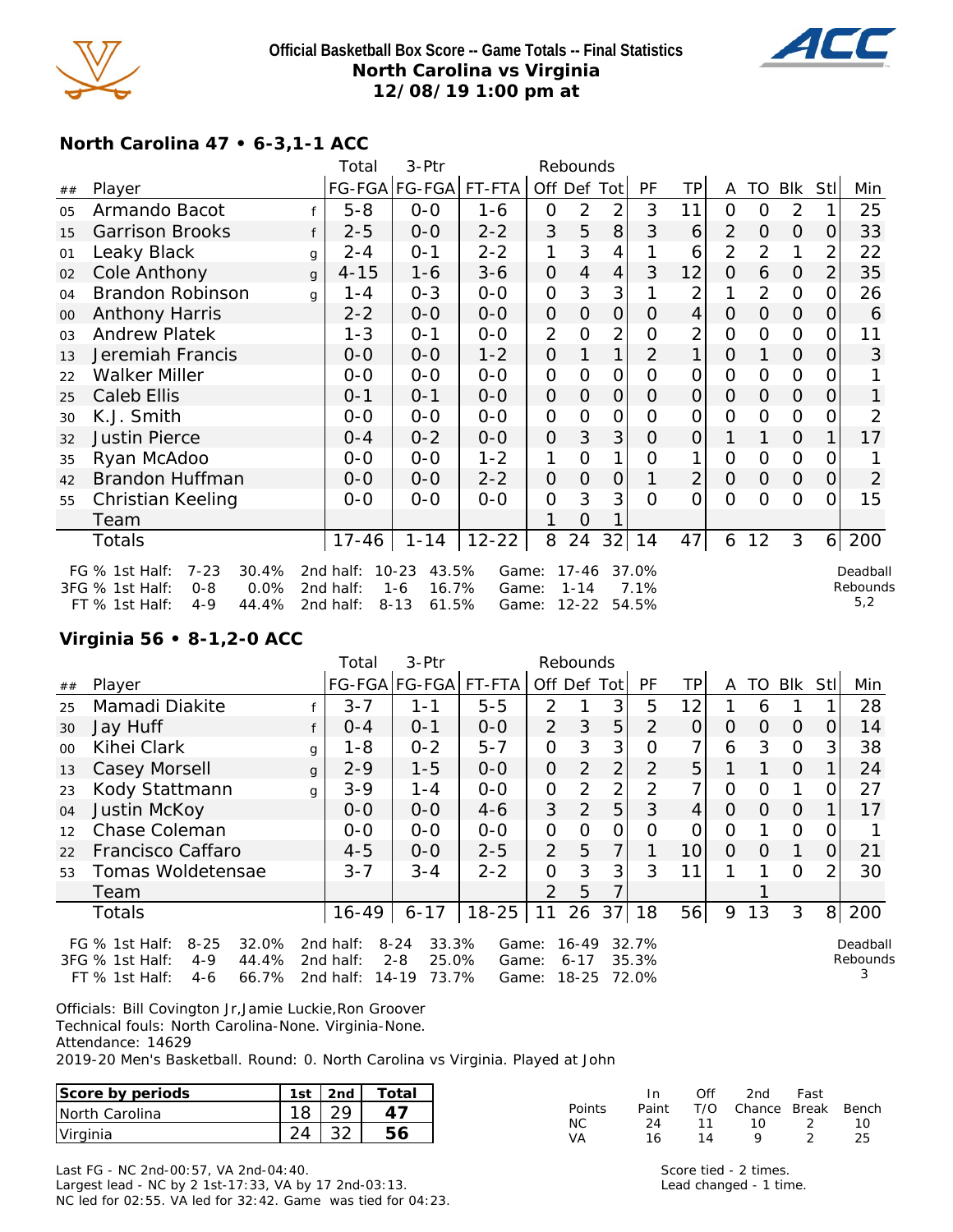

#### **Official Basketball Box Score -- Game Totals -- Final Statistics Stony Brook vs Virginia 12/18/19 6:30 pm at Charlottesville, Va. (JPJ)**



**Stony Brook 44 • 7-6,0-0 America**

|                                                                                             |                                                                                                                                                                                                                                                    | 3-Ptr<br>Rebounds<br>Total |          |               |         |                |                |                |                |                |                |                |                |          |     |
|---------------------------------------------------------------------------------------------|----------------------------------------------------------------------------------------------------------------------------------------------------------------------------------------------------------------------------------------------------|----------------------------|----------|---------------|---------|----------------|----------------|----------------|----------------|----------------|----------------|----------------|----------------|----------|-----|
| ##                                                                                          | Player                                                                                                                                                                                                                                             |                            |          | FG-FGA FG-FGA | FT-FTA  | Off            | Def            | Totl           | <b>PF</b>      | ТP             | A              | TO             | <b>BIK</b>     | Stll     | Min |
| 05                                                                                          | Mouhamadou Gueye                                                                                                                                                                                                                                   |                            | 4-6      | $1 - 2$       | $0 - 0$ |                |                | 5              |                | 9              | O              |                | 6              | 2        | 33  |
| 04                                                                                          | Jeff Otchere                                                                                                                                                                                                                                       | $\mathsf{C}$               | $0 - 1$  | $0 - 0$       | $0-0$   | $\Omega$       | 2              | $\overline{2}$ | $\overline{4}$ | O              | 0              |                | $\Omega$       | 0        | 17  |
| 01                                                                                          | Makale Foreman                                                                                                                                                                                                                                     | $\mathsf{q}$               | $3 - 10$ | $2 - 8$       | $0 - 0$ | 1              | $\overline{2}$ | 3              |                | 8              |                | $\overline{2}$ | $\Omega$       | 2        | 34  |
| 03                                                                                          | Elijah Olaniyi                                                                                                                                                                                                                                     | $\mathbf{q}$               | $4 - 14$ | $1 - 6$       | $2 - 4$ | 3              | 4              | 7              | O              | 11             | $\overline{2}$ | 6              | 1              |          | 35  |
| 23                                                                                          | <b>Andrew Garcia</b>                                                                                                                                                                                                                               | g                          | $3 - 5$  | $0 - 1$       | $2 - 2$ | $\overline{2}$ | O              | 2              | 3              | 8              | 0              | 4              | $\overline{O}$ |          | 31  |
| 02                                                                                          | Miles Latimer                                                                                                                                                                                                                                      |                            | $2 - 4$  | $1 - 2$       | $1 - 2$ | $\overline{O}$ | 3              | 3              | O              | 6              | $\Omega$       | 0              | $\Omega$       | 0        | 21  |
| 10                                                                                          | Jordan McKenzie                                                                                                                                                                                                                                    |                            | $0 - 0$  | $0 - 0$       | $O-O$   | $\overline{O}$ | 3              | 3              | Ω              | 0              | $\Omega$       | $\Omega$       | $\overline{O}$ |          | 9   |
| 14                                                                                          | Tyler Stephenson-Moo                                                                                                                                                                                                                               |                            | $O - O$  | $0 - 0$       | $0 - 0$ | $\Omega$       | 0              | $\overline{O}$ | O              | O              | $\Omega$       | $\Omega$       | $\Omega$       | $\Omega$ |     |
| 15                                                                                          | <b>Tavin Pierre Philipp</b>                                                                                                                                                                                                                        |                            | 1-5      | $0 - 2$       | $0 - 0$ | 1              | 2              | 3              | Ω              | $\overline{2}$ |                | $\Omega$       | 0              |          | 14  |
| 21                                                                                          | Alex Christie                                                                                                                                                                                                                                      |                            | $0 - 0$  | $0 - 0$       | $0 - 0$ | $\Omega$       | $\Omega$       | $\Omega$       | O              | O              | 0              | $\Omega$       | $\Omega$       | 0        |     |
| 35                                                                                          | Anthony Ochefu                                                                                                                                                                                                                                     |                            | $0-0$    | $0 - 0$       | $0 - 0$ | 0              |                | 1              | Ω              | ი              |                | $\Omega$       | $\Omega$       | Ω        | 4   |
|                                                                                             | Team                                                                                                                                                                                                                                               |                            |          |               |         | 0              | O              | Ő              |                |                |                | 3              |                |          |     |
| $5 - 21$<br>$5 - 8$<br>21<br>29<br>9<br>5<br>17<br>7<br>8<br>$17 - 45$<br>8<br>44<br>Totals |                                                                                                                                                                                                                                                    |                            |          |               |         |                |                |                |                | 200            |                |                |                |          |     |
|                                                                                             | $9 - 21$<br>42.9%<br>$8 - 24$<br>33.3%<br>$17 - 45$<br>FG $%$ 1st Half:<br>2nd half:<br>Game:<br>37.8%<br>Deadball                                                                                                                                 |                            |          |               |         |                |                |                |                |                |                |                |                |          |     |
|                                                                                             | Rebounds<br>$3 - 11$<br>27.3%<br>3FG % 1st Half:<br>$2 - 10$<br>20.0%<br>2nd half:<br>$5 - 21$<br>23.8%<br>Game:<br>OF OOL<br>1000<br>220 EQ<br>$TT$ $0/1$ $\alpha+1$ $\alpha+1$<br>and holf.<br>$C_{\alpha}$<br>1 1<br>$\Lambda$ $\Lambda$<br>E O |                            |          |               |         |                |                |                |                |                |                |                |                |          |     |

100.0 Game: 5-8 62.5%

**Virginia 56 • 9-1,2-0 ACC**

FT % 1st Half: 1-4 25.0% 2nd half: 4-4 100.0

|                                                                                                                                                                                                                                                                                                                      |                    |              | Total     | 3-Ptr         |          |                | Rebounds       |                |                      |                |          |               |          |                |     |
|----------------------------------------------------------------------------------------------------------------------------------------------------------------------------------------------------------------------------------------------------------------------------------------------------------------------|--------------------|--------------|-----------|---------------|----------|----------------|----------------|----------------|----------------------|----------------|----------|---------------|----------|----------------|-----|
| ##                                                                                                                                                                                                                                                                                                                   | Player             |              |           | FG-FGA FG-FGA | FT-FTA   |                |                | Off Def Tot    | <b>PF</b>            | TPI            | A        | TO            | Blk      | StII           | Min |
| 25                                                                                                                                                                                                                                                                                                                   | Mamadi Diakite     |              | $4 - 9$   | $0 - 0$       | $5 - 6$  |                | 5              | 6              | 0                    | 13             |          | $\Omega$      | 2        | $\Omega$       | 37  |
| 22                                                                                                                                                                                                                                                                                                                   | Francisco Caffaro  | $\mathsf{C}$ | $0 - 2$   | $0-0$         | $0 - 0$  | 3              | $\overline{O}$ | 3              | $\Omega$             | 0              | $\Omega$ |               | $\Omega$ | 0              | 14  |
| 0 <sup>0</sup>                                                                                                                                                                                                                                                                                                       | Kihei Clark        | g            | $5 - 10$  | $2 - 4$       | $2 - 2$  | O              | 5              | 5              |                      | 14             | 6        | 6             | 0        | $\Omega$       | 39  |
| 13                                                                                                                                                                                                                                                                                                                   | Casey Morsell      | g            | $1 - 7$   | $0 - 3$       | $0-0$    | $\overline{O}$ | $\Omega$       | $\overline{O}$ |                      | $\overline{2}$ |          | $\Omega$      | $\Omega$ | $\overline{2}$ | 20  |
| 23                                                                                                                                                                                                                                                                                                                   | Kody Stattmann     | g            | $3 - 9$   | $1 - 4$       | $0 - 0$  | $\overline{O}$ | 4              | 4              | 2                    | 7              | 2        |               | $\Omega$ |                | 34  |
| 02                                                                                                                                                                                                                                                                                                                   | <b>Braxton Key</b> |              | $O - 1$   | $O - 1$       | $0 - 2$  | 1              | $\Omega$       | $\mathbf{1}$   | $\Omega$             | $\overline{O}$ | $\Omega$ | $\Omega$      | $\Omega$ | $\Omega$       |     |
| 30                                                                                                                                                                                                                                                                                                                   | Jay Huff           |              | $5 - 10$  | $O - 1$       | $2 - 2$  | 3              | 4              |                |                      | 12             | 0        | $\mathcal{P}$ |          |                | 23  |
| 53                                                                                                                                                                                                                                                                                                                   | Tomas Woldetensae  |              | $3 - 4$   | $2 - 3$       | $O-O$    | 0              | $\Omega$       | $\overline{O}$ | 3                    | 8 <sup>1</sup> |          | $\Omega$      |          | 0              | 26  |
|                                                                                                                                                                                                                                                                                                                      | Team               |              |           |               |          | 3              | $\overline{2}$ | 5              |                      |                |          |               |          |                |     |
|                                                                                                                                                                                                                                                                                                                      | <b>Totals</b>      |              | $21 - 52$ | $5 - 16$      | $9 - 12$ | 11             | 20             | 31             | 8                    | 56             |          | 10            | 4        | 4 <sup>1</sup> | 200 |
| 40.4%<br>$11 - 28$<br>39.3%<br>2nd half:<br>$10 - 24$<br>41.7%<br>$21 - 52$<br>FG $%$ 1st Half:<br>Game:<br>20.0%<br>50.0%<br>$3FG \%$ 1st Half:<br>$2 - 10$<br>2nd half:<br>$3-6$<br>$5 - 16$<br>31.3%<br>Game:<br>66.7%<br>83.3%<br>75.0%<br>$FT \%$ 1st Half:<br>2nd half:<br>$5 - 6$<br>$9 - 12$<br>4-6<br>Game: |                    |              |           |               |          |                |                |                | Deadball<br>Rebounds |                |          |               |          |                |     |

Officials: Raymie Styons,Leslie Jones,Lee Cassell Technical fouls: Stony Brook-None. Virginia-None. Attendance: 13665

2019-20 Men's Basketball. Round: 0. Stony Brook vs Virginia. Played at John Pa

| Score by periods   | 1st      | 2nd          | $\tau$ otal |        |          | Ofi | 2nd    | Fast  |       |
|--------------------|----------|--------------|-------------|--------|----------|-----|--------|-------|-------|
| <b>Stony Brook</b> | $\sim$ 1 | $\cap$<br>∠J |             | Points | Paint    | T/O | Chance | Break | Bench |
| Virginia           | າຂ       | 28           |             | VA     | 24<br>റി | 12  | 10     |       | 20    |

Last FG - SB 2nd-04:03, VA 2nd-01:26. Largest lead - SB None, VA by 14 2nd-03:13.

SB led for 00:00. VA led for 39:35. Game was tied for 00:25.

Score tied - 0 times. Lead changed - 0 times.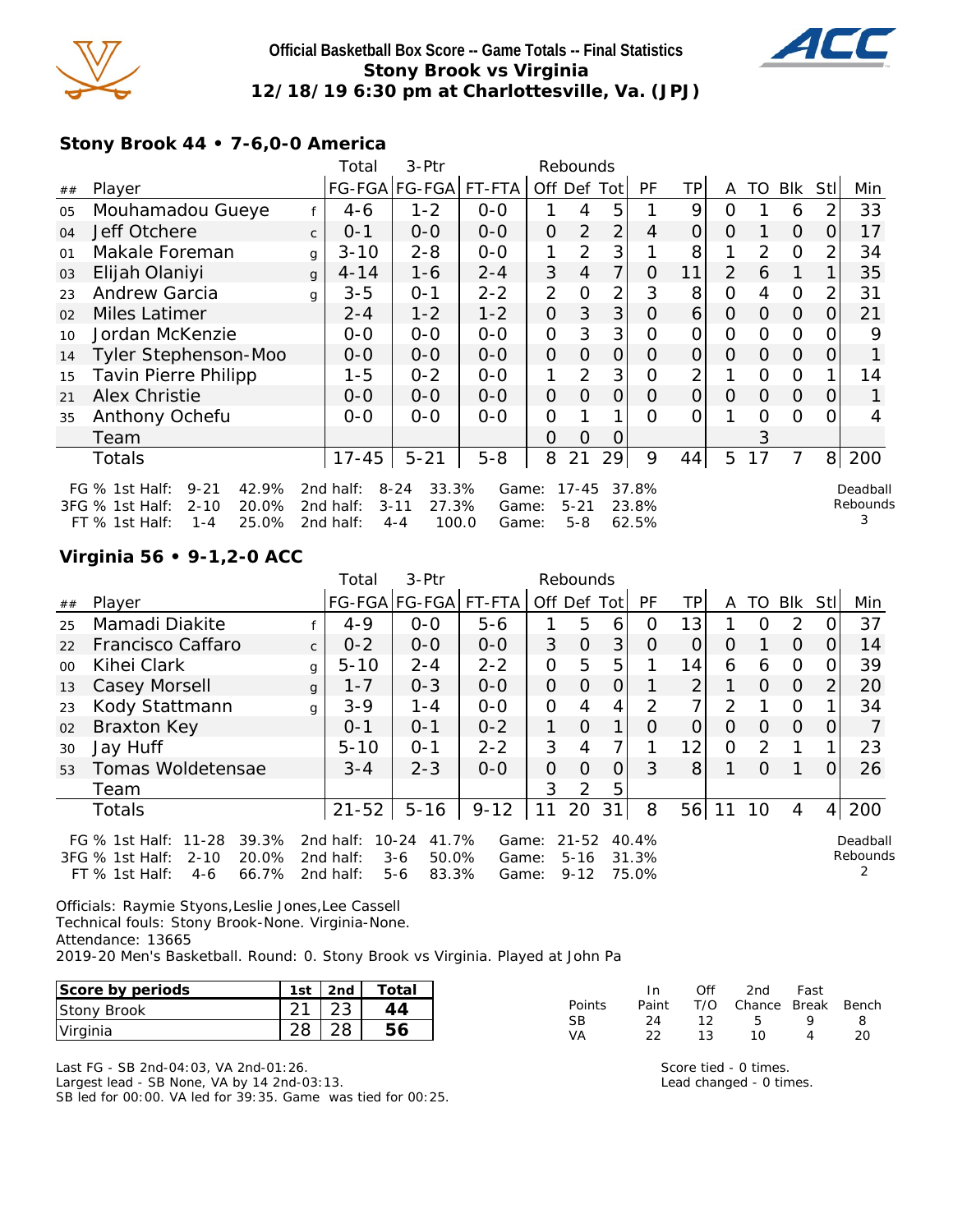

#### **Official Basketball Box Score -- Game Totals -- Final Statistics South Carolina vs Virginia 12/22/19 3:00 pm at Charlottesville, Va. (JPJ)**



**South Carolina 70 • 8-4,0-0 SEC**

|                |                                                                                                                |              | 3-Ptr<br>Total<br>Rebounds          |                                                             |                         |                |                                |                |                         |                |          |    |                |                |                      |
|----------------|----------------------------------------------------------------------------------------------------------------|--------------|-------------------------------------|-------------------------------------------------------------|-------------------------|----------------|--------------------------------|----------------|-------------------------|----------------|----------|----|----------------|----------------|----------------------|
| ##             | Player                                                                                                         |              |                                     | FG-FGA FG-FGA                                               | FT-FTA                  | Off Def        |                                | Totl           | PF                      | TP.            | A        | TO | <b>Blk</b>     | Stl            | Min                  |
| 10             | Justin Minaya                                                                                                  |              | $5 - 9$                             | $1 - 5$                                                     | $1 - 1$                 | 0              | 4                              | 4              |                         | 12             | 4        | Ω  |                |                | 36                   |
| 21             | Maik Kotsar                                                                                                    |              | $2 - 4$                             | $0-0$                                                       | $0-0$                   | $\overline{2}$ | $\overline{2}$                 | $\overline{4}$ | 3                       | $\overline{4}$ | 3        | 2  | 1              | 3              | 31                   |
| 24             | Keyshawn Bryant                                                                                                |              | 4-6                                 | $1 - 2$                                                     | 1-1                     |                | $\overline{2}$                 | 3              | 4                       | 10             | O        | Ω  | 0              | 2              | 12                   |
| $00\,$         | A.J. Lawson                                                                                                    | $\mathbf{q}$ | $5 - 12$                            | $0 - 3$                                                     | $4 - 6$                 | 1              | 2                              | 3              | 3                       | 14             | 1        | 4  | $\Omega$       | 2              | 34                   |
| 52             | Jair Bolden                                                                                                    | g            | $8 - 13$                            | 4-6                                                         | $2 - 4$                 | $\overline{O}$ | 2                              | 2              | 2                       | 22             | O        | Ω  | $\overline{O}$ |                | 37                   |
| 01             | T.J. Moss                                                                                                      |              | $0 - 0$                             | $0 - 0$                                                     | $0 - 0$                 | $\Omega$       | 0                              | 0              | Ο                       | 0              | O        |    | $\Omega$       | O              | 3                    |
| 0 <sub>5</sub> | Jermaine Couisnard                                                                                             |              | $1 - 2$                             | $0 - 1$                                                     | $2 - 2$                 | 1              | 3                              | 4              | 2                       | 4              |          | 2  | $\overline{O}$ |                | 23                   |
| 12             | Trae Hannibal                                                                                                  |              | $2 - 2$                             | $0 - 0$                                                     | $0-0$                   | $\Omega$       | $\Omega$                       | 0              |                         | 4              | $\circ$  |    | $\overline{O}$ | 3              |                      |
| 15             | Wildens Leveque                                                                                                |              | $0 - 1$                             | $0 - 0$                                                     | $0-0$                   |                |                                | 2              |                         | Ω              |          |    | 0              | O              | 6                    |
| 20             | Alanzo Frink                                                                                                   |              | $O-O$                               | $0 - 0$                                                     | $0-0$                   | $\Omega$       |                                | 1              | 3                       | $\Omega$       | $\Omega$ |    | $\Omega$       | $\overline{2}$ | 11                   |
|                | Team                                                                                                           |              |                                     |                                                             |                         | 0              |                                |                |                         |                |          |    |                |                |                      |
|                | <b>Totals</b>                                                                                                  |              | $27 - 49$                           | $6 - 17$                                                    | $10 - 14$               | 6              | 18                             | 24             | 20                      | 70             | 10       | 13 | $\overline{2}$ | 14             | 200                  |
|                | FG % 1st Half: 14-25<br>56.0%<br>40.0%<br>3FG % 1st Half:<br>$4 - 10$<br>FT $\%$ 1st Half:<br>100.0<br>$1 - 1$ |              | 2nd half:<br>2nd half:<br>2nd half: | $13 - 24$<br>54.2%<br>$2 - 7$<br>28.6%<br>69.2%<br>$9 - 13$ | Game:<br>Game:<br>Game: |                | $27 - 49$<br>$6 - 17$<br>10-14 |                | 55.1%<br>35.3%<br>71.4% |                |          |    |                |                | Deadball<br>Rebounds |

#### **Virginia 59 • 9-2,2-0 ACC**

|                                                                                                                                                                                                                                                                                                                                                       |                    |              | $3-$ Ptr<br>Rebounds<br>Total |               |           |                |          |                |               |                |    |               |                |              |       |
|-------------------------------------------------------------------------------------------------------------------------------------------------------------------------------------------------------------------------------------------------------------------------------------------------------------------------------------------------------|--------------------|--------------|-------------------------------|---------------|-----------|----------------|----------|----------------|---------------|----------------|----|---------------|----------------|--------------|-------|
| ##                                                                                                                                                                                                                                                                                                                                                    | Player             |              |                               | FG-FGA FG-FGA | FT-FTA    |                |          | Off Def Tot    | PF            | TPI            | A  | TO.           | <b>BIK</b>     | StII         | Min   |
| 25                                                                                                                                                                                                                                                                                                                                                    | Mamadi Diakite     |              | $6 - 13$                      | $0 - 3$       | $9 - 11$  |                | 4        | 5              | $\mathcal{P}$ | 21             | 0  | 3             | 2              | 2            | 38    |
| 22                                                                                                                                                                                                                                                                                                                                                    | Francisco Caffaro  | $\mathsf{C}$ | $O-O$                         | $0 - 0$       | $0 - 0$   | 0              |          |                |               | 0              | 0  | 0             | 0              | O            | 9     |
| $00 \,$                                                                                                                                                                                                                                                                                                                                               | Kihei Clark        | g            | $2 - 7$                       | $1 - 3$       | $4 - 4$   | 2              | 3        | 5              | 2             | 9              |    |               | $\circ$        |              | 39    |
| 13                                                                                                                                                                                                                                                                                                                                                    | Casey Morsell      | $\mathbf{q}$ | $2 - 6$                       | $1 - 4$       | $1 - 1$   | 0              |          | 1              | 3             | $\overline{6}$ | 2  | 2             | $\overline{0}$ | 0            | 19    |
| 23                                                                                                                                                                                                                                                                                                                                                    | Kody Stattmann     | g            | $2 - 3$                       | $2 - 3$       | $0 - 0$   | 1              | 3        | $\overline{4}$ | 3             | 6              | 0  | $\mathcal{P}$ | $\Omega$       |              | 22    |
| 02                                                                                                                                                                                                                                                                                                                                                    | <b>Braxton Key</b> |              | $2 - 4$                       | $1 - 1$       | $3 - 5$   | 2              | 3        | 5              | 3             | 8 <sup>1</sup> | 2  | 3             | 2              | 2            | 29    |
| 30                                                                                                                                                                                                                                                                                                                                                    | Jay Huff           |              | $3 - 3$                       | $0 - 0$       | $O - 1$   |                | 3        | $\overline{4}$ | $\Omega$      | 6              |    |               | $\Omega$       | 0            | 21    |
| 53                                                                                                                                                                                                                                                                                                                                                    | Tomas Woldetensae  |              | $1 - 5$                       | $1 - 4$       | $0 - 0$   | $\overline{O}$ | $\Omega$ | $\overline{O}$ | 2             | 3 <sup>1</sup> |    |               | $\Omega$       | <sup>O</sup> | 23    |
|                                                                                                                                                                                                                                                                                                                                                       | Team               |              |                               |               |           | $\Omega$       |          |                |               |                |    |               |                |              |       |
|                                                                                                                                                                                                                                                                                                                                                       | <b>Totals</b>      |              | $18 - 41$                     | $6 - 18$      | $17 - 22$ | $\overline{7}$ | 19       | 26             | 16            | 59             | 13 | 19            | 4              |              | 6 200 |
| 45.8%<br>41.2%<br>$11 - 24$<br>$18 - 41$<br>43.9%<br>FG $%$ 1st Half:<br>$7 - 17$<br>2nd half:<br>Game:<br>Deadball<br>Rebounds<br>3FG % 1st Half:<br>$2 - 8$<br>25.0%<br>40.0%<br>$4 - 10$<br>33.3%<br>$6 - 18$<br>2nd half:<br>Game:<br>3<br>81.8%<br>72.7%<br>$17 - 22$<br>77.3%<br>$FT$ % 1st Half:<br>$9 - 11$<br>$8 - 11$<br>2nd half:<br>Game: |                    |              |                               |               |           |                |          |                |               |                |    |               |                |              |       |

Officials: Doug Sirmons,Pat Adams,Bill Covington Jr. Technical fouls: South Carolina-None. Virginia-None. Attendance: 14409 2019-20 Men's Basketball. Round: 0. South Carolina vs Virginia. Played at John

| Score by periods       | 1st | 2nd | Total |
|------------------------|-----|-----|-------|
| <b>ISouth Carolina</b> |     |     |       |
| Virginia               |     |     |       |

Last FG - SC 2nd-01:42, VA 2nd-02:15. Largest lead - SC by 13 1st-03:39, VA by 3 1st-19:46. SC led for 37:30. VA led for 01:50. Game was tied for 00:40.

|               | In In | Off | 2nd Fast               |   |    |
|---------------|-------|-----|------------------------|---|----|
| <b>Points</b> | Paint |     | T/O Chance Break Bench |   |    |
| SC.           | -28.  |     | 23 11 16               |   | 8  |
| VA            | 20.   | 13  | Q                      | 6 | 17 |

Score tied - 1 time. Lead changed - 1 time.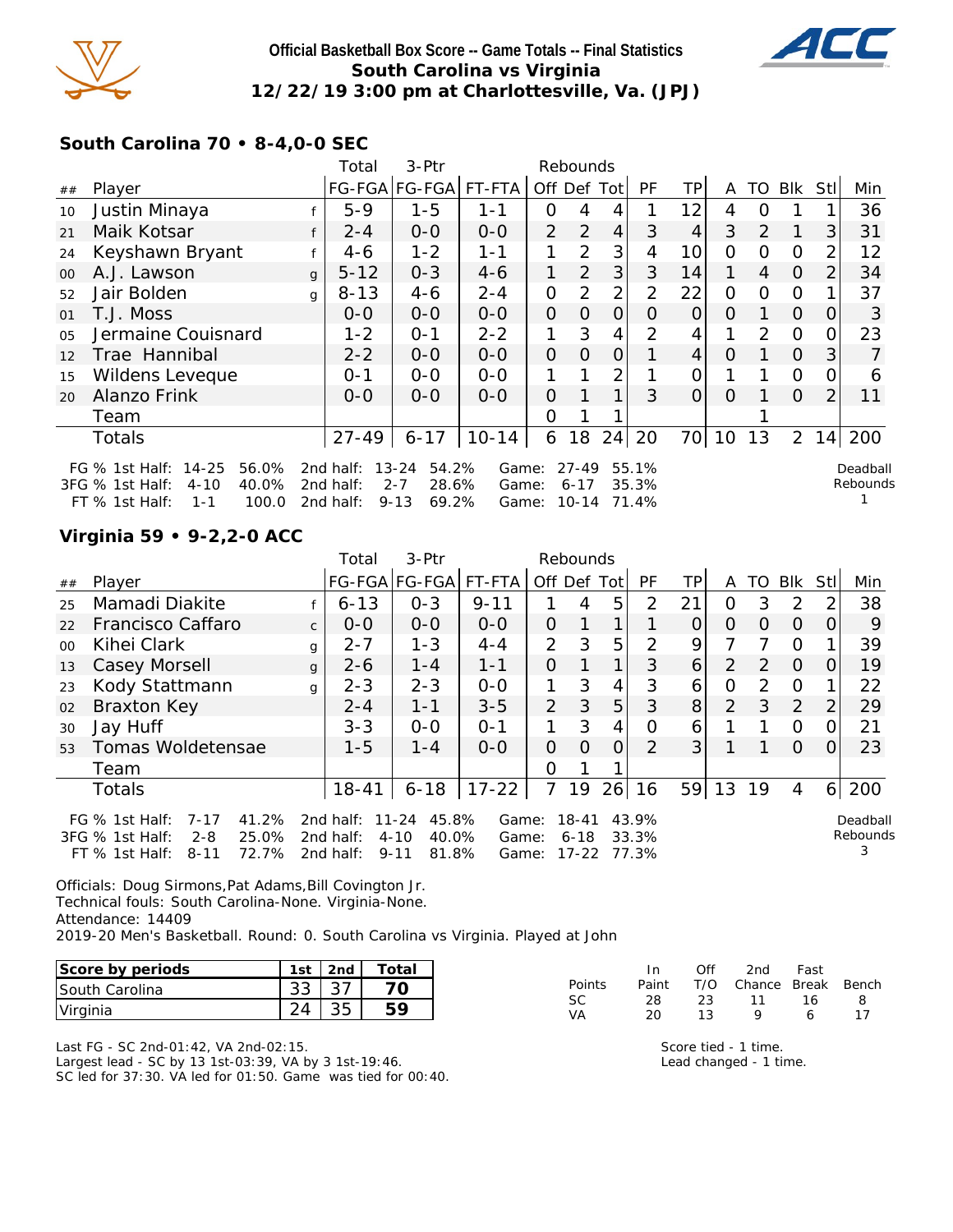

#### **Official Basketball Box Score -- Game Totals -- Final Statistics Navy vs Virginia 12/29/19 4:00 pm at Charlottesville, Va. (JPJ)**



## **Navy 56 • 6-5,0-0 Patriot**

|    |                                                                                        |                         | Total                               | 3-Ptr                                                    |                         |                | Rebounds                 |          |                         |                 |          |                |                |          |                             |
|----|----------------------------------------------------------------------------------------|-------------------------|-------------------------------------|----------------------------------------------------------|-------------------------|----------------|--------------------------|----------|-------------------------|-----------------|----------|----------------|----------------|----------|-----------------------------|
| ## | Player                                                                                 |                         |                                     | FG-FGA FG-FGA                                            | FT-FTA                  | Off Def Tot    |                          |          | <b>PF</b>               | TPI             | A        | TO.            | Blk            | Stl      | Min                         |
| 33 | Luke Loehr                                                                             |                         | $2 - 5$                             | $2 - 4$                                                  | $0-0$                   | 0              | 0                        | Ο        | $\mathcal{P}$           | 6               |          |                | O              |          | 27                          |
| 40 | Evan Wieck                                                                             | $\mathsf{C}$            | $5 - 8$                             | $0 - 0$                                                  | $3 - 4$                 | 5              | 3                        | 8        | 3                       | 13              | 2        | 2              | $\Omega$       | $\Omega$ | 31                          |
| 01 | John Carter Jr.                                                                        | g                       | $1 - 11$                            | $1 - 5$                                                  | $2 - 2$                 | 0              |                          |          |                         | 5               |          | 2              | $\Omega$       |          | 33                          |
| 20 | <b>Greg Summers</b>                                                                    | $\mathbf{q}$            | $3 - 7$                             | $0 - 0$                                                  | $3 - 4$                 | $\Omega$       | $\overline{4}$           | 4        | 2                       | 9               |          |                | $\Omega$       | 3        | 31                          |
| 22 | Cam Davis                                                                              | g                       | 7-12                                | $4 - 8$                                                  | $1 - 2$                 | 0              |                          | 1        | 2                       | 19              | 3        |                | $\Omega$       |          | 39                          |
| 03 | Sean Yoder                                                                             |                         | $0 - 1$                             | $0 - 0$                                                  | $0-0$                   | $\overline{O}$ |                          |          | Ω                       | $\overline{O}$  |          | $\Omega$       | $\overline{O}$ | $\Omega$ | 9                           |
| 05 | <b>Tyler Nelson</b>                                                                    |                         | $0 - 0$                             | $0 - 0$                                                  | $0-0$                   | 1              | $\Omega$                 |          | $\Omega$                | 0               | $\Omega$ | $\Omega$       | $\Omega$       |          | 8                           |
| 25 | Alec Loehr                                                                             |                         | $1 - 4$                             | $0 - 3$                                                  | $2 - 2$                 | $\overline{O}$ | $\mathbf 1$              |          | $\Omega$                | $\vert 4 \vert$ | 1        | $\Omega$       | $\overline{O}$ |          | 20                          |
| 55 | Richard Njoku                                                                          |                         | $0 - 1$                             | $0-0$                                                    | $O-O$                   | O              | $\Omega$                 | $\Omega$ | $\mathcal{P}$           | $\overline{O}$  | $\Omega$ | $\Omega$       | $\Omega$       |          |                             |
|    | Team                                                                                   |                         |                                     |                                                          |                         | $\overline{2}$ |                          | 3        |                         |                 |          | $\overline{2}$ |                |          |                             |
|    | Totals                                                                                 |                         | $19 - 49$                           | $7 - 20$                                                 | $11 - 14$               | 8              | 18                       | 26       | 12                      | 56              | 10       | 9              | $\overline{O}$ | $6 \mid$ | 200                         |
|    | $10 - 24$<br>FG $%$ 1st Half:<br>3FG % 1st Half:<br>$3-9$<br>FT % 1st Half:<br>$6 - 8$ | 41.7%<br>33.3%<br>75.0% | 2nd half:<br>2nd half:<br>2nd half: | $9 - 25$<br>36.0%<br>$4 - 11$<br>36.4%<br>83.3%<br>$5-6$ | Game:<br>Game:<br>Game: |                | $19-49$<br>7-20<br>11-14 |          | 38.8%<br>35.0%<br>78.6% |                 |          |                |                |          | Deadball<br>Rebounds<br>2,1 |

## **Virginia 65 • 10-2,2-0 ACC**

|    |                                                                                                                      |              | Total                               | 3-Ptr<br>Rebounds                                        |                         |                |                                   |                |                         |                 |          |          |            |                |                      |
|----|----------------------------------------------------------------------------------------------------------------------|--------------|-------------------------------------|----------------------------------------------------------|-------------------------|----------------|-----------------------------------|----------------|-------------------------|-----------------|----------|----------|------------|----------------|----------------------|
| ## | Player                                                                                                               |              |                                     | FG-FGA FG-FGA                                            | FT-FTA                  | Off Def        |                                   | Tot            | PF                      | <b>TP</b>       | A        | TO       | <b>BIK</b> | Stll           | Min                  |
| 25 | Mamadi Diakite                                                                                                       |              | $4 - 8$                             | $1 - 1$                                                  | $4 - 5$                 | 2              | 6                                 | 8              | $\overline{2}$          | 13              |          | 3        |            |                | 28                   |
| 00 | Kihei Clark                                                                                                          | q            | $4 - 8$                             | $2 - 4$                                                  | $0-0$                   | $\overline{O}$ | 4                                 | 4              | 2                       | 10 <sup>1</sup> | 13       | 2        | $\Omega$   | O              | 39                   |
| 02 | Braxton Key                                                                                                          | g            | $7 - 11$                            | $0 - 3$                                                  | $1 - 1$                 | $\overline{2}$ | 5                                 | $\overline{7}$ | $\overline{2}$          | 15              | 2        | 2        |            | 3              | 37                   |
| 23 | Kody Stattmann                                                                                                       | $\mathbf{q}$ | $0-0$                               | $0-0$                                                    | $0 - 2$                 | $\overline{O}$ |                                   | 1              | 0                       | 0               | $\Omega$ | 0        | $\Omega$   | 0              | 15                   |
| 53 | Tomas Woldetensae                                                                                                    | g            | $3 - 5$                             | $2 - 4$                                                  | $O-O$                   | $\mathbf{O}$   |                                   | 1              | 2                       | 8               |          |          |            | 0              | 28                   |
| 04 | Justin McKoy                                                                                                         |              | $0 - 0$                             | $0-0$                                                    | $0-0$                   | $\overline{O}$ | $\Omega$                          | $\Omega$       | $\Omega$                | $\overline{O}$  | $\Omega$ | $\Omega$ | $\Omega$   | 0              | 2                    |
| 12 | Chase Coleman                                                                                                        |              | $0-0$                               | $0-0$                                                    | $0-0$                   | $\mathbf{O}$   | 0                                 | $\mathcal{O}$  | O                       | O               | O        | O        | $\circ$    | 0              |                      |
| 13 | Casey Morsell                                                                                                        |              | $3 - 9$                             | $2 - 6$                                                  | $2 - 2$                 | $\overline{O}$ | $\Omega$                          | 0              | 3                       | 10 <sup>1</sup> | 0        | $\Omega$ | $\Omega$   | O              | 24                   |
| 30 | Jay Huff                                                                                                             |              | $4-6$                               | $1 - 1$                                                  | $0 - 0$                 | 1              | 3                                 | $\overline{4}$ | 3                       | 9               |          | Ω        | 4          |                | 23                   |
|    | Team                                                                                                                 |              |                                     |                                                          |                         | 0              | 3                                 | 3              |                         |                 |          |          |            |                |                      |
|    | <b>Totals</b>                                                                                                        |              | $25 - 47$                           | $8 - 19$                                                 | $7 - 10$                | 5              | 23                                | 28             | 14                      | 65              | 18       | 8        | 7          | 4 <sup>1</sup> | 200                  |
|    | FG $%$ 1st Half:<br>$15 - 26$<br>57.7%<br>50.0%<br>3FG % 1st Half:<br>$5 - 10$<br>40.0%<br>FT % 1st Half:<br>$2 - 5$ |              | 2nd half:<br>2nd half:<br>2nd half: | $10 - 21$<br>47.6%<br>33.3%<br>$3-9$<br>$5 - 5$<br>100.0 | Game:<br>Game:<br>Game: |                | $25 - 47$<br>$8 - 19$<br>$7 - 10$ |                | 53.2%<br>42.1%<br>70.0% |                 |          |          |            |                | Deadball<br>Rebounds |

Officials: Jerry Heater,Justin Porterfield,Mike Eades Technical fouls: Navy-None. Virginia-None. Attendance: 14399 2019-20 Men's Basketball. Round: 0. Navy vs Virginia. Played at John Paul Jone

| Score by periods | 1st | 2nd | Total |
|------------------|-----|-----|-------|
| Navv             |     |     |       |
| Virginia         |     |     |       |

Last FG - NAVY 2nd-00:06, VA 2nd-00:10. Largest lead - NAVY by 2 1st-19:39, VA by 11 1st-00:23.

NAVY led for 02:23. VA led for 37:16. Game was tied for 00:21.

|        | In.   | ∩ff | 2nd                    | Fast |    |
|--------|-------|-----|------------------------|------|----|
| Points | Paint |     | T/O Chance Break Bench |      |    |
| NAVY   | 20.   | Χ   | я                      | Δ    | 4  |
| VA     | 28    | o   | 6                      | 11   | 10 |

Score tied - 0 times. Lead changed - 5 times.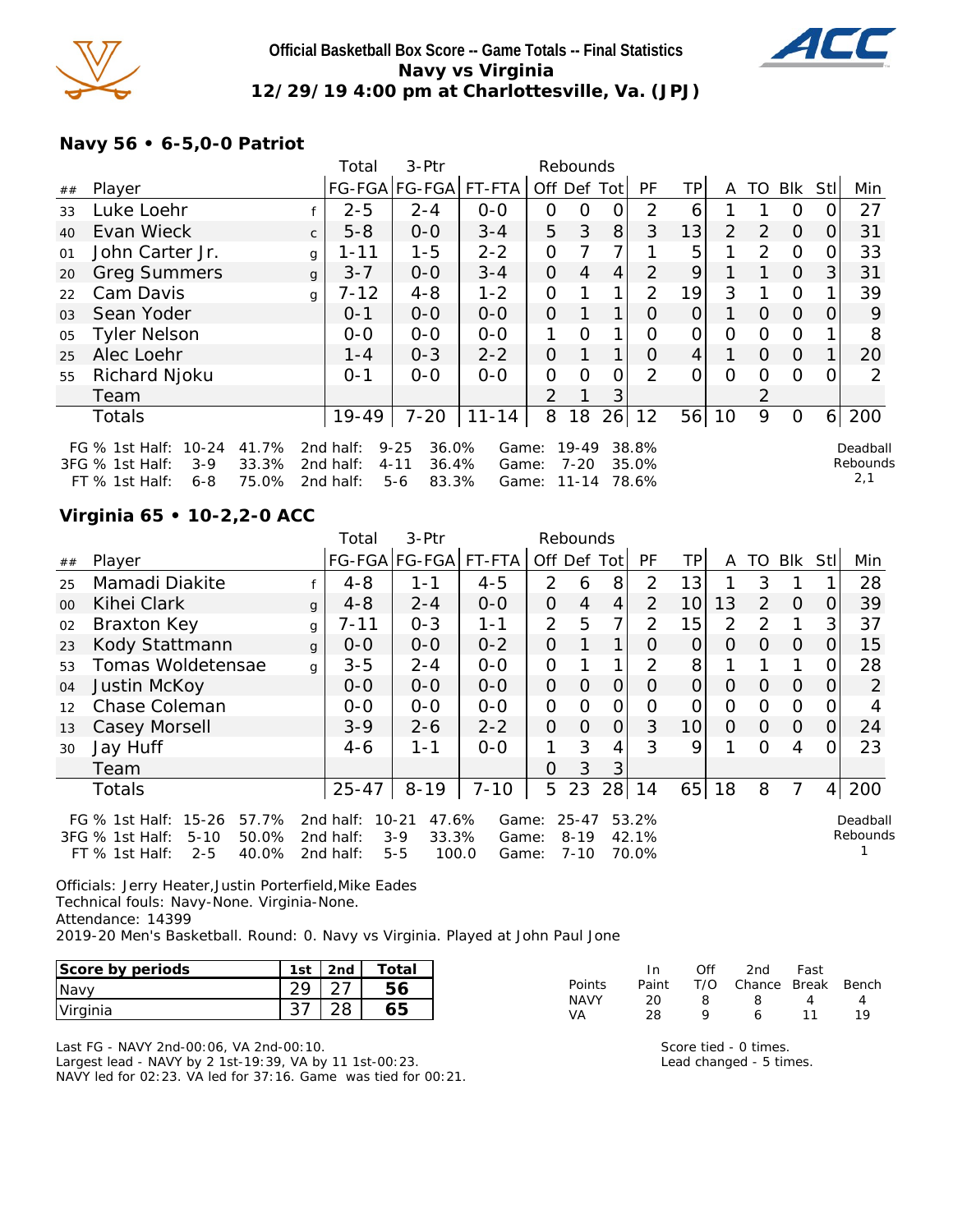

#### **Official Basketball Box Score -- Game Totals -- Final Statistics Virginia Tech vs Virginia 01/04/20 2:00 pm at Charlottesville, Va. (JPJ)**



**Virginia Tech 39 • 10-4,1-2 ACC**

|                |                                                                                                                       |   | Total                               | 3-Ptr                                                       | Rebounds                |                |                                   |                |                         |                |          |               |          |          |                             |
|----------------|-----------------------------------------------------------------------------------------------------------------------|---|-------------------------------------|-------------------------------------------------------------|-------------------------|----------------|-----------------------------------|----------------|-------------------------|----------------|----------|---------------|----------|----------|-----------------------------|
| ##             | Player                                                                                                                |   |                                     | FG-FGA FG-FGA  FT-FTA                                       |                         | Off Def Tot    |                                   |                | PF                      | ΤP             | A        |               | TO BIK   | Stll     | Min                         |
| 02             | Landers Nolley II                                                                                                     |   | $7 - 16$                            | $3 - 8$                                                     | 1-1                     |                | 4                                 | 5              | 2                       | 18             | 2        | 5             | 0        |          | 33                          |
| 14             | P.J. Horne                                                                                                            |   | $2 - 12$                            | $0 - 9$                                                     | $0 - 0$                 | 1              | $\overline{4}$                    | 5              | 3                       | 4              | $\Omega$ |               | $\Omega$ | $\Omega$ | 32                          |
| 0 <sub>3</sub> | Wabissa Bede                                                                                                          | g | $0 - 2$                             | $O - 1$                                                     | $0 - 0$                 | 0              | 4                                 | 4              | 3                       | 0              | 2        | $\mathcal{P}$ | $\Omega$ | 2        | 30                          |
| 04             | Nahiem Alleyne                                                                                                        | g | $1 - 9$                             | $O - 1$                                                     | $0-0$                   | $\overline{O}$ | 2                                 | $\overline{2}$ | $\overline{2}$          | $\overline{2}$ | 0        | $\Omega$      | $\Omega$ |          | 22                          |
| 23             | <b>Tyrece Radford</b>                                                                                                 | g | $2 - 2$                             | $O-O$                                                       | $4 - 6$                 | $\mathbf{1}$   | 2                                 | 3 <sup>1</sup> | O                       | 8              | 0        |               | $\Omega$ | 2        | 26                          |
| 0 <sup>0</sup> | <b>Hunter Cattoor</b>                                                                                                 |   | $0 - 1$                             | $O - 1$                                                     | $4 - 4$                 | $\Omega$       | 1                                 | $\mathbf 1$    | O                       | 4              | 1        | $\Omega$      | $\Omega$ | 2        | 23                          |
| 01             | <b>Isaiah Wilkins</b>                                                                                                 |   | $1 - 3$                             | $1 - 3$                                                     | $0-0$                   | O              | Ω                                 | 0              | 0                       | 3              |          | $\Omega$      | $\Omega$ |          | 16                          |
| 15             | Jalen Cone                                                                                                            |   | $0 - 3$                             | $0 - 2$                                                     | $0-0$                   | $\Omega$       |                                   | $\mathbf 1$    | 2                       | $\overline{O}$ | $\Omega$ | 2             | $\Omega$ | O        | 10                          |
| 21             | John Ojiako                                                                                                           |   | $0 - 0$                             | $0 - 0$                                                     | $O-O$                   | O              |                                   | 1              | ∩                       | 0              | $\Omega$ | $\Omega$      | $\Omega$ |          | 8                           |
|                | Team                                                                                                                  |   |                                     |                                                             |                         | 2              |                                   | 3              |                         |                |          |               |          |          |                             |
|                | <b>Totals</b>                                                                                                         |   | $13 - 48$                           | $4 - 25$                                                    | $9 - 11$                | 5              | 20                                | 25             | 12                      | 39             | 6        | 13            | $\Omega$ |          | 200                         |
|                | FG $%$ 1st Half:<br>$7 - 24$<br>29.2%<br>3FG % 1st Half:<br>$2 - 12$<br>16.7%<br>$FT$ % 1st Half:<br>100.0<br>$1 - 1$ |   | 2nd half:<br>2nd half:<br>2nd half: | $6 - 24$<br>25.0%<br>$2 - 13$<br>15.4%<br>$8 - 10$<br>80.0% | Game:<br>Game:<br>Game: |                | $13 - 48$<br>$4 - 25$<br>$9 - 11$ |                | 27.1%<br>16.0%<br>81.8% |                |          |               |          |          | Deadball<br>Rebounds<br>0,1 |

## **Virginia 65 • 11-2,3-0 ACC**

|                |                                                                                                                        |              | 3-Ptr<br>Rebounds<br>Total          |                                                             |                         |                |                                   |                 |                         |                 |                |                |                |                |                      |
|----------------|------------------------------------------------------------------------------------------------------------------------|--------------|-------------------------------------|-------------------------------------------------------------|-------------------------|----------------|-----------------------------------|-----------------|-------------------------|-----------------|----------------|----------------|----------------|----------------|----------------------|
| ##             | Player                                                                                                                 |              |                                     | FG-FGA FG-FGA                                               | FT-FTA                  | Off Def Tot    |                                   |                 | PF                      | <b>TP</b>       | A              | TO I           | Blk            | Stll           | Min                  |
| 25             | Mamadi Diakite                                                                                                         |              | $3 - 9$                             | $0 - 2$                                                     | $0-0$                   | 1              | 9                                 | 10              | O                       | 6               | 3              | O              | O              | 0              | 34                   |
| 0 <sup>0</sup> | Kihei Clark                                                                                                            | g            | $5-9$                               | $1 - 2$                                                     | $7 - 8$                 | $\overline{O}$ | 2                                 | $\overline{2}$  | 0                       | 18              | 6              | $\overline{4}$ | $\Omega$       |                | 34                   |
| 02             | Braxton Key                                                                                                            | g            | $8 - 12$                            | $2 - 4$                                                     | $O-O$                   | 1              | 9                                 | 10 <sup>1</sup> | $\overline{2}$          | 18              | 0              | O              |                | 2              | 32                   |
| 13             | Casey Morsell                                                                                                          | $\mathbf{q}$ | $2 - 7$                             | $1 - 4$                                                     | $0-0$                   | $\overline{O}$ |                                   | 1               | 3                       | 5               | $\Omega$       |                | $\Omega$       |                | 32                   |
| 23             | Kody Stattmann                                                                                                         | g            | $4 - 10$                            | $1 - 4$                                                     | $1 - 2$                 | 3              | 5                                 | 8               | 2                       | 10 <sup>1</sup> | $\overline{2}$ |                | $\Omega$       |                | 33                   |
| 04             | Justin McKoy                                                                                                           |              | $0 - 1$                             | $0-0$                                                       | $O-O$                   | $\mathcal{O}$  | $\overline{O}$                    | $\overline{O}$  | $\Omega$                | $\overline{O}$  | $\Omega$       | 0              | $\overline{O}$ | $\Omega$       | 2                    |
| 05             | Jayden Nixon                                                                                                           |              | $O-O$                               | $O-O$                                                       | $O-O$                   | $\mathbf{O}$   | $\Omega$                          | $\mathcal{O}$   | $\overline{O}$          | $\mathcal{O}$   | $\Omega$       | 0              | $\Omega$       | 0              | 2                    |
| 12             | Chase Coleman                                                                                                          |              | $1 - 1$                             | $1 - 1$                                                     | $O-O$                   | $\overline{O}$ |                                   | 1               | Ο                       | 3               |                | $\overline{O}$ | 0              |                | 8                    |
| 30             | Jay Huff                                                                                                               |              | $1 - 2$                             | $O - 1$                                                     | $O-O$                   |                | $\overline{2}$                    | 3               | 3                       | $\overline{2}$  | $\overline{2}$ | 2              |                | 0              | 12                   |
| 53             | Tomas Woldetensae                                                                                                      |              | $1 - 3$                             | $1 - 3$                                                     | $0-0$                   | $\overline{O}$ |                                   | 1               |                         | 3               | $\Omega$       |                | $\Omega$       | $\Omega$       | 11                   |
|                | Team                                                                                                                   |              |                                     |                                                             |                         | $\Omega$       | 2                                 | 2               |                         |                 |                | $\mathcal{P}$  |                |                |                      |
|                | Totals                                                                                                                 |              | $25 - 54$                           | $7 - 21$                                                    | $8 - 10$                | 6              | 32                                | 38              | 11                      | 65              | 14             |                | 2              | 6 <sup>1</sup> | 200                  |
|                | $12 - 26$<br>46.2%<br>FG $%$ 1st Half:<br>30.0%<br>3FG % 1st Half:<br>$3 - 10$<br>75.0%<br>$FT$ % 1st Half:<br>$3 - 4$ |              | 2nd half:<br>2nd half:<br>2nd half: | $13 - 28$<br>46.4%<br>36.4%<br>$4 - 11$<br>83.3%<br>$5 - 6$ | Game:<br>Game:<br>Game: |                | $25 - 54$<br>$7 - 21$<br>$8 - 10$ |                 | 46.3%<br>33.3%<br>80.0% |                 |                |                |                |                | Deadball<br>Rebounds |

Officials: Nathan Farrell,Bert Smith,Ted Valentine Technical fouls: Virginia Tech-None. Virginia-None. Attendance: 14629 2019-20 Men's Basketball. Round: 0. Virginia vs Virginia Tech. Played at John

| Score by periods | 1st           | 2nd           | ctal- |        |          | Of  | 2nd    | Fast  |       |
|------------------|---------------|---------------|-------|--------|----------|-----|--------|-------|-------|
| Virginia Tech    | $\rightarrow$ | $\cap$<br>ے ے | 30    | Points | Paint    | T/O | Chance | Break | Bench |
| Virginia         | $\cap$<br>υc  | つに<br>ັບ      | 65    | VA     | 16<br>34 |     |        |       |       |

Last FG - VT 2nd-03:50, VA 2nd-00:43.

Largest lead - VT None, VA by 26 2nd-00:43.

VT led for 00:00. VA led for 39:27. Game was tied for 00:33.

Score tied - 0 times. Lead changed - 0 times.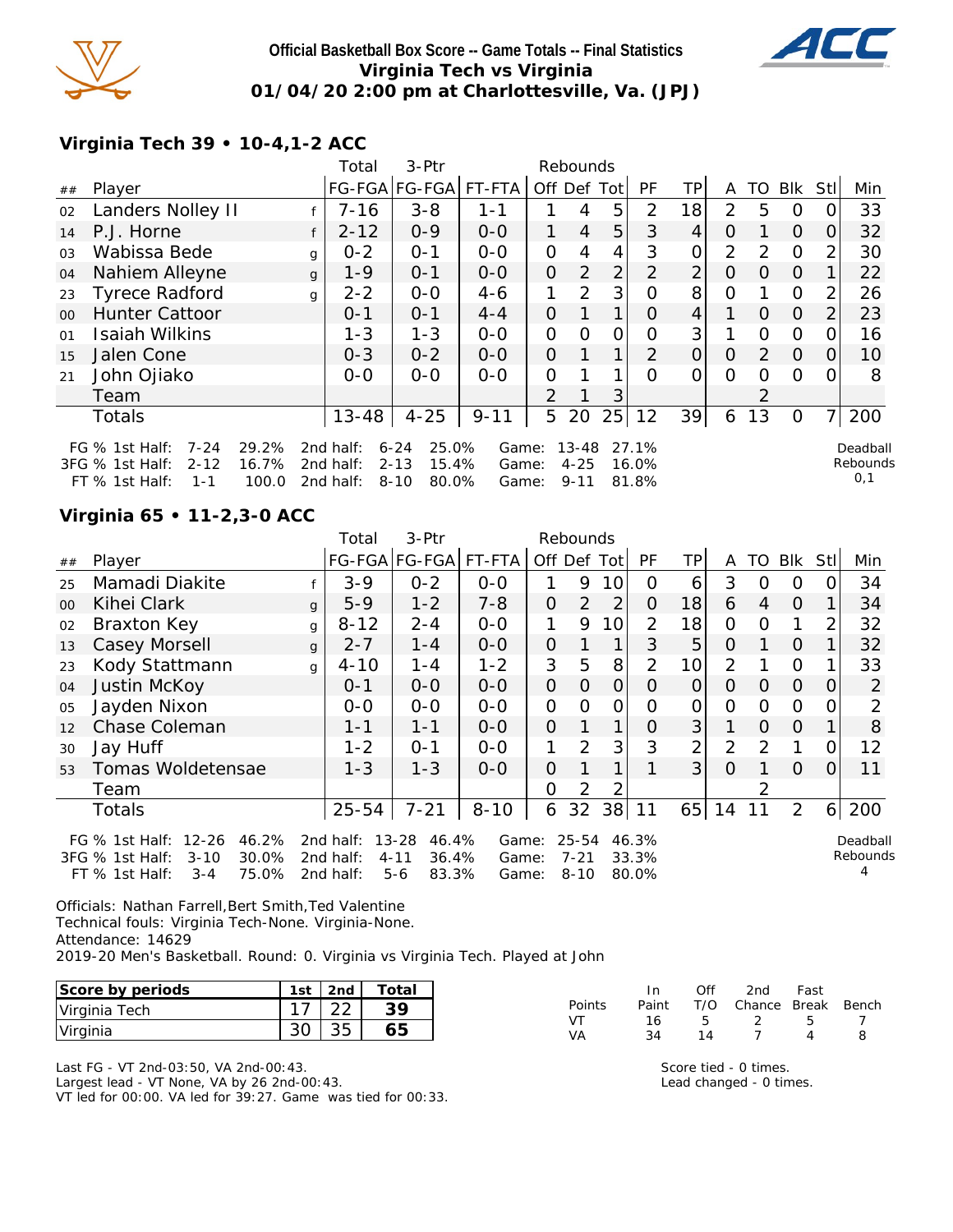

## **Official Basketball Box Score -- Game Totals -- Final Statistics Virginia vs Boston College 01/07/20 7:00 pm at Chestnut Hill, Mass. (Conte Forum)**



# **Virginia 53 • 11-3,3-1 ACC**

|        |                                                                                                                     |          | Total                               | 3-Ptr                                                       | Rebounds                |                |                                |                |                         |                |                |          |                |          |                             |
|--------|---------------------------------------------------------------------------------------------------------------------|----------|-------------------------------------|-------------------------------------------------------------|-------------------------|----------------|--------------------------------|----------------|-------------------------|----------------|----------------|----------|----------------|----------|-----------------------------|
| ##     | Player                                                                                                              |          |                                     | FG-FGA FG-FGA                                               | FT-FTA                  | Off Def        |                                | Totl           | PF                      | ΤP             | A              | TO       | Blk            | Stl      | Min                         |
| 25     | Mamadi Diakite                                                                                                      |          | $3 - 6$                             | $O - 1$                                                     | $3 - 5$                 | 4              | 3                              | 7              | 3                       | 9              |                | 3        | $\overline{2}$ |          | 24                          |
| $00\,$ | Kihei Clark                                                                                                         | $\alpha$ | $2 - 11$                            | $2 - 2$                                                     | $6 - 6$                 | 1              | 3                              | $\overline{4}$ | 3                       | 12             | 3              | 2        | $\overline{O}$ | 3        | 39                          |
| 02     | Braxton Key                                                                                                         | g        | $5 - 12$                            | $0 - 3$                                                     | $6 - 7$                 | 0              | 8                              | 8              |                         | 16             | $\overline{2}$ | 2        | $\Omega$       | 2        | 39                          |
| 13     | Casey Morsell                                                                                                       | g        | $O - 4$                             | $0 - 1$                                                     | $O-O$                   | 1              | $\Omega$                       | 1              |                         | 0              | 0              | $\Omega$ | $\Omega$       |          | 12                          |
| 23     | Kody Stattmann                                                                                                      | g        | $5 - 9$                             | $1 - 4$                                                     | $0 - 0$                 | O              |                                | 7              | 2                       | 11             | 2              |          | $\Omega$       |          | 39                          |
| 04     | Justin McKoy                                                                                                        |          | $O-O$                               | $0 - 0$                                                     | $0 - 0$                 | 1.             | $\Omega$                       | $\mathbf 1$    | 2                       | $\overline{O}$ |                | $\Omega$ | $\Omega$       | 0        | 11                          |
| 12     | Chase Coleman                                                                                                       |          | $0 - 2$                             | $0 - 2$                                                     | $0-0$                   | 0              | $\Omega$                       | 0              | Ω                       | 0              |                |          | $\Omega$       |          | 6                           |
| 22     | Francisco Caffaro                                                                                                   |          | $0 - 0$                             | $0 - 0$                                                     | $0-0$                   | $\overline{O}$ | $\Omega$                       | $\Omega$       |                         | 0              | $\Omega$       | $\Omega$ | $\overline{O}$ | $\Omega$ | $\overline{4}$              |
| 30     | Jay Huff                                                                                                            |          | $2 - 6$                             | $O - 1$                                                     | $1 - 2$                 | 1              |                                | $\overline{2}$ | 5                       | 5              | $\Omega$       | $\Omega$ | $\Omega$       |          | 18                          |
| 53     | Tomas Woldetensae                                                                                                   |          | $0 - 2$                             | $0 - 2$                                                     | $O-O$                   | O              | $\Omega$                       | 0              | 0                       | 0              | 0              |          |                | $\Omega$ | 8                           |
|        | Team                                                                                                                |          |                                     |                                                             |                         |                | 2                              | 3              |                         |                |                |          |                |          |                             |
|        | Totals                                                                                                              |          | $17 - 52$                           | $3 - 16$                                                    | $16 - 20$               | 9              | 24                             | 33             | 18                      | 53             | 10             | 10       | 3              |          | 200                         |
|        | FG $%$ 1st Half:<br>$9 - 26$<br>34.6%<br>3FG % 1st Half:<br>$2 - 10$<br>20.0%<br>FT % 1st Half:<br>85.7%<br>$6 - 7$ |          | 2nd half:<br>2nd half:<br>2nd half: | $8 - 26$<br>30.8%<br>16.7%<br>$1 - 6$<br>76.9%<br>$10 - 13$ | Game:<br>Game:<br>Game: |                | $17 - 52$<br>$3 - 16$<br>16-20 |                | 32.7%<br>18.8%<br>80.0% |                |                |          |                |          | Deadball<br>Rebounds<br>4,1 |

# **Boston College 60 • 9-6,3-1 ACC**

|                |                                                                                    |                         | Total                               | 3-Ptr                                                       | Rebounds                |             |                                    |    |                         |    |          |               |          |                |                           |
|----------------|------------------------------------------------------------------------------------|-------------------------|-------------------------------------|-------------------------------------------------------------|-------------------------|-------------|------------------------------------|----|-------------------------|----|----------|---------------|----------|----------------|---------------------------|
| ##             | Player                                                                             |                         |                                     | FG-FGA FG-FGA  FT-FTA                                       |                         | Off Def Tot |                                    |    | PF                      | TP | A        | TO            | Blk      | <b>StII</b>    | Min                       |
| $00 \,$        | CJ Felder                                                                          |                         | $2 - 11$                            | $O - 4$                                                     | $1 - 1$                 | 0           | 3                                  | 3  | 2                       | 5  | O        |               | $\Omega$ |                | 29                        |
| 01             | Jairus Hamilton                                                                    |                         | $5 - 8$                             | $0 - 3$                                                     | $0 - 0$                 |             | 6                                  |    |                         | 10 | $\Omega$ |               | $\Omega$ | $\overline{2}$ | 34                        |
| 41             | <b>Steffon Mitchell</b>                                                            | £                       | $2 - 5$                             | $O - O$                                                     | $6 - 11$                |             | 6                                  | 7  | 4                       | 10 |          | $\mathcal{P}$ | 3        | 2              | 30                        |
| 02             | Julian Rishwain                                                                    | g                       | 1-5                                 | $0 - 2$                                                     | $0 - 0$                 |             | 3                                  | 4  |                         | 2  | 2        | $\mathcal{P}$ | $\Omega$ |                | 20                        |
| 05             | Jay Heath                                                                          | g                       | $6 - 8$                             | $3 - 5$                                                     | $2 - 3$                 | 0           |                                    |    | 3                       | 17 | 2        |               | $\Omega$ | 2              | 39                        |
| 0 <sub>3</sub> | Jared Hamilton                                                                     |                         | $5 - 8$                             | $1 - 2$                                                     | $5 - 8$                 |             |                                    | 2  | 2                       | 16 |          |               | $\Omega$ |                | 31                        |
| 13             | Luka Kraljevic                                                                     |                         | $0 - 1$                             | $0 - 0$                                                     | $0 - 0$                 | 0           | $\Omega$                           | Ω  |                         |    |          | $\Omega$      | $\Omega$ |                | 10                        |
| 24             | Chris Herren Jr.                                                                   |                         | $0 - 1$                             | $0 - 1$                                                     | $0 - 0$                 | 0           |                                    |    | 3                       | O  | 0        | $\mathcal{P}$ | $\Omega$ |                | $\overline{7}$            |
|                | Team                                                                               |                         |                                     |                                                             |                         |             | 5                                  | 6  |                         |    |          |               |          |                |                           |
|                | Totals                                                                             |                         | $21 - 47$                           | $4 - 17$                                                    | $14 - 23$               | 5           | 26                                 | 31 | 17                      | 60 |          | 10            | 3        | 8 <sup>1</sup> | 200                       |
|                | FG % 1st Half: 11-26<br>3FG % 1st Half:<br>$2 - 9$<br>$FT$ % 1st Half:<br>$6 - 10$ | 42.3%<br>22.2%<br>60.0% | 2nd half:<br>2nd half:<br>2nd half: | 47.6%<br>$10 - 21$<br>25.0%<br>$2 - 8$<br>$8 - 13$<br>61.5% | Game:<br>Game:<br>Game: |             | $21 - 47$<br>$4 - 17$<br>$14 - 23$ |    | 44.7%<br>23.5%<br>60.9% |    |          |               |          |                | Deadball<br>Rebounds<br>5 |

Officials: Pat Adams,Jeffrey Anderson,Mike Eades Technical fouls: Virginia-None. Boston College-None. Attendance: 5781 2019-20 Men's Basketball. Round: 0. Boston College vs Virginia. Played at Silv

| Score by periods      | 1st | 2nd | Total |
|-----------------------|-----|-----|-------|
| Virginia              |     |     |       |
| <b>Boston College</b> |     |     |       |

Last FG - VA 2nd-01:38, BC 2nd-00:38. Largest lead - VA by 5 2nd-05:25, BC by 12 2nd-13:52. VA led for 05:21. BC led for 30:30. Game was tied for 04:09.

|               | In.   | Off | 2nd                    | Fast |    |
|---------------|-------|-----|------------------------|------|----|
| <b>Points</b> | Paint |     | T/O Chance Break Bench |      |    |
| VA            | 24    | 11  | -8                     | o    | 5. |
| BC.           | 24    | 12  | Б                      |      | 16 |

Score tied - 4 times. Lead changed - 3 times.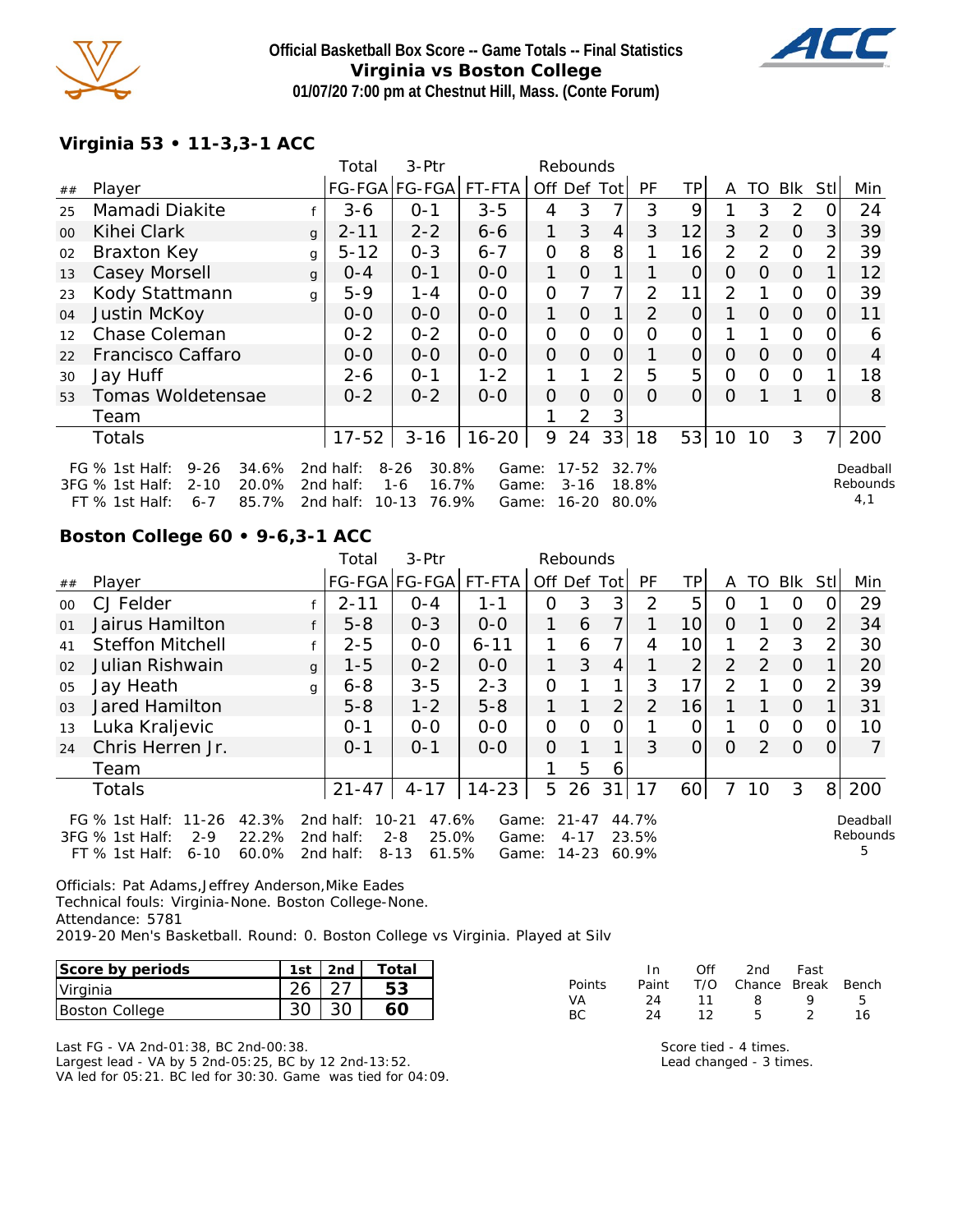

#### **Official Basketball Box Score -- Game Totals -- Final Statistics Syracuse vs Virginia 01/11/20 4:00 pm at Charlottesville, Va. (JPJ)**



## **Syracuse 63 • 9-7,2-3 ACC**

|    |                                       |              | Total     | 3-Ptr             |           |                | Rebounds |                |                |                 |                |          |          |                |          |
|----|---------------------------------------|--------------|-----------|-------------------|-----------|----------------|----------|----------------|----------------|-----------------|----------------|----------|----------|----------------|----------|
| ## | Player                                |              |           | FG-FGA FG-FGA     | FT-FTA    | Off Def Tot    |          |                | <b>PF</b>      | TPI             | A              | TO       | Blk      | Stll           | Min      |
| 21 | Marek Dolezaj                         |              | $1 - 4$   | $0-0$             | $5 - 7$   | 6              | 5        |                | 4              | 7.              | 5              |          | 2        | 2              | 41       |
| 33 | Elijah Hughes                         |              | $7 - 20$  | $4 - 9$           | $0 - 0$   | $\Omega$       | 9        | 9              | $\Omega$       | 18              | $\overline{2}$ | 6        | $\Omega$ | $\overline{2}$ | 45       |
| 34 | Bourama Sidibe                        |              | $2 - 6$   | $0-0$             | $0 - 0$   | 5              | 4        | 9              | 5              | 4               | O              |          | $\circ$  |                | 27       |
| 11 | Joseph Girard III                     | $\mathbf{q}$ | $5 - 14$  | $5 - 11$          | $4 - 4$   | $\overline{O}$ | 6        | 6              | 4              | 19 <sub>l</sub> | 3              | 3        | $\Omega$ | 2              | 40       |
| 35 | <b>Buddy Boeheim</b>                  | g            | $5 - 17$  | $3 - 10$          | $1 - 2$   | 0              | 1        | 1              | $\Omega$       | 14              | $\Omega$       | $\Omega$ | $\circ$  | 0              | 43       |
| 01 | <b>Quincy Guerrier</b>                |              | $0 - 0$   | $0 - 0$           | $1 - 2$   | $\overline{O}$ | 2        | $\overline{2}$ | $\overline{4}$ | 1               | O              |          | $\Omega$ | 0              | 18       |
| 10 | Howard Washington                     |              | $0 - 0$   | $0 - 0$           | $0-0$     | $\Omega$       |          | 1              | $\Omega$       | 0               | 1              | $\Omega$ | $\circ$  | 0              | 8        |
| 14 | <b>Jesse Edwards</b>                  |              | $0 - 0$   | $0 - 0$           | $0 - 0$   | $\Omega$       | $\Omega$ | 0              | $\Omega$       | 0               | $\Omega$       | Ω        | O        | O.             | 3        |
|    | Team                                  |              |           |                   |           | $\Omega$       | 5        | 5              |                |                 |                |          |          |                |          |
|    | <b>Totals</b>                         |              | $20 - 61$ | $12 - 30$         | $11 - 15$ | 11             | 33       | 44             | 17             | 63              | 11             | 12       | 2        | 7              | 225      |
|    | $8 - 32$<br>25.0%<br>FG $%$ 1st Half: |              | 2nd half: | 27.3%<br>$6 - 22$ | OT:       | $6 - 7$        |          | 85.7%          |                | Game:           | $20 - 61$      |          | 32.8%    |                | Deadball |
|    | 3FG % 1st Half:<br>30.8%<br>$4 - 13$  |              | 2nd half: | 27.3%<br>$3 - 11$ | OT:       | $5-6$          |          | 83.3%          |                | Game:           | $12 - 30$      |          | 40.0%    |                | Rebounds |
|    | $FT$ % 1st Half:<br>100.0<br>$4 - 4$  |              | 2nd half: | 57.1%<br>$4 - 7$  | OT:       | $3 - 4$        |          | 75.0%          |                | Game:           | $11 - 15$      |          | 73.3%    |                |          |

#### **Virginia 55 • 11-4,3-2 ACC**

|                |                              |              | 3-Ptr<br>Total |                   |          | Rebounds       |               |       |           |          |           |                |            |     |          |
|----------------|------------------------------|--------------|----------------|-------------------|----------|----------------|---------------|-------|-----------|----------|-----------|----------------|------------|-----|----------|
| ##             | Player                       |              |                | FG-FGA FG-FGA     | FT-FTA   | Off            | Def           | Tot   | <b>PF</b> | TP.      | A         | TO             | <b>BIK</b> | Stl | Min      |
| 25             | Mamadi Diakite               |              | $5 - 13$       | $1 - 3$           | $2 - 2$  | 2              | 6             | 8     | 4         | 13       | 0         | 2              |            |     | 37       |
| 30             | Jay Huff                     |              | $7 - 12$       | $0 - 0$           | $2 - 7$  | 8              | $\mathcal{P}$ | 10    | 4         | 16       | $\Omega$  | $\overline{4}$ | 2          | 0   | 41       |
| 0 <sup>0</sup> | Kihei Clark                  | g            | $4 - 14$       | $3 - 9$           | $2 - 2$  | O              | 6             | 6     | 3         | 13       | 9         | 4              | 0          |     | 45       |
| 02             | <b>Braxton Key</b>           | $\mathbf{q}$ | $3 - 11$       | $1 - 5$           | $0-0$    | 2              | 9             | 11    | 3         | 7        | 1         |                | $\Omega$   | 4   | 39       |
| 23             | Kody Stattmann               | g            | $0 - 4$        | $O - 4$           | $0-0$    | 0              | 4             | 4     | $\Omega$  | $\Omega$ | 4         | 4              | 0          | Ω   | 24       |
| 04             | Justin McKoy                 |              | $0 - 0$        | $0 - 0$           | $0 - 0$  | $\Omega$       | 1             | 1     |           | $\Omega$ | $\Omega$  | $\Omega$       | $\Omega$   | 0   | 2        |
| 13             | Casey Morsell                |              | $0 - 3$        | $0 - 1$           | $0-0$    | $\overline{O}$ |               |       | 2         | 0        |           | $\Omega$       | 0          |     | 9        |
| 22             | Francisco Caffaro            |              | $0 - 1$        | $0 - 0$           | $0 - 0$  | $\Omega$       | $\Omega$      | 0     | O         | 0        | $\Omega$  | $\Omega$       | $\Omega$   | O   | 2        |
| 53             | Tomas Woldetensae            |              | $2 - 9$        | $2 - 9$           | $0-0$    | 2              |               | 3     |           | 6        | Ω         | Ω              | $\Omega$   |     | 26       |
|                | Team                         |              |                |                   |          | $\mathcal{P}$  |               | 3     |           |          |           |                |            |     |          |
|                | Totals                       |              | $21 - 67$      | $7 - 31$          | $6 - 11$ | 16             | 31            | 47    | 18        | 55       | 15        | 15             | 3          | 6   | 225      |
|                | FG $%$ 1st Half:<br>$8 - 26$ | 30.8%        | 2nd half:      | 27.3%<br>$9 - 33$ | OT:      | $4 - 8$        |               | 50.0% |           | Game:    | $21 - 67$ |                | 31.3%      |     | Deadball |
|                | 3FG % 1st Half:<br>$2 - 11$  | 18.2%        | 2nd half:      | 17.6%<br>$3 - 17$ | OT:      | $2 - 3$        |               | 66.7% |           | Game:    | $7 - 31$  |                | 22.6%      |     | Rebounds |
|                | $2 - 5$<br>FT % 1st Half:    | 40.0%        | 2nd half:      | 50.0%<br>$2 - 4$  | OT:      | $2 - 2$        |               | 100.0 |           | Game:    | $6 - 11$  |                | 54.5%      |     | 2,1      |

Officials: Raymie Styons,Tony Henderson,Ron Groover Technical fouls: Syracuse-None. Virginia-None. Attendance: 14133 2019-20 Men's Basketball. Round: 0. Syracuse vs Virginia. Played at John Paul

| Score by periods | 1st              | 2nd | Totai |
|------------------|------------------|-----|-------|
| Syracuse         | $\sim$ $\lambda$ |     |       |
| Virginia         | റ                |     |       |

Last FG - SU OT-00:46, VA OT-00:29. Largest lead - SU by 11 OT-00:46, VA by 5 2nd-12:03. SU led for 25:34. VA led for 07:59. Game was tied for 11:27.

|               | In.   | Off         | 2nd                    | Fast |  |
|---------------|-------|-------------|------------------------|------|--|
| <b>Points</b> | Paint |             | T/O Chance Break Bench |      |  |
| <b>SU</b>     | 12.   | $\sqrt{11}$ | $\mathbf{\Delta}$      | 13   |  |
| VА            | 20    | 18.         | 1 O                    | 15.  |  |

Score tied - 8 times. Lead changed - 11 times.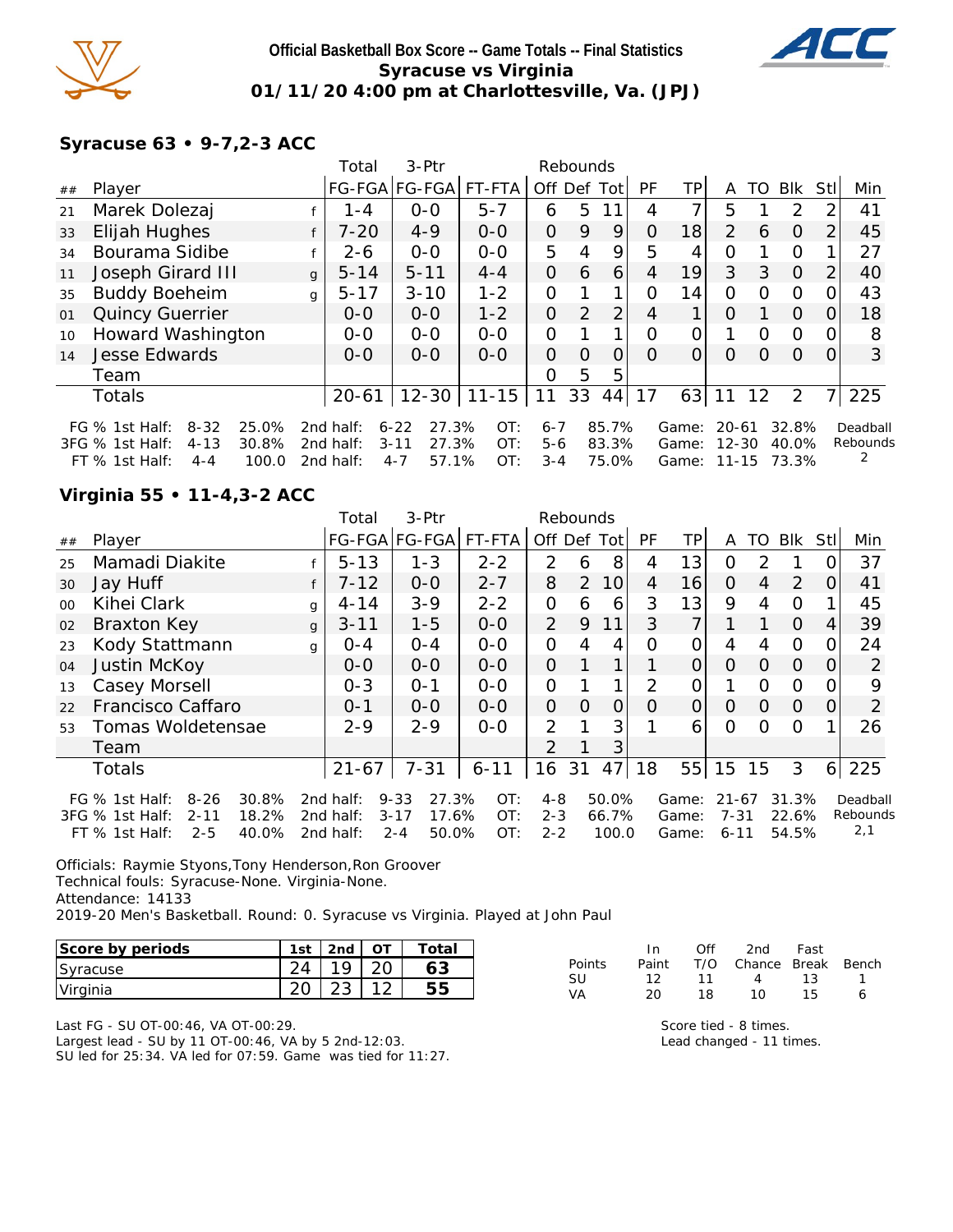

## **Official Basketball Box Score -- Game Totals -- Final Statistics Virginia vs Florida St. 01/15/20 7:00 pm at Tallahassee, Fla. (Donald Tucker Center)**



**Virginia 50 • 11-5,3-3 ACC**

|         |                                                                                                          |   | Total                               | $3-$ Ptr                                                  |                         |                | Rebounds                         |                |                         |                |    |               |               |      |                           |
|---------|----------------------------------------------------------------------------------------------------------|---|-------------------------------------|-----------------------------------------------------------|-------------------------|----------------|----------------------------------|----------------|-------------------------|----------------|----|---------------|---------------|------|---------------------------|
| ##      | Player                                                                                                   |   |                                     | FG-FGA FG-FGA FT-FTA                                      |                         | Off Def Tot    |                                  |                | <b>PF</b>               | TP.            | A  | TO            | Blk           | Stll | Min                       |
| 25      | Mamadi Diakite                                                                                           |   | $6 - 8$                             | $0 - 1$                                                   | $4 - 6$                 | 2              | 4                                | 6              | 5                       | 16             |    | 3             | $\mathcal{P}$ | 2    | 32                        |
| $00 \,$ | Kihei Clark                                                                                              | g | $4 - 12$                            | $0 - 2$                                                   | $0-0$                   | 0              |                                  | 1              | 2                       | 8 <sup>1</sup> | 5  | 9             | $\Omega$      | 2    | 38                        |
| 02      | Braxton Key                                                                                              | g | $4 - 10$                            | $0 - 4$                                                   | $1 - 2$                 | $\mathcal{O}$  | 2                                | $\overline{2}$ | 3                       | 9              |    |               | 0             |      | 36                        |
| 13      | Casey Morsell                                                                                            | g | $2 - 6$                             | $0 - 2$                                                   | $0-0$                   |                | $\circ$                          | 1              |                         | 4              | O  |               | $\Omega$      |      | 19                        |
| 23      | Kody Stattmann                                                                                           | q | $0 - 2$                             | $O - 1$                                                   | $0 - 0$                 | $\Omega$       |                                  | 1              | Ο                       | 0              | Ο  | $\mathcal{P}$ | $\Omega$      |      | 17                        |
| 12      | Chase Coleman                                                                                            |   | $O - 1$                             | $O - 1$                                                   | $0 - 0$                 | $\Omega$       |                                  | 1              | $\Omega$                | 0              | O  | Ω             | $\Omega$      | 0    | 2                         |
| 30      | Jay Huff                                                                                                 |   | $2 - 2$                             | $0-0$                                                     | $0-0$                   | $\mathcal{O}$  |                                  | 7              | Ω                       | 4              | Ο  |               | $\Omega$      |      | 24                        |
| 53      | Tomas Woldetensae                                                                                        |   | $3 - 5$                             | $3 - 4$                                                   | $0 - 0$                 | $\overline{O}$ | 4                                | 4              |                         | 9              | 3  |               | $\Omega$      |      | 32                        |
|         | Team                                                                                                     |   |                                     |                                                           |                         | $\overline{2}$ | 4                                | 6              |                         |                |    |               |               |      |                           |
|         | Totals                                                                                                   |   | $21 - 46$                           | $3 - 15$                                                  | $5 - 8$                 | 5              | 24                               | 29             | 12                      | 50             | 10 | 18            | 2             | 6    | 200                       |
|         | FG % 1st Half: 12-25<br>48.0%<br>0.0%<br>3FG % 1st Half:<br>$O - 8$<br>0.0%<br>$FT$ % 1st Half:<br>$O-O$ |   | 2nd half:<br>2nd half:<br>2nd half: | $9 - 21$<br>42.9%<br>$3 - 7$<br>42.9%<br>$5 - 8$<br>62.5% | Game:<br>Game:<br>Game: |                | $21 - 46$<br>$3 - 15$<br>$5 - 8$ |                | 45.7%<br>20.0%<br>62.5% |                |    |               |               |      | Deadball<br>Rebounds<br>2 |

#### **Florida St. 54 • 15-2,5-1 ACC**

|        |                                                                                                                        |              | Total                               | 3-Ptr                                                      |                         |                | Rebounds                         |                |                         |          |                |                |                |                |                             |
|--------|------------------------------------------------------------------------------------------------------------------------|--------------|-------------------------------------|------------------------------------------------------------|-------------------------|----------------|----------------------------------|----------------|-------------------------|----------|----------------|----------------|----------------|----------------|-----------------------------|
| $\#\#$ | Player                                                                                                                 |              |                                     | FG-FGA FG-FGA                                              | FT-FTA                  | Off Def        |                                  | Totl           | <b>PF</b>               | TP       | A              | TO             | Blk            | <b>StI</b>     | Min                         |
| 01     | RaiQuan Gray                                                                                                           |              | $1 - 5$                             | $0 - 1$                                                    | $1 - 2$                 |                | 3                                | 4              | Ω                       | 3        |                |                | O              | 0              | 23                          |
| 10     | Malik Osborne                                                                                                          | f            | $2 - 5$                             | $1 - 3$                                                    | $0-0$                   | 3              | 1                                | $\overline{4}$ | O                       | 5        | 0              | O              | 1              | 0              | 26                          |
| 03     | <b>Trent Forrest</b>                                                                                                   | g            | 1-6                                 | $0 - 2$                                                    | $3 - 4$                 | 1              | 6                                | $\overline{7}$ | $\overline{2}$          | 5        | 7              | 5              | $\overline{2}$ | 4              | 34                          |
| 23     | M.J. Walker                                                                                                            | $\mathbf{q}$ | $2 - 9$                             | $1 - 6$                                                    | $0-0$                   | $\overline{O}$ |                                  | $\mathbf{1}$   | $\mathcal{P}$           | 5        | $\overline{O}$ | 3              | $\Omega$       |                | 28                          |
| 24     | Devin Vassell                                                                                                          | g            | $7 - 15$                            | $2 - 4$                                                    | $2 - 2$                 | 1              | 4                                | 5              |                         | 18       | 3              | O              | $\Omega$       |                | 34                          |
| 00     | RayQuan Evans                                                                                                          |              | $O-O$                               | $0 - 0$                                                    | $0-0$                   | $\overline{O}$ |                                  | 1              | O                       | 0        | O              | 2              | $\Omega$       | 0              | 6                           |
| 02     | Anthony Polite                                                                                                         |              | $5 - 6$                             | $4 - 4$                                                    | $O-O$                   | $\mathcal{O}$  |                                  |                | $\overline{2}$          | 14       | $\overline{O}$ | $\overline{2}$ | $\Omega$       | 3 <sub>l</sub> | 20                          |
| 04     | <b>Patrick Williams</b>                                                                                                |              | $2 - 6$                             | $0 - 1$                                                    | $O-O$                   | 3              | $\overline{O}$                   | 3              | 3                       | 4        | $\Omega$       | 2              | 1              | $\Omega$       | 12                          |
| 15     | Dominik Olejniczak                                                                                                     |              | $0 - 1$                             | $0-0$                                                      | $0-0$                   |                |                                  | $\overline{2}$ | 0                       | $\Omega$ | $\Omega$       | $\Omega$       |                |                | 9                           |
| 31     | Wyatt Wilkes                                                                                                           |              | $0 - 1$                             | $0 - 1$                                                    | $0-0$                   | 0              | $\Omega$                         | $\overline{O}$ | $\Omega$                | 0        | O              |                | $\Omega$       | 0              | 8                           |
|        | Team                                                                                                                   |              |                                     |                                                            |                         | $\overline{2}$ |                                  | 3              |                         |          |                |                |                |                |                             |
|        | <b>Totals</b>                                                                                                          |              | $20 - 54$                           | $8 - 22$                                                   | $6 - 8$                 | 12             | 19                               | 31             | 10                      | 54       | 11             | 16             | 5              |                | 10 200                      |
|        | $12 - 28$<br>42.9%<br>FG $%$ 1st Half:<br>$5 - 12$<br>41.7%<br>3FG % 1st Half:<br>66.7%<br>$2 - 3$<br>$FT$ % 1st Half: |              | 2nd half:<br>2nd half:<br>2nd half: | $8 - 26$<br>30.8%<br>$3 - 10$<br>30.0%<br>$4 - 5$<br>80.0% | Game:<br>Game:<br>Game: |                | $20 - 54$<br>$8 - 22$<br>$6 - 8$ |                | 37.0%<br>36.4%<br>75.0% |          |                |                |                |                | Deadball<br>Rebounds<br>0,2 |

Officials: Jerry Heater,John Gaffney,Lee Cassell Technical fouls: Virginia-None. Florida St.-None. Attendance: 10725 2019-20 Men's Basketball. Round: 0. Florida St. vs Virginia. Played at Donald

| Score by periods    | 1 <sub>ct</sub> | 2n <sub>0</sub> | Totai |
|---------------------|-----------------|-----------------|-------|
| Virginia            |                 |                 |       |
| <b>IFlorida St.</b> |                 |                 |       |

Last FG - VA 2nd-00:05, FS 2nd-00:14. Largest lead - VA by 4 1st-07:36, FS by 9 1st-17:32. VA led for 08:12. FS led for 23:38. Game was tied for 08:10.

|        | In In | ∩ff | - 2nd - Fast                      |       |    |
|--------|-------|-----|-----------------------------------|-------|----|
| Points | Paint |     | T/O Chance Break Bench            |       |    |
| VA     | 30.   | 12  | $\mathbb{R}^2$ and $\mathbb{R}^2$ | - 5 - | 13 |
| FS.    | 14    | 18  | Δ                                 | o     | 18 |

Score tied - 8 times. Lead changed - 6 times.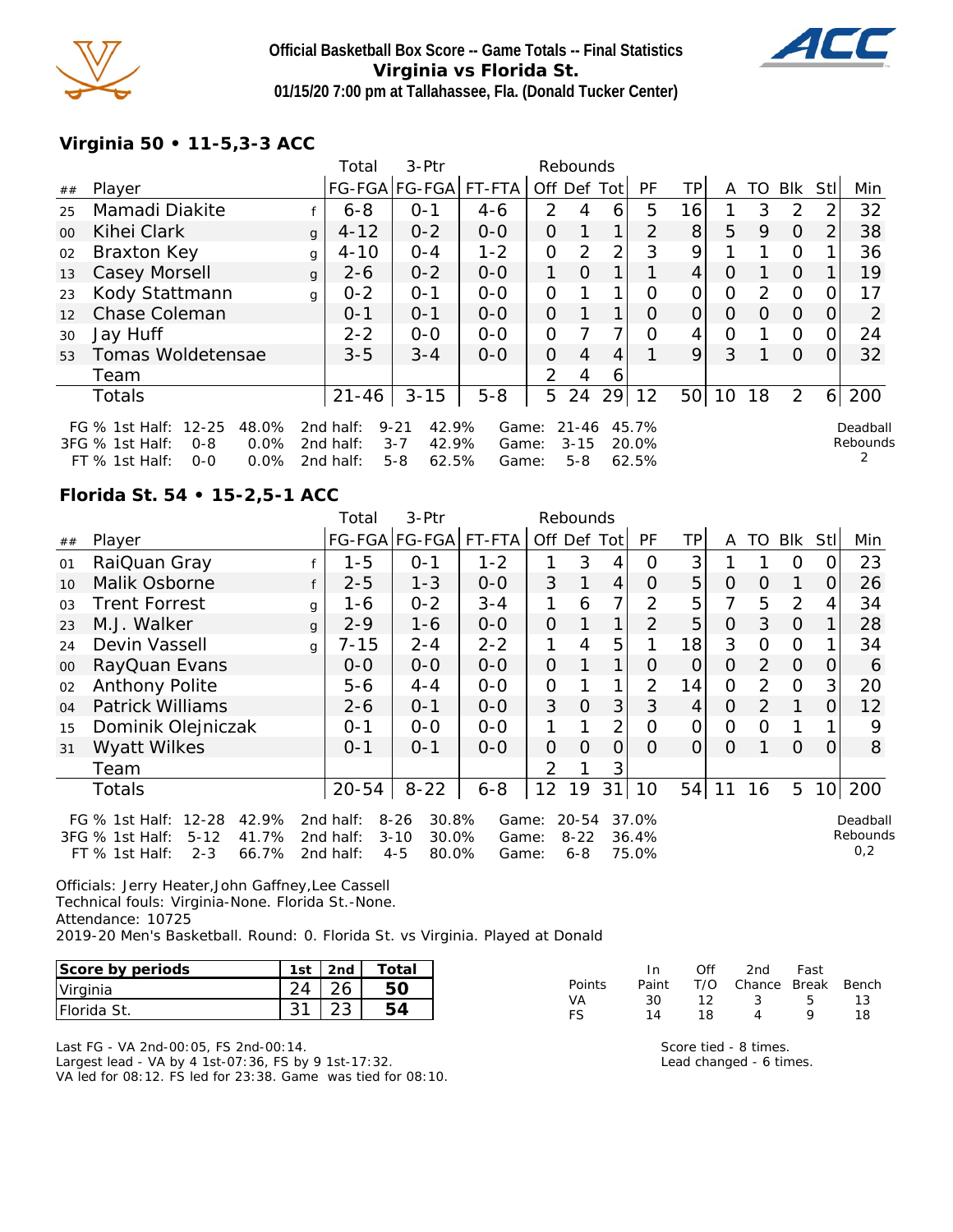

**Official Basketball Box Score -- Game Totals -- Final Statistics Virginia vs Georgia Tech 01/18/20 8:00 pm at Atlanta, GA**



#### **Virginia 63 • 12-5,4-3 ACC**

|                 |                                                                                                                     |              | Total                               | 3-Ptr                                                       |                         |                | Rebounds                          |                 |                         |                 |                |                |          |      |                      |
|-----------------|---------------------------------------------------------------------------------------------------------------------|--------------|-------------------------------------|-------------------------------------------------------------|-------------------------|----------------|-----------------------------------|-----------------|-------------------------|-----------------|----------------|----------------|----------|------|----------------------|
| ##              | Player                                                                                                              |              |                                     | FG-FGA FG-FGA                                               | FT-FTA                  | Off Def Tot    |                                   |                 | <b>PF</b>               | TP              | A              | TO.            | Blk      | Stll | Min                  |
| 25              | Mamadi Diakite                                                                                                      |              | $6 - 14$                            | $O - 1$                                                     | $5 - 6$                 | 2              | 4                                 | 6               | 3                       | 17              | 0              | 5              | 2        |      | 32                   |
| 30              | Jay Huff                                                                                                            |              | $7 - 10$                            | $1 - 1$                                                     | $2 - 2$                 | 5              | 3                                 | 8               | 3                       | 17              | $\overline{2}$ |                | 6        |      | 34                   |
| 00 <sup>2</sup> | Kihei Clark                                                                                                         | g            | $3 - 7$                             | $0 - 2$                                                     | 1-4                     | 0              | 3                                 | 3               |                         |                 |                | $\mathcal{P}$  | $\Omega$ | 3    | 40                   |
| 02              | <b>Braxton Key</b>                                                                                                  | $\mathbf{q}$ | $5 - 10$                            | $0 - 2$                                                     | $0 - 4$                 | 3              | 3                                 | 6               |                         | 10 <sup>1</sup> | 6              | $\overline{2}$ | $\Omega$ | 2    | 39                   |
| 53              | Tomas Woldetensae                                                                                                   | $\mathbf{q}$ | $3 - 8$                             | $3 - 7$                                                     | $0 - 0$                 | 0              | 2                                 | 2 <sub>1</sub>  | 3                       | 9               | 2              |                |          | 3    | 32                   |
| 13              | Casey Morsell                                                                                                       |              | $O - O$                             | $0 - 0$                                                     | $0 - 0$                 | $\overline{O}$ |                                   |                 |                         | $\overline{O}$  | $\Omega$       | $\Omega$       | $\Omega$ | 0    | 4                    |
| 23              | Kody Stattmann                                                                                                      |              | $1 - 4$                             | $1 - 3$                                                     | $0 - 0$                 | O              | Ω                                 | Ω               |                         | 3               | 0              | 0              | $\Omega$ |      | 19                   |
|                 | Team                                                                                                                |              |                                     |                                                             |                         |                | 3                                 | 4               |                         |                 |                |                |          |      |                      |
|                 | Totals                                                                                                              |              | $25 - 53$                           | $5 - 16$                                                    | $8 - 16$                | 11             | 19                                | 30 <sup>1</sup> | 13                      | 63              | 17             | -12            | 9        | 8    | 200                  |
|                 | FG $%$ 1st Half:<br>$13 - 27$<br>48.1%<br>50.0%<br>3FG % 1st Half:<br>$3-6$<br>57.1%<br>$FT$ % 1st Half:<br>$4 - 7$ |              | 2nd half:<br>2nd half:<br>2nd half: | $12 - 26$<br>46.2%<br>20.0%<br>$2 - 10$<br>$4 - 9$<br>44.4% | Game:<br>Game:<br>Game: |                | $25 - 53$<br>$5 - 16$<br>$8 - 16$ |                 | 47.2%<br>31.3%<br>50.0% |                 |                |                |          |      | Deadball<br>Rebounds |

#### **Georgia Tech 58 • 8-10,3-5 ACC**

|                |                                                                                   |                         | Total                               | $3-Ptr$                                                 |                         | Rebounds       |                            |                |                         |                 |                |               |          |      |                      |
|----------------|-----------------------------------------------------------------------------------|-------------------------|-------------------------------------|---------------------------------------------------------|-------------------------|----------------|----------------------------|----------------|-------------------------|-----------------|----------------|---------------|----------|------|----------------------|
| ##             | Plaver                                                                            |                         |                                     | FG-FGA FG-FGA                                           | FT-FTA                  | Off Def Tot    |                            |                | <b>PF</b>               | TP.             | A              | TO.           | Blk      | Stll | Min                  |
| O <sub>4</sub> | Jordan Usher                                                                      |                         | $2 - 4$                             | $1 - 1$                                                 | $1 - 4$                 | Ο              |                            |                | 2                       | 6               |                | 3             | O        |      | 20                   |
| 05             | Moses Wright                                                                      |                         | $3 - 10$                            | $1 - 2$                                                 | $0-0$                   | $\overline{O}$ | 5                          | 5              | 3                       | 7 <sub>1</sub>  |                | 3             | $\Omega$ | 2    | 32                   |
| 01             | James Banks III                                                                   | $\mathsf{C}$            | $5-9$                               | $0 - 0$                                                 | $0 - 0$                 | 3              | 6                          | 9              | 4                       | 10              | 5              | 3             |          | 3    | 36                   |
| 0 <sup>0</sup> | Michael Devoe                                                                     | $\mathbf{q}$            | $3 - 3$                             | $0 - 0$                                                 | $0 - 0$                 |                | $\overline{4}$             | 5              |                         | 6               | 4              | 5             | $\Omega$ | 0    | 34                   |
| 10             | Jose Alvarado                                                                     | g                       | $8 - 14$                            | $2 - 7$                                                 | $2 - 3$                 |                |                            | $\overline{2}$ | 4                       | 20 <sub>l</sub> | 2              | $\mathcal{P}$ | $\Omega$ |      | 35                   |
| 0 <sub>3</sub> | Evan Cole                                                                         |                         | $3-6$                               | $0 - 1$                                                 | $0 - 2$                 |                | 3                          | 4              |                         | 6               |                | $\Omega$      | $\Omega$ |      | 15                   |
| 11             | Bubba Parham                                                                      |                         | 1 - 4                               | $1 - 3$                                                 | $0 - 0$                 | 1              | 3                          | 4              | 4                       | 3               | $\overline{2}$ | $\mathcal{P}$ | $\Omega$ | 2    | 28                   |
|                | Team                                                                              |                         |                                     |                                                         |                         |                | $\Omega$                   |                |                         |                 |                |               |          |      |                      |
|                | <b>Totals</b>                                                                     |                         | $25 - 50$                           | $5 - 14$                                                | $3 - 9$                 | 8              | 23                         | 31             | 19                      | 58              | 16             | 18            |          | 9    | 200                  |
|                | FG % 1st Half: 11-18<br>3FG % 1st Half:<br>$2 - 4$<br>$1 - 2$<br>$FT$ % 1st Half: | 61.1%<br>50.0%<br>50.0% | 2nd half:<br>2nd half:<br>2nd half: | 43.8%<br>14-32<br>$3 - 10$<br>30.0%<br>$2 - 7$<br>28.6% | Game:<br>Game:<br>Game: |                | 25-50<br>$5 - 14$<br>$3-9$ |                | 50.0%<br>35.7%<br>33.3% |                 |                |               |          |      | Deadball<br>Rebounds |

Officials: Nathan Farrell, Mark Schnur, Bert Smith

Technical fouls: Virginia-None. Georgia Tech-None.

Attendance: 7314

2019-20 Men's Basketball. Round: 0. Georgia Tech vs Virginia. Played at McCami

| Score by periods | 1st       | 2nd       | $\tau$ otal |          |         | Off | 2nd      | Fast  |       |
|------------------|-----------|-----------|-------------|----------|---------|-----|----------|-------|-------|
| Virginia         | っっ<br>აა  | 30        | 62          | Points   | Paint   | T/O | Chance   | Break | Bench |
| Georgia Tech     | つに<br>ں ے | 33<br>ັບປ | 58          | VA<br>GT | 32<br>ັ | 10  | 10<br>1つ | ∸     |       |

Last FG - VA 2nd-00:52, GT 2nd-00:06. Largest lead - VA by 14 2nd-14:47, GT by 3 1st-17:17. VA led for 35:52. GT led for 01:13. Game was tied for 02:55. Score tied - 3 times. Lead changed - 2 times.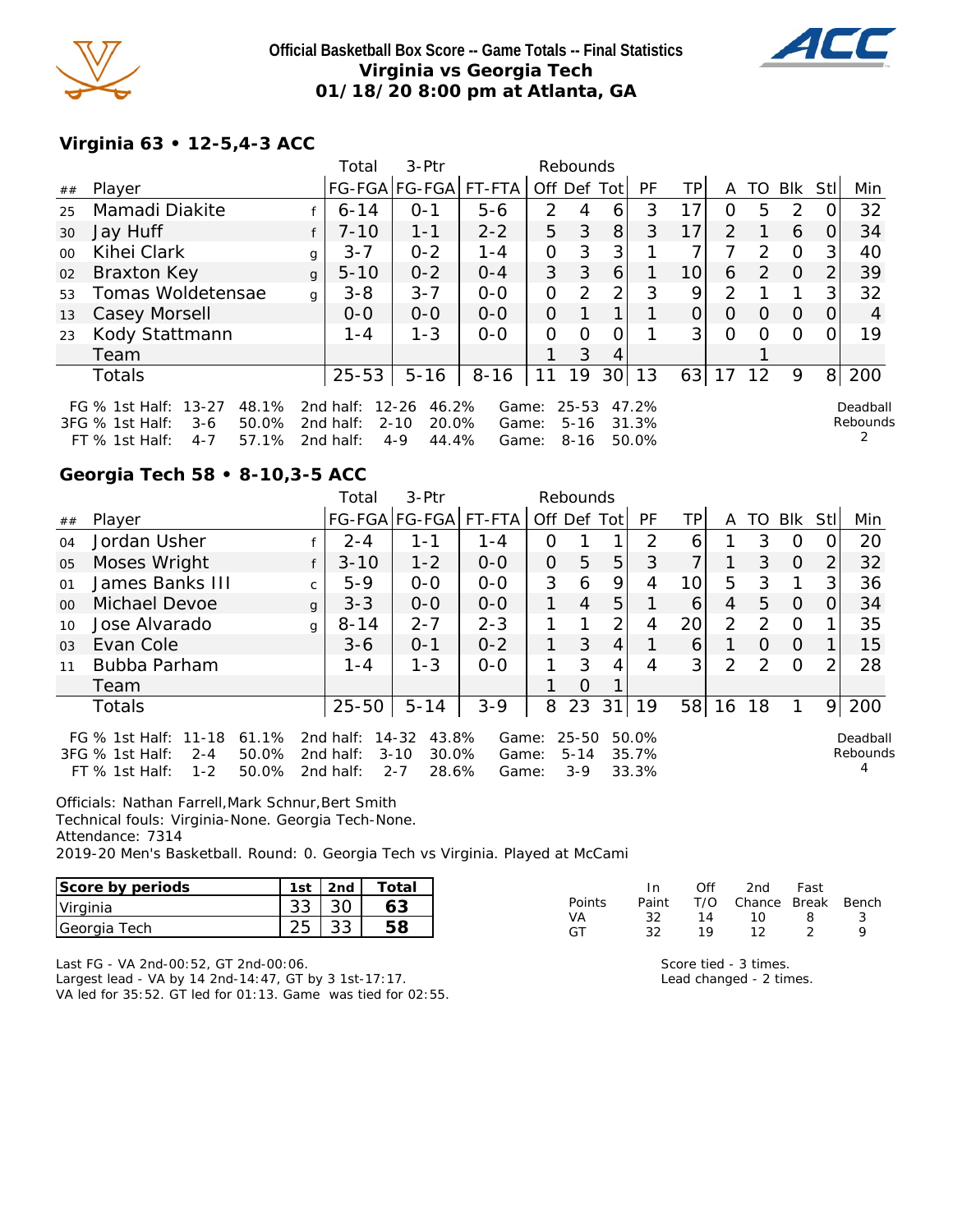

#### **Official Basketball Box Score -- Game Totals -- Final Statistics NC State vs Virginia 01/20/20 7:00 pm at Charlottesville, VA**



## **NC State 53 • 14-5,5-3 ACC**

|         |                                                                                   |                        | Total                               | $3-Ptr$                                                 |                         |                | Rebounds                          |                 |                         |                |          |          |                |     |                      |
|---------|-----------------------------------------------------------------------------------|------------------------|-------------------------------------|---------------------------------------------------------|-------------------------|----------------|-----------------------------------|-----------------|-------------------------|----------------|----------|----------|----------------|-----|----------------------|
| ##      | Player                                                                            |                        |                                     | FG-FGA FG-FGA                                           | FT-FTA                  | Off            | Def                               | Totl            | <b>PF</b>               | TP             | A        | TO.      | Blk            | Stl | Min                  |
| $00 \,$ | DJ Funderburk                                                                     |                        | $6 - 8$                             | $0 - 0$                                                 | $2 - 3$                 | Ο              | 5                                 | 5               | 5                       | 14             | 0        | $\Omega$ |                |     | 28                   |
| 04      | Jericole Hellems                                                                  |                        | $3 - 9$                             | $1 - 5$                                                 | $0-0$                   | $\overline{2}$ | 2                                 | $\overline{4}$  | 4                       | 7 <sup>1</sup> | $\Omega$ | 2        |                | 2   | 24                   |
| 11      | Markell Johnson                                                                   |                        | $3 - 8$<br>$\mathbf{q}$             | $1 - 4$                                                 | $0 - 2$                 | O              | $\Omega$                          | 0               | 3                       | 7 <sub>1</sub> | 5        | $\Omega$ | $\Omega$       |     | 38                   |
| 13      | C.J. Bryce                                                                        |                        | $5 - 13$<br>$\mathbf{q}$            | $2 - 5$                                                 | $1 - 3$                 | Ο              | 2                                 | $\overline{2}$  | 2                       | 13             |          | $\Omega$ | $\Omega$       |     | 38                   |
| 24      | Devon Daniels                                                                     |                        | $2 - 9$<br>$\mathbf{q}$             | 1-1                                                     | $2 - 3$                 | O              | 5                                 | 5               |                         | $\overline{7}$ | 2        | 3        | $\Omega$       |     | 33                   |
| 10      | <b>Braxton Beverly</b>                                                            |                        | $0 - 1$                             | $0 - 1$                                                 | $3 - 3$                 | $\overline{O}$ | 2                                 | 2               | 0                       | 3              |          | $\Omega$ | $\Omega$       |     | 24                   |
| 21      | Danny Dixon                                                                       |                        | $1 - 3$                             | $0 - 0$                                                 | $0 - 0$                 | 2              | 3                                 | 5               | 2                       | $\overline{2}$ | $\Omega$ | $\Omega$ | $\Omega$       |     | 15                   |
|         | Team                                                                              |                        |                                     |                                                         |                         | 3              | 4                                 |                 |                         |                |          |          |                |     |                      |
|         | <b>Totals</b>                                                                     |                        | $20 - 51$                           | $5 - 16$                                                | $8 - 14$                | 7              | 23                                | 30 <sup>l</sup> | 17                      | 53             | 9        | 6        | $\overline{2}$ |     | 200                  |
|         | FG % 1st Half: 11-27<br>3FG % 1st Half:<br>$0 - 7$<br>$6 - 8$<br>FT $%$ 1st Half: | 40.7%<br>0.0%<br>75.0% | 2nd half:<br>2nd half:<br>2nd half: | $9 - 24$<br>37.5%<br>$5-9$<br>55.6%<br>$2 - 6$<br>33.3% | Game:<br>Game:<br>Game: |                | $20 - 51$<br>$5 - 16$<br>$8 - 14$ |                 | 39.2%<br>31.3%<br>57.1% |                |          |          |                |     | Deadball<br>Rebounds |

# **Virginia 51 • 12-6,4-4 ACC**

|         |                                                                                                              |              | Total                               | 3-Ptr                                                      |                         |                | Rebounds                       |                |                         |                 |                |                |          |          |                      |
|---------|--------------------------------------------------------------------------------------------------------------|--------------|-------------------------------------|------------------------------------------------------------|-------------------------|----------------|--------------------------------|----------------|-------------------------|-----------------|----------------|----------------|----------|----------|----------------------|
| ##      | Player                                                                                                       |              |                                     | FG-FGA FG-FGA                                              | FT-FTA                  | Off Def        |                                | Tot            | <b>PF</b>               | TP              | A              | TO             | Blk      | Stll     | Min                  |
| 25      | Mamadi Diakite                                                                                               |              | $2 - 5$                             | $1 - 2$                                                    | $3 - 4$                 | 0              |                                | 7              | $\mathcal{P}$           | 8               | O              | $\overline{2}$ | 3        |          | 31                   |
| 30      | Jay Huff                                                                                                     |              | $3 - 6$                             | $1 - 4$                                                    | $1 - 2$                 | $\mathcal{P}$  | $\overline{2}$                 | 4              | 3                       | 8               | $\Omega$       |                | 2        | $\Omega$ | 22                   |
| $00 \,$ | Kihei Clark                                                                                                  | g            | $3 - 9$                             | $O - 1$                                                    | $4 - 4$                 | 2              | 5                              | 7              | 3                       | 10 <sup>1</sup> | 5              | 3              | $\Omega$ | 0        | 37                   |
| 02      | Braxton Key                                                                                                  | $\mathbf{q}$ | $3 - 11$                            | $0 - 1$                                                    | $2 - 2$                 | 3              | 5                              | 8              | 2                       | 8               | O              |                | $\Omega$ |          | 27                   |
| 53      | Tomas Woldetensae                                                                                            | g            | $0 - 3$                             | $O - 1$                                                    | $0 - 0$                 | $\mathcal{O}$  | 2                              | $\overline{2}$ | 3                       | 0               | 2              |                | $\circ$  | O        | 18                   |
| 12      | Chase Coleman                                                                                                |              | $O - 1$                             | $0 - 0$                                                    | $0 - 0$                 | $\overline{O}$ |                                |                |                         | 0               | $\Omega$       | $\Omega$       | $\Omega$ | $\Omega$ | 3                    |
| 13      | Casey Morsell                                                                                                |              | $4 - 9$                             | $1 - 3$                                                    | $O-O$                   | $\mathbf{O}$   | 5                              | 5              | 2                       | 9               |                |                |          |          | 32                   |
| 22      | Francisco Caffaro                                                                                            |              | $2 - 2$                             | $0-0$                                                      | $2 - 3$                 | $\overline{O}$ | 0                              | 0              |                         | 6               | $\overline{O}$ | 0              | $\Omega$ | $\Omega$ | 10                   |
| 23      | Kody Stattmann                                                                                               |              | $1 - 4$                             | $0-0$                                                      | $0-0$                   | $\overline{2}$ | 2                              | 4              | $\Omega$                | $\overline{2}$  | $\Omega$       | O              | $\Omega$ | 0        | 20                   |
|         | Team                                                                                                         |              |                                     |                                                            |                         | $\mathcal{P}$  | $\overline{O}$                 | $\overline{2}$ |                         |                 |                |                |          |          |                      |
|         | <b>Totals</b>                                                                                                |              | 18-50                               | $3 - 12$                                                   | $12 - 15$               | 11             | 29                             | 40             | 17                      | 51              | 8              | 10             | 6        | 3        | 200                  |
|         | FG % 1st Half: 11-26<br>42.3%<br>25.0%<br>3FG % 1st Half:<br>$1 - 4$<br>75.0%<br>$FT$ % 1st Half:<br>$3 - 4$ |              | 2nd half:<br>2nd half:<br>2nd half: | $7 - 24$<br>29.2%<br>25.0%<br>$2 - 8$<br>$9 - 11$<br>81.8% | Game:<br>Game:<br>Game: |                | 18-50<br>$3 - 12$<br>$12 - 15$ |                | 36.0%<br>25.0%<br>80.0% |                 |                |                |          |          | Deadball<br>Rebounds |

Officials: Pat Driscoll,James Breeding,Mike Stephens Technical fouls: NC State-DJ Funderburk. Virginia-Francisco Caffaro. Attendance: 14163 2019-20 Men's Basketball. Round: 0. NC State vs Virginia. Played at John Paul

| Score by periods | 1st I 2nd I | Total |
|------------------|-------------|-------|
|                  |             |       |

| Score by periods | 1 c t | 2nd | otal |
|------------------|-------|-----|------|
| <b>INC State</b> |       |     |      |
| Virginia         |       |     |      |

|        | In.   | Off | 2nd                    | Fast |    |
|--------|-------|-----|------------------------|------|----|
| Points | Paint |     | T/O Chance Break Bench |      |    |
| ST.    | 26.   | 12. | $\overline{a}$         | -8   | -5 |
| VA     | 24    | 10. | 10                     | А    | 17 |

Last FG - ST 2nd-00:26, VA 2nd-04:37. Largest lead - ST by 11 2nd-13:51, VA by 4 2nd-04:37. ST led for 27:46. VA led for 05:33. Game was tied for 06:41.

Score tied - 7 times. Lead changed - 9 times.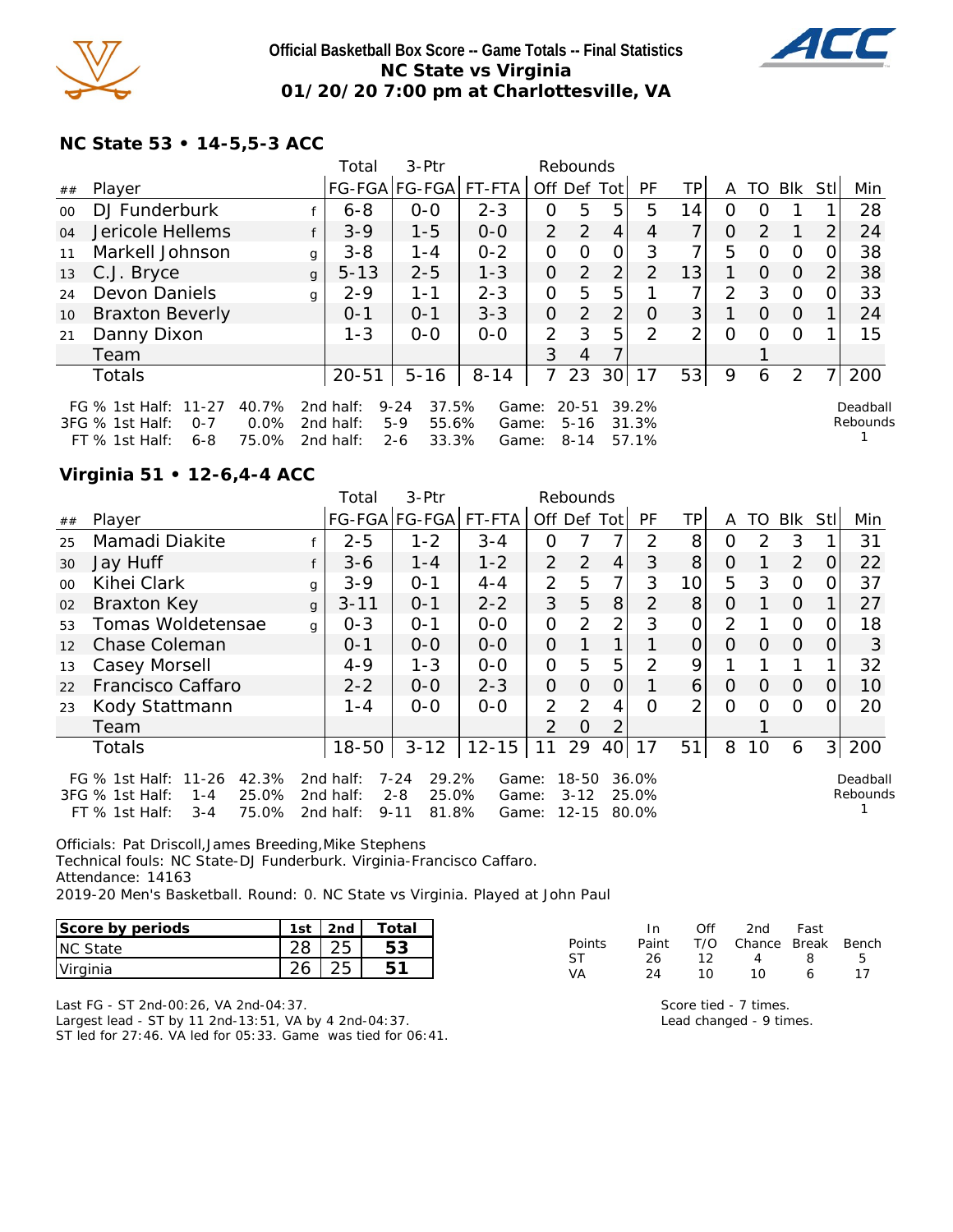

#### **Official Basketball Box Score -- Game Totals -- Final Statistics Virginia vs Wake Forest 01/26/20 12:00 pm at Winston-Salem, NC**



## **Virginia 65 • 13-6,5-4 ACC**

|         |                                      |              | Total     | 3-Ptr             |           |                | Rebounds       |                |           |                |           |                |          |                |          |
|---------|--------------------------------------|--------------|-----------|-------------------|-----------|----------------|----------------|----------------|-----------|----------------|-----------|----------------|----------|----------------|----------|
| ##      | Player                               |              |           | FG-FGA FG-FGA     | FT-FTA    | Off Def Tot    |                |                | <b>PF</b> | TPI            | A         | TO             | Blk      | Stll           | Min      |
| 25      | Mamadi Diakite                       |              | $7 - 10$  | $0 - 1$           | $2 - 4$   | 5              | 2              |                |           | 16             |           |                | O        | 0              | 37       |
| 30      | Jay Huff                             |              | $1 - 1$   | $1 - 1$           | $O-O$     | $\overline{2}$ | $\overline{2}$ | 4              | 5         | 3              | $\Omega$  | $\mathcal{P}$  | 1        | $\Omega$       | 13       |
| $00 \,$ | Kihei Clark                          | g            | $4 - 11$  | $0 - 4$           | $5 - 5$   | $\overline{2}$ | 6              | 8              |           | 13             |           | 4              | $\Omega$ | 2              | 42       |
| 02      | <b>Braxton Key</b>                   | $\mathbf{q}$ | $2 - 16$  | $0 - 4$           | $3 - 9$   | $\overline{4}$ | 4              | 8              | $\Omega$  | 7              |           | $\overline{2}$ | $\Omega$ | 31             | 42       |
| 53      | Tomas Woldetensae                    | g            | $7 - 15$  | $7 - 14$          | $0-0$     | 0              | 6              | 6              | 2         | 21             |           |                |          |                | 43       |
| 04      | Justin McKoy                         |              | $0 - 0$   | $0-0$             | $0-0$     | 0              | $\Omega$       | 0              | $\Omega$  | 0              | 0         | $\Omega$       | $\Omega$ | O              | 4        |
| 12      | Chase Coleman                        |              | $0 - 2$   | $0 - 1$           | $O-O$     | $\overline{O}$ |                |                | 2         | O              |           | $\Omega$       | $\Omega$ |                | 8        |
| 13      | Casey Morsell                        |              | $1 - 7$   | $0 - 5$           | $0-0$     | 1              |                | $\overline{2}$ | 4         | $\overline{2}$ |           |                | $\Omega$ |                | 27       |
| 22      | Francisco Caffaro                    |              | $1 - 1$   | $0 - 0$           | $1 - 1$   | $\mathcal{P}$  | $\mathcal{P}$  | 4              | 4         | 3 <sub>l</sub> | $\Omega$  | $\mathcal{P}$  |          |                | 9        |
|         | Team                                 |              |           |                   |           | 2              | $\Omega$       | 2              |           |                |           |                |          |                |          |
|         | <b>Totals</b>                        |              | $23 - 63$ | $8 - 30$          | $11 - 19$ | 18             | 24             | 42             | 19        |                | $65$   12 | 14             | 3        | 8 <sup>1</sup> | 225      |
|         | 45.8%<br>FG % 1st Half: 11-24        |              | 2nd half: | $9 - 30$<br>30.0% | OT:       | $3-9$          |                | 33.3%          |           | Game:          | 23-63     |                | 36.5%    |                | Deadball |
|         | 36.4%<br>3FG % 1st Half:<br>$4 - 11$ |              | 2nd half: | $3 - 15$<br>20.0% | OT:       | $1 - 4$        |                | 25.0%          |           | Game:          | $8 - 30$  |                | 26.7%    |                | Rebounds |
|         | 66.7%<br>FT % 1st Half:<br>$2 - 3$   |              | 2nd half: | 58.3%<br>7-12     | OT:       | $2 - 4$        |                | 50.0%          |           | Game:          | $11 - 19$ |                | 57.9%    |                |          |

## **Wake Forest 63 • 9-10,2-7 ACC**

|     |                             |              | Total     | 3-Ptr                |           |                | Rebounds |          |                |       |           |               |            |          |          |
|-----|-----------------------------|--------------|-----------|----------------------|-----------|----------------|----------|----------|----------------|-------|-----------|---------------|------------|----------|----------|
| ##  | Player                      |              |           | FG-FGA FG-FGA FT-FTA |           | Off Def        |          | Totl     | PF             | TP    | A         | TO            | <b>BIK</b> | Stl      | Min      |
| 33  | Ody Oguama                  |              | $0 - 2$   | $0 - 0$              | $O-O$     | $\overline{2}$ | 3        | 5        | 4              |       | Ω         | Ω             | 0          |          | 19       |
| 30  | <b>Olivier Sarr</b>         | $\mathsf{C}$ | $2 - 9$   | $0 - 0$              | $7 - 8$   | 4              | 6        | 10       | $\overline{2}$ | 11    | 3         | 2             | 2          |          | 37       |
| 04  | Jahcobi Neath               | $\mathbf{q}$ | $2 - 10$  | $1 - 3$              | $0-0$     | 2              |          | 3        | 2              | 5     |           | $\mathcal{P}$ | $\Omega$   |          | 25       |
| 11  | Torry Johnson               | $\mathbf{q}$ | $2 - 5$   | $0 - 0$              | $3 - 3$   | 0              | 3        | 3        |                |       |           | 6             | $\Omega$   | $\Omega$ | 44       |
| 1.3 | Andrien White               | $\alpha$     | $4 - 13$  | $3 - 7$              | $10 - 11$ | 1              | 4        | 5        | $\overline{2}$ | 21    | 2         | 3             | $\Omega$   | 3        | 45       |
| 01  | Isaiah Mucius               |              | $6 - 9$   | $3 - 5$              | $1 - 2$   | 3              | 7        | 10       | 3              | 16    | Ο         |               | $\Omega$   | 2        | 29       |
| 20  | Michael Wynn                |              | $0 - 1$   | $0 - 0$              | $0 - 0$   | 1              | $\Omega$ | 1        | Ω              |       | Ω         | $\Omega$      | $\Omega$   | Ω        | 3        |
| 25  | <b>Ismael Massoud</b>       |              | $1 - 5$   | $1 - 4$              | $0 - 0$   | 0              | 2        | 2        | 3              | 3     |           |               | $\Omega$   |          | 23       |
|     | Team                        |              |           |                      |           | 0              | 0        | $\Omega$ |                |       |           |               |            |          |          |
|     | <b>Totals</b>               |              | $17 - 54$ | $8 - 19$             | $21 - 24$ | 13             | 26       | 39 17    |                | 63    | 8         | 15            | 2          | 8        | 225      |
|     | $9 - 24$<br>FG % 1st Half:  | 37.5%        | 2nd half: | 22.2%<br>$6 - 27$    | OT:       | $2 - 3$        |          | 66.7%    |                | Game: | $17 - 54$ |               | 31.5%      |          | Deadball |
|     | 3FG % 1st Half:<br>6-9      | 66.7%        | 2nd half: | 11.1%<br>$1 - 9$     | OT:       | $1 - 1$        |          | 100.0    |                | Game: | $8 - 19$  |               | 42.1%      |          | Rebounds |
|     | FT % 1st Half:<br>$11 - 12$ | 91.7%        | 2nd half: | 100.0<br>$8 - 8$     | OT:       | $2 - 4$        |          | 50.0%    |                | Game: | $21 - 24$ |               | 87.5%      |          | 3        |

Officials: Matt Potter,Brian O'Connell,Jeff Clark Technical fouls: Virginia-None. Wake Forest-None. Attendance: 7752 2019-20 Men's Basketball. Round: 0. Virginia vs Wake Forest. Played at LJVM Co

FT % 1st Half: 2-3 66.7% 2nd half: 7-12 58.3% OT: 2-4 50.0%

| Score by periods | 1st | 2nd | Total |
|------------------|-----|-----|-------|
| Virginia         |     |     |       |
| Wake Forest      |     |     |       |

Last FG - VA OT-01:05, WF OT-01:49. Largest lead - VA by 8 1st-09:00, WF by 12 2nd-17:36. VA led for 20:45. WF led for 17:33. Game was tied for 06:41.

|               | In.   | $\bigcirc$ ff | 2nd Fast               |    |    |
|---------------|-------|---------------|------------------------|----|----|
| <b>Points</b> | Paint |               | T/O Chance Break Bench |    |    |
| VA            | 18    | 12            | $\overline{13}$        | 4  | Б. |
| WF            | 6     | 12.           | R.                     | 13 | 19 |
|               |       |               |                        |    |    |

Score tied - 7 times. Lead changed - 7 times.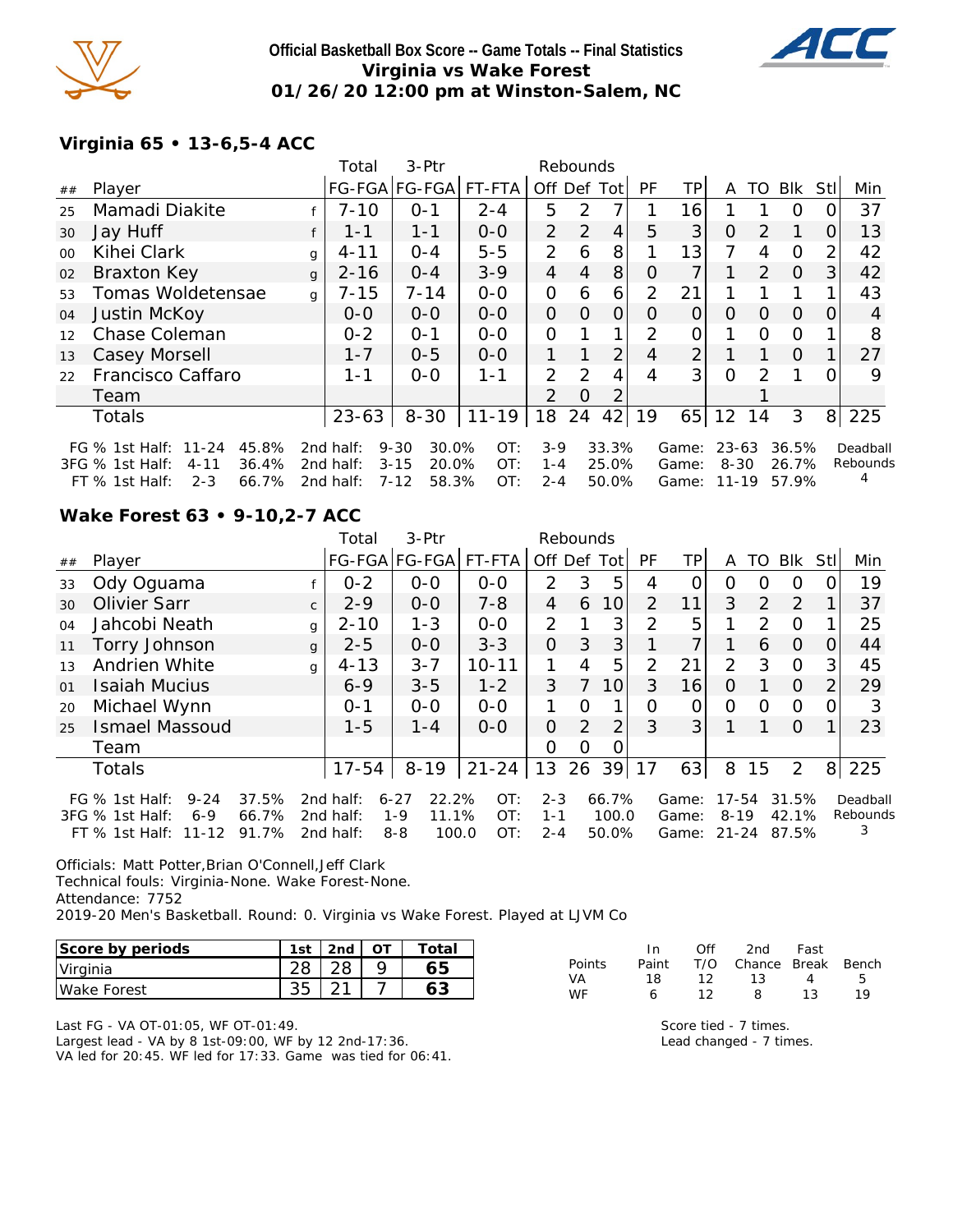

#### **Official Basketball Box Score -- Game Totals -- Final Statistics Florida St. vs Virginia 01/28/20 7:00 pm at Charlottesville, VA**



## **Florida St. 56 • 17-3,7-2 ACC**

|    |                                                                                                                      |              | Total                               | 3-Ptr                                                      |                         | Rebounds       |                                   |                |                         |                |                |                |                |                |                      |
|----|----------------------------------------------------------------------------------------------------------------------|--------------|-------------------------------------|------------------------------------------------------------|-------------------------|----------------|-----------------------------------|----------------|-------------------------|----------------|----------------|----------------|----------------|----------------|----------------------|
| ## | Player                                                                                                               |              |                                     | FG-FGA FG-FGA                                              | FT-FTA                  | Off Def        |                                   | Totl           | PF                      | ΤP             | A              | TO             | <b>Blk</b>     | Stl            | Min                  |
| 01 | RaiQuan Gray                                                                                                         |              | $3 - 4$                             | $2 - 2$                                                    | $0 - 0$                 | O              | 3                                 | 3              | 4                       | 8              |                | 2              | $\Omega$       |                | 16                   |
| 10 | Malik Osborne                                                                                                        | f            | $2 - 7$                             | $0 - 2$                                                    | $1 - 1$                 |                | 3                                 | $\overline{4}$ | $\overline{2}$          | 5              | $\Omega$       | $\Omega$       | 2              |                | 25                   |
| 03 | <b>Trent Forrest</b>                                                                                                 | g            | 1 - 4                               | $O - 1$                                                    | $2 - 2$                 | $\overline{2}$ |                                   | 3              | 3                       | 4              | 3              |                |                | 3              | 31                   |
| 23 | M.J. Walker                                                                                                          | $\mathbf{q}$ | $3 - 10$                            | $1 - 2$                                                    | $O-O$                   | 0              | O                                 | 0              |                         | 7              | $\overline{2}$ | $\Omega$       |                |                | 31                   |
| 24 | Devin Vassell                                                                                                        | $\mathbf{q}$ | $7 - 15$                            | $3 - 8$                                                    | $0-0$                   | 0              | 6                                 | 6              | 2                       | 17             | 2              | $\Omega$       | $\overline{O}$ |                | 34                   |
| 00 | RayQuan Evans                                                                                                        |              | $0 - 0$                             | $0-0$                                                      | $2 - 2$                 | 0              | 2                                 | $\overline{2}$ | Ο                       | $\overline{2}$ | $\Omega$       | $\Omega$       | 1              | O              | 9                    |
| 02 | Anthony Polite                                                                                                       |              | 1 - 4                               | $0 - 2$                                                    | $2 - 4$                 | $\overline{2}$ |                                   | 3              | 3                       | $\overline{4}$ |                | $\circ$        | $\Omega$       |                | 22                   |
| 05 | Balsa Koprivica                                                                                                      |              | $1 - 3$                             | $0 - 0$                                                    | $0 - 2$                 | 0              |                                   | $\mathbf{1}$   | $\overline{2}$          | $\overline{2}$ | $\Omega$       |                | $\Omega$       |                | 14                   |
| 15 | Dominik Olejniczak                                                                                                   |              | $1 - 3$                             | $0-0$                                                      | $0-0$                   | $\overline{O}$ | $\Omega$                          | O              | $\Omega$                | 2              | $\overline{O}$ |                | $\Omega$       | $\Omega$       | 6                    |
| 31 | Wyatt Wilkes                                                                                                         |              | $2 - 4$                             | $1 - 3$                                                    | $0-0$                   | $\Omega$       | $\Omega$                          | $\Omega$       | 3                       | 5              | $\Omega$       | $\overline{2}$ | $\Omega$       | $\Omega$       | 12                   |
|    | Team                                                                                                                 |              |                                     |                                                            |                         | O              |                                   |                |                         |                |                |                |                |                |                      |
|    | <b>Totals</b>                                                                                                        |              | $21 - 54$                           | $7 - 20$                                                   | $7 - 11$                | 5              | 18                                | 23             | 20                      | 56             | 9              |                | 5              | 9 <sub>1</sub> | 200                  |
|    | $10 - 24$<br>41.7%<br>FG $%$ 1st Half:<br>36.4%<br>3FG % 1st Half:<br>$4 - 11$<br>66.7%<br>$FT$ % 1st Half:<br>$4-6$ |              | 2nd half:<br>2nd half:<br>2nd half: | $11 - 30$<br>36.7%<br>$3 - 9$<br>33.3%<br>$3 - 5$<br>60.0% | Game:<br>Game:<br>Game: |                | $21 - 54$<br>$7 - 20$<br>$7 - 11$ |                | 38.9%<br>35.0%<br>63.6% |                |                |                |                |                | Deadball<br>Rebounds |

## **Virginia 61 • 14-6,6-4 ACC**

|                   |                                                                                                                      |              | Total                               | $3-Ptr$                                                 | Rebounds                |               |                                    |                |                         |                 |                |               |                |             |                           |
|-------------------|----------------------------------------------------------------------------------------------------------------------|--------------|-------------------------------------|---------------------------------------------------------|-------------------------|---------------|------------------------------------|----------------|-------------------------|-----------------|----------------|---------------|----------------|-------------|---------------------------|
| ##                | Player                                                                                                               |              |                                     | FG-FGA FG-FGA                                           | FT-FTA                  | Off Def Tot   |                                    |                | PF                      | TPI             | A              | TO            | Blk            | <b>StII</b> | Min                       |
| 25                | Mamadi Diakite                                                                                                       |              | $6 - 10$                            | $3 - 3$                                                 | $4 - 4$                 | $\mathcal{P}$ |                                    | 9              | 3                       | 19              |                | $\mathcal{D}$ |                |             | 37                        |
| $00 \,$           | Kihei Clark                                                                                                          | $\mathsf{q}$ | $4 - 12$                            | $0 - 4$                                                 | $7 - 7$                 |               | 3                                  | $\overline{4}$ |                         | 15              | 4              | 4             | $\Omega$       |             | 38                        |
| 02                | Braxton Key                                                                                                          | g            | $4 - 9$                             | $O-O$                                                   | $5 - 7$                 | $\Omega$      | 9                                  | 9              |                         | 13 <sub>1</sub> |                | 3             |                | O           | 37                        |
| 13                | Casey Morsell                                                                                                        | $\mathbf{q}$ | $1 - 2$                             | $0 - 0$                                                 | $1 - 1$                 | 0             |                                    |                | $\mathcal{P}$           | 3               | 0              |               | $\Omega$       | 0           | 21                        |
| 53                | Tomas Woldetensae                                                                                                    | q            | $2 - 4$                             | $2 - 4$                                                 | $2 - 2$                 | 0             |                                    |                | 3                       | 8 <sup>1</sup>  | 3              | 4             | $\Omega$       | $\Omega$    | 29                        |
| $12 \overline{ }$ | Chase Coleman                                                                                                        |              | $0 - 1$                             | $0 - 0$                                                 | $O-O$                   | 0             |                                    |                |                         | $\Omega$        | $\Omega$       | $\sqrt{2}$    | $\overline{0}$ | $\Omega$    | 4                         |
| 22                | Francisco Caffaro                                                                                                    |              | $O - 1$                             | $0 - 0$                                                 | $0 - 0$                 | $\Omega$      | 2                                  | 2              | $\Omega$                | 0               | $\Omega$       | $\Omega$      | $\Omega$       | O           | 8                         |
| 30                | Jay Huff                                                                                                             |              | $1 - 2$                             | $0 - 1$                                                 | $1 - 2$                 | 1             | 5                                  | 6              | 4                       | 3               | $\overline{2}$ | $\Omega$      | $\sqrt{2}$     | $\Omega$    | 26                        |
|                   | Team                                                                                                                 |              |                                     |                                                         |                         | 2             |                                    | 3              |                         |                 |                |               |                |             |                           |
|                   | <b>Totals</b>                                                                                                        |              | $18 - 41$                           | $5 - 12$                                                | $20 - 23$               | 6             | 30                                 | 36             | 15                      | 61              | 11             | 17            | 4              |             | 200                       |
|                   | $9 - 22$<br>40.9%<br>FG $%$ 1st Half:<br>42.9%<br>3FG % 1st Half:<br>$3 - 7$<br>85.7%<br>$FT$ % 1st Half:<br>$6 - 7$ |              | 2nd half:<br>2nd half:<br>2nd half: | 47.4%<br>$9 - 19$<br>40.0%<br>$2 - 5$<br>87.5%<br>14-16 | Game:<br>Game:<br>Game: |               | $18 - 41$<br>$5 - 12$<br>$20 - 23$ |                | 43.9%<br>41.7%<br>87.0% |                 |                |               |                |             | Deadball<br>Rebounds<br>2 |

Officials: James Breeding,Kipp Kissinger,Bill Covington, Jr. Technical fouls: Florida St.-Balsa Koprivica. Virginia-None. Attendance: 13869 2019-20 Men's Basketball. Round: 0. Florida St. vs Virginia. Played at John Pa

| Score by periods    | 1st | 2 <sub>nd</sub> | Total |
|---------------------|-----|-----------------|-------|
| <b>IFlorida St.</b> |     |                 |       |
| Virginia            |     |                 |       |

Last FG - FS 2nd-02:13, VA 2nd-01:00. Largest lead - FS by 8 1st-17:56, VA by 5 2nd-16:33. FS led for 26:29. VA led for 07:14. Game was tied for 06:17.

|               | In.   | Off | 2nd                    | Fast |    |
|---------------|-------|-----|------------------------|------|----|
| <b>Points</b> | Paint |     | T/O Chance Break Bench |      |    |
| FS.           | 20    | o   | 1 O                    | o    | 15 |
| VA            | 24    | 10  | R                      | ь    |    |

Score tied - 11 times. Lead changed - 7 times.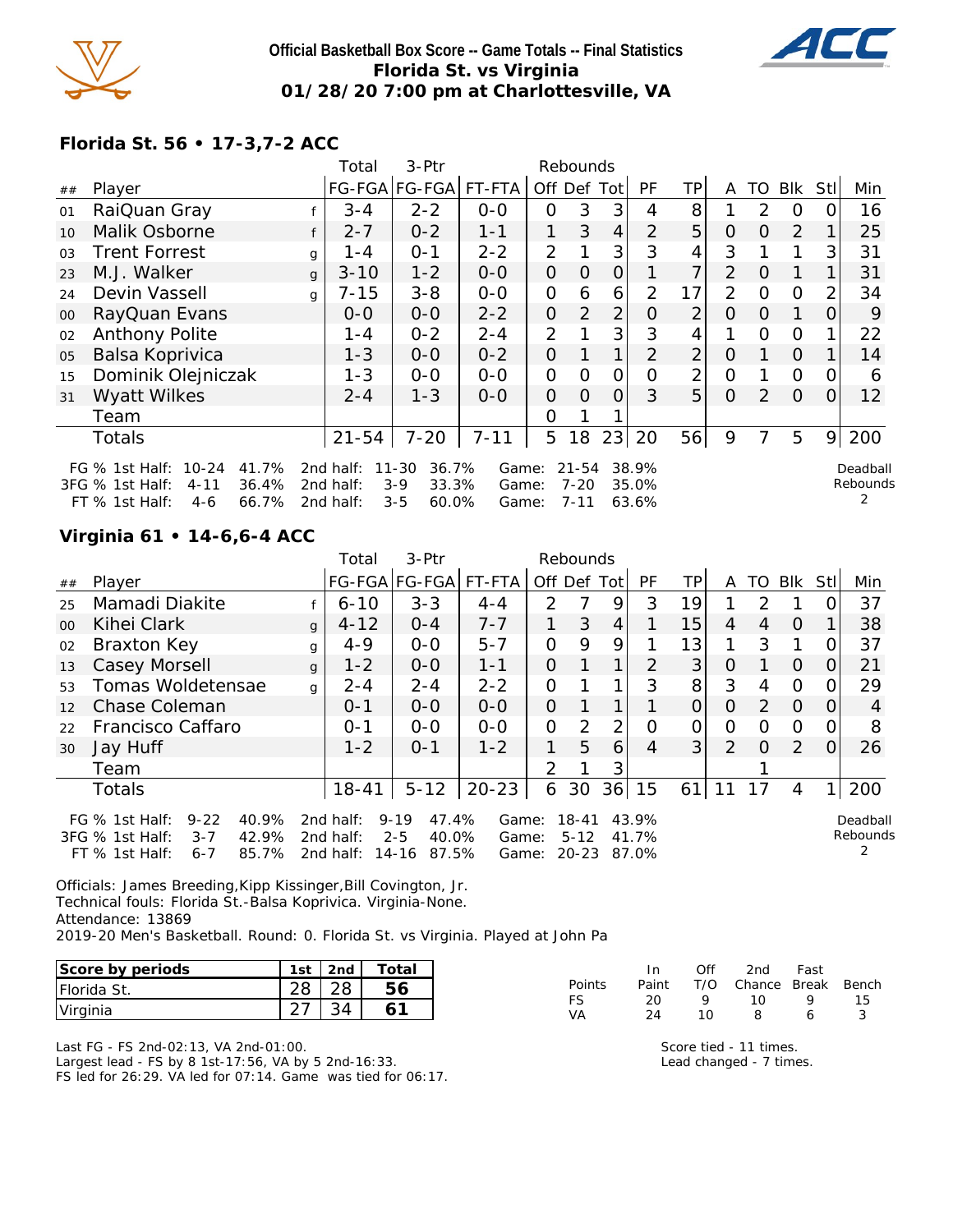

#### **Official Basketball Box Score -- Game Totals -- Final Statistics Clemson vs Virginia 02/05/20 7:00 pm at Charlottesville, VA**



## **Clemson 44 • 11-11,5-7 ACC**

|    |                              |         | Total                    | 3-Ptr                 |         |                | Rebounds |                |               |          |               |          |                |                  |          |
|----|------------------------------|---------|--------------------------|-----------------------|---------|----------------|----------|----------------|---------------|----------|---------------|----------|----------------|------------------|----------|
| ## | Player                       |         |                          | FG-FGA FG-FGA  FT-FTA |         | Off Def Tot    |          |                | PF.           | TΡ       | A             | TO.      | Blk            | Stl              | Min      |
| 25 | Aamir Simms                  |         | $6 - 16$                 | $2 - 5$               | $2 - 4$ |                | 2        | 3              | $\mathcal{P}$ | 16       | $\mathcal{P}$ | 2        | 2              |                  | 40       |
| 00 | Clyde Trapp                  |         | $O - 4$<br>q             | $0 - 4$               | $0-0$   | $\Omega$       | 5        | 5              |               | $\Omega$ | 2             | 2        | $\Omega$       | $\Omega$         | 33       |
| 02 | Al-Amir Dawes                |         | $5 - 12$<br>g            | 1-6                   | $0 - 1$ | 0              | 8        | 8              | 4             | 11       | Ο             |          | 0              |                  | 31       |
| 13 | <b>Tevin Mack</b>            |         | $3 - 10$<br>$\mathbf{q}$ | $2 - 9$               | $2 - 2$ | $\overline{2}$ | 5        | 7 <sub>1</sub> | 4             | 10       | 1             | 3        | $\Omega$       |                  | 32       |
| 15 | John Newman III              |         | $3 - 5$<br>g             | $1 - 2$               | $0-0$   | 1              | 3        | 4              | 2             | 7        | 3             | 0        | $\Omega$       |                  | 33       |
| 05 | Hunter Tyson                 |         | $0 - 1$                  | $0-0$                 | $0-0$   | $\overline{O}$ | O        | 0              | $\mathcal{P}$ | 0        | $\Omega$      | $\Omega$ | $\Omega$       | $\left( \right)$ | 6        |
| 10 | <b>Curran Scott</b>          |         | $0 - 3$                  | $O - 1$               | $0-0$   | 1.             | $\Omega$ | 1.             |               | 0        | $\Omega$      | $\Omega$ | $\Omega$       |                  | 13       |
| 12 | Alex Hemenway                |         | $0 - 1$                  | $O - 1$               | $0-0$   | $\overline{O}$ | 1        | $\mathbf 1$    | O             | O        | O             |          | $\overline{O}$ | $\Omega$         | 6        |
| 21 | Khavon Moore                 |         | $0-0$                    | $O-O$                 | $0-0$   | O              | Ω        | ი              | O             | 0        | 0             | 0        | $\Omega$       |                  | 6        |
|    | Team                         |         |                          |                       |         | 3              | 2        | 5              |               |          |               |          |                |                  |          |
|    | <b>Totals</b>                |         | $17 - 52$                | $6 - 28$              | $4 - 7$ | 8              | 26       | 34             | 16            | 44       | 8             | 9        | 2              | 5                | 200      |
|    | FG $%$ 1st Half:<br>$6 - 21$ | 28.6%   | 2nd half:                | 35.5%<br>$11 - 31$    | Game:   |                | 17-52    |                | 32.7%         |          |               |          |                |                  | Deadball |
|    | 3FG % 1st Half:<br>$2 - 8$   | 25.0%   | 2nd half:                | $4 - 20$<br>20.0%     | Game:   |                | $6 - 28$ |                | 21.4%         |          |               |          |                |                  | Rebounds |
|    | FT % 1st Half:<br>$O-O$      | $0.0\%$ | 2nd half:                | 57.1%<br>$4 - 7$      | Game:   |                | $4 - 7$  |                | 57.1%         |          |               |          |                |                  | 0        |

## **Virginia 51 • 15-6,7-4 ACC**

|        |                                                                                                                     |              | Total                               | 3-Ptr                                                        |                         | Rebounds       |                                    |                 |                         |                 |          |               |               |                |                           |
|--------|---------------------------------------------------------------------------------------------------------------------|--------------|-------------------------------------|--------------------------------------------------------------|-------------------------|----------------|------------------------------------|-----------------|-------------------------|-----------------|----------|---------------|---------------|----------------|---------------------------|
| ##     | Player                                                                                                              |              |                                     | FG-FGA FG-FGA FT-FTA                                         |                         | Off Def Tot    |                                    |                 | PF                      | TPI             | A        | TO            | Blk           | Stll           | Min                       |
| 25     | Mamadi Diakite                                                                                                      |              | $4 - 10$                            | $1 - 3$                                                      | $4 - 6$                 |                | 7                                  | 8               |                         | 13              |          | $\mathcal{P}$ | $\mathcal{P}$ |                | 35                        |
| 30     | Jay Huff                                                                                                            |              | $4 - 8$                             | $0 - 2$                                                      | $2 - 4$                 | 2              | 8                                  | 10 <sup>1</sup> | 3                       | 10 <sup>1</sup> | $\Omega$ | 0             | 4             | 0              | 35                        |
| $00\,$ | Kihei Clark                                                                                                         | g            | $O - 3$                             | $0 - 1$                                                      | $1 - 3$                 | $\overline{O}$ | 2                                  | 2               | 2                       | 1               | 10       | 4             | $\Omega$      |                | 37                        |
| 02     | <b>Braxton Key</b>                                                                                                  | $\mathbf{q}$ | $6 - 13$                            | $4 - 6$                                                      | $3 - 4$                 | 2              | 6                                  | 8               |                         | 19              | 2        | $\Omega$      | $\Omega$      |                | 36                        |
| 53     | Tomas Woldetensae                                                                                                   | g            | 1-6                                 | $1 - 6$                                                      | $0-0$                   | $\Omega$       |                                    | $\mathbf{1}$    | 3                       | 3 <sup>1</sup>  | 0        |               | $\Omega$      | $\overline{2}$ | 20                        |
| 12     | Chase Coleman                                                                                                       |              | $O-O$                               | $0 - 0$                                                      | $0 - 0$                 | $\overline{O}$ | $\Omega$                           | $\overline{O}$  | O                       | $\Omega$        | $\Omega$ | O             | $\Omega$      | O              | 3                         |
| 13     | Casey Morsell                                                                                                       |              | $0 - 2$                             | $O - 1$                                                      | $0 - 0$                 | $\Omega$       |                                    | $\mathbf{1}$    | $\Omega$                | 0               | $\Omega$ | O             |               | $\Omega$       | 11                        |
| 23     | Kody Stattmann                                                                                                      |              | $2 - 4$                             | $1 - 1$                                                      | $0 - 0$                 | $\Omega$       | 4                                  | 4               |                         | 5               | $\circ$  |               | $\Omega$      | 0              | 23                        |
|        | Team                                                                                                                |              |                                     |                                                              |                         | 0              |                                    |                 |                         |                 |          |               |               |                |                           |
|        | Totals                                                                                                              |              | $17 - 46$                           | $7 - 20$                                                     | $10 - 17$               | 5              | 30                                 | 35              | 11                      | 51              | 13       | 8             | 7             | 5 <sup>1</sup> | 200                       |
|        | 40.7%<br>FG $%$ 1st Half:<br>$11 - 27$<br>3FG % 1st Half:<br>40.0%<br>$4 - 10$<br>FT % 1st Half:<br>$0 - 2$<br>0.0% |              | 2nd half:<br>2nd half:<br>2nd half: | 31.6%<br>$6 - 19$<br>$3 - 10$<br>30.0%<br>$10 - 15$<br>66.7% | Game:<br>Game:<br>Game: |                | $17 - 46$<br>$7 - 20$<br>$10 - 17$ |                 | 37.0%<br>35.0%<br>58.8% |                 |          |               |               |                | Deadball<br>Rebounds<br>5 |

Officials: Clarence Armstrong,Bill Covington, Jr.,Mike Eades Technical fouls: Clemson-None. Virginia-None.

Attendance: 13580

2019-20 Men's Basketball. Round: 0. Clemson vs Virginia. Played at John Paul J

| Score by periods | 1st | 2 <sub>nd</sub> | $\tau$ otal |
|------------------|-----|-----------------|-------------|
| I Clemson        |     |                 |             |
| Virginia         |     |                 |             |

|               | In.   | ∩ff | 2nd -                  | Fast |   |
|---------------|-------|-----|------------------------|------|---|
| <b>Points</b> | Paint |     | T/O Chance Break Bench |      |   |
| CLEM          | 18.   | o   | 1 O                    |      |   |
| VA            | 18    | 13. | h                      |      | ь |
|               |       |     |                        |      |   |

Last FG - CLEM 2nd-00:18, VA 2nd-01:28. Largest lead - CLEM None, VA by 12 1st-12:55. CLEM led for 00:00. VA led for 38:22. Game was tied for 01:38. Score tied - 0 times. Lead changed - 0 times.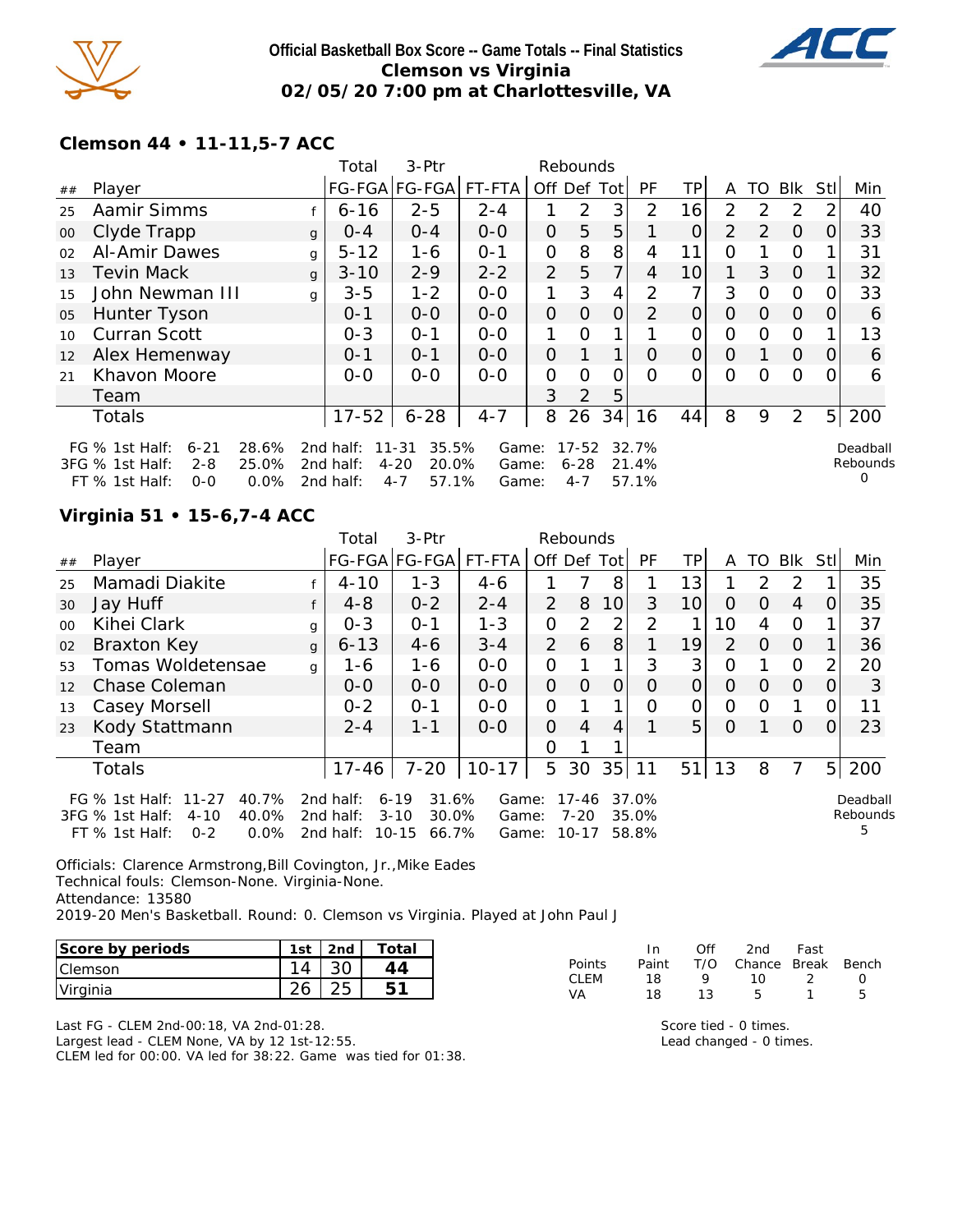

#### **Official Basketball Box Score -- Game Totals -- Final Statistics Virginia vs Louisville 02/08/20 4:00 pm at Louisville, KY**



# **Virginia 73 • 15-7,7-5 ACC**

|                                                                                                                                                                                                                                                                                                                                            |                    |              | Total                 | 3-Ptr                     |         |                | Rebounds |                |                |                |               |          |          |                |     |
|--------------------------------------------------------------------------------------------------------------------------------------------------------------------------------------------------------------------------------------------------------------------------------------------------------------------------------------------|--------------------|--------------|-----------------------|---------------------------|---------|----------------|----------|----------------|----------------|----------------|---------------|----------|----------|----------------|-----|
| ##                                                                                                                                                                                                                                                                                                                                         | Player             |              | FG-FGA FG-FGA  FT-FTA |                           |         |                |          | Off Def Tot    | PF             | TΡ             | A             | TO.      | Blk      | Stl            | Min |
| 25                                                                                                                                                                                                                                                                                                                                         | Mamadi Diakite     |              | $3 - 11$              | $O - 3$                   | $4-6$   | 0              | 2        | 2              |                | 10             | 0             | $\Omega$ |          |                | 40  |
| 30                                                                                                                                                                                                                                                                                                                                         | Jay Huff           |              | $2 - 5$               | $0 - 2$                   | $0-0$   | 0              | 5        | 5              | 4              | 4              | 4             | $\Omega$ | 3        | 0              | 30  |
| $00\,$                                                                                                                                                                                                                                                                                                                                     | Kihei Clark        | g            | $8 - 13$              | $4-6$                     | $3 - 4$ | O              | 5        | 5              | 3              | 23             | 7             | 4        | $\Omega$ |                | 40  |
| 02                                                                                                                                                                                                                                                                                                                                         | <b>Braxton Key</b> | g            | $3 - 7$               | $0 - 1$                   | $1 - 2$ | $\overline{2}$ | 2        | $\overline{4}$ | 3              | 7              | $\mathcal{P}$ |          | $\Omega$ |                | 36  |
| 53                                                                                                                                                                                                                                                                                                                                         | Tomas Woldetensae  | $\mathbf{q}$ | $10 - 13$             | $7 - 10$                  | $0 - 0$ | O              | Ω        | 0              | 3              | 27             |               |          | $\Omega$ | $\Omega$       | 38  |
| 13                                                                                                                                                                                                                                                                                                                                         | Casey Morsell      |              | $O-O$                 | $0 - 0$                   | $0 - 0$ | O              | 1        | 1 <sub>1</sub> | 2              | $\Omega$       | $\Omega$      | $\Omega$ | $\Omega$ | $\Omega$       | 6   |
| 22                                                                                                                                                                                                                                                                                                                                         | Francisco Caffaro  |              | $0 - 0$               | $0 - 0$                   | $2 - 2$ |                |          | $\overline{2}$ | $\overline{2}$ | $\overline{2}$ | 0             | 0        | $\Omega$ |                | 8   |
| 23                                                                                                                                                                                                                                                                                                                                         | Kody Stattmann     |              | $0 - 0$               | $0 - 0$                   | $O-O$   | O              | $\Omega$ | $\Omega$       | $\mathcal{P}$  | $\Omega$       | $\Omega$      |          |          |                | 2   |
|                                                                                                                                                                                                                                                                                                                                            | Team               |              |                       |                           |         | Ω              | Ω        |                |                |                |               |          |          |                |     |
|                                                                                                                                                                                                                                                                                                                                            | Totals             |              |                       | $26 - 49$   11-22   10-14 |         | 3              | 16       | 19             | 20             | 73             | 14            |          | 5        | 3 <sup>1</sup> | 200 |
| $13 - 25$<br>52.0%<br>13-24<br>54.2%<br>26-49<br>53.1%<br>FG $\%$ 1st Half:<br>2nd half:<br>Game:<br>Deadball<br>Rebounds<br>3FG % 1st Half:<br>42.9%<br>2nd half:<br>$8 - 15$<br>53.3%<br>$3 - 7$<br>Game:<br>$11 - 22$<br>50.0%<br>33.3%<br>2nd half:<br>$9 - 11$<br>81.8%<br>$10 - 14$<br>$FT$ % 1st Half:<br>$1 - 3$<br>Game:<br>71.4% |                    |              |                       |                           |         |                |          |                |                |                |               |          |          |                |     |

#### **Louisville 80 • 21-3,12-1 ACC**

|                 |                                                                                                                       |              | Total                               | 3-Ptr                                                   |                         |                | Rebounds                   |    |                         |                |                |          |          |                |                           |
|-----------------|-----------------------------------------------------------------------------------------------------------------------|--------------|-------------------------------------|---------------------------------------------------------|-------------------------|----------------|----------------------------|----|-------------------------|----------------|----------------|----------|----------|----------------|---------------------------|
| ##              | Player                                                                                                                |              |                                     | FG-FGA FG-FGA                                           | FT-FTA                  | Off Def Tot    |                            |    | <b>PF</b>               | TPI            | A              | TO       | Blk      | Stll           | Min                       |
| 24              | Dwayne Sutton                                                                                                         |              | 1 - 4                               | $O - 3$                                                 | $0 - 0$                 |                | 5                          | 6  | 2                       | 2              |                | O        |          |                | 32                        |
| 33              | Jordan Nwora                                                                                                          | f            | $7 - 14$                            | $4 - 8$                                                 | $4 - 4$                 | 0              | 7                          | 7  |                         | 22             | $\Omega$       | $\Omega$ | $\Omega$ |                | 37                        |
| 23              | Steven Enoch                                                                                                          | $\mathsf{C}$ | $5 - 7$                             | $O - 1$                                                 | $3 - 4$                 | O              | $\overline{2}$             | 2  |                         | 13             | 0              | $\Omega$ | $\Omega$ | 0              | 21                        |
| 00 <sup>2</sup> | Lamarr Kimble                                                                                                         | g            | $2 - 4$                             | $1 - 2$                                                 | $0 - 0$                 | $\overline{O}$ |                            |    | $\Omega$                | 5 <sup>1</sup> | 2              |          | $\Omega$ | 0              | 30                        |
| 02              | Darius Perry                                                                                                          | $\mathsf{q}$ | $3 - 4$                             | $3 - 4$                                                 | $0 - 0$                 | $\overline{O}$ |                            |    |                         | 9              |                |          | $\Omega$ | $\Omega$       | 19                        |
| 0 <sub>5</sub>  | Malik Williams                                                                                                        |              | $3 - 7$                             | $0 - 0$                                                 | $7 - 8$                 | 5              | 1                          | 6  | $\Omega$                | 13             | $\Omega$       | $\Omega$ | $\Omega$ | $\Omega$       | 20                        |
| 10              | Samuell Williamson                                                                                                    |              | $1 - 3$                             | $0 - 1$                                                 | $0-0$                   | 1              |                            | 2  | 2                       | 2              | $\overline{O}$ |          | $\Omega$ | $\Omega$       | 10                        |
| 13              | David Johnson                                                                                                         |              | $2 - 4$                             | $0 - 1$                                                 | $3 - 4$                 | $\Omega$       | 3                          | 3  | 3                       | $\overline{7}$ | 5              | 2        | $\Omega$ |                | 17                        |
| 30              | Ryan McMahon                                                                                                          |              | $1 - 2$                             | $1 - 2$                                                 | $4 - 4$                 | O              |                            |    |                         | 7              | $\Omega$       | ∩        | $\Omega$ | 0              | 14                        |
|                 | Team                                                                                                                  |              |                                     |                                                         |                         |                |                            | 2  |                         |                |                |          |          |                |                           |
|                 | <b>Totals</b>                                                                                                         |              | $25 - 49$                           | $9 - 22$                                                | $21 - 24$               | 8              | 23                         | 31 | 11                      | 80             | 9              | 5        |          | 3 <sup>1</sup> | 200                       |
|                 | FG $%$ 1st Half:<br>18-30<br>$60.0\%$<br>3FG % 1st Half:<br>$8 - 15$<br>53.3%<br>$0.0\%$<br>$FT$ % 1st Half:<br>$O-O$ |              | 2nd half:<br>2nd half:<br>2nd half: | 36.8%<br>7-19<br>$1 - 7$<br>14.3%<br>$21 - 24$<br>87.5% | Game:<br>Game:<br>Game: |                | 25-49<br>$9 - 22$<br>21-24 |    | 51.0%<br>40.9%<br>87.5% |                |                |          |          |                | Deadball<br>Rebounds<br>3 |

Officials: Keith Kimble,John Gaffney,Bert Smith Technical fouls: Virginia-None. Louisville-TEAM. Attendance: 19250 2019-20 Men's Basketball. Round: 0. Louisville vs Virginia. Played at KFC Yum!

| Score by periods   | 1st | 2nd | Total                    |
|--------------------|-----|-----|--------------------------|
| Virginia           |     |     | $\overline{\phantom{a}}$ |
| <b>ILouisville</b> |     |     |                          |

Last FG - VA 2nd-01:01, LOU 2nd-03:10. Largest lead - VA by 2 2nd-03:25, LOU by 16 1st-00:38. VA led for 00:40. LOU led for 38:23. Game was tied for 00:57.

| Fast                   |
|------------------------|
| T/O Chance Break Bench |
|                        |
| າ໑                     |
|                        |

Score tied - 2 times. Lead changed - 4 times.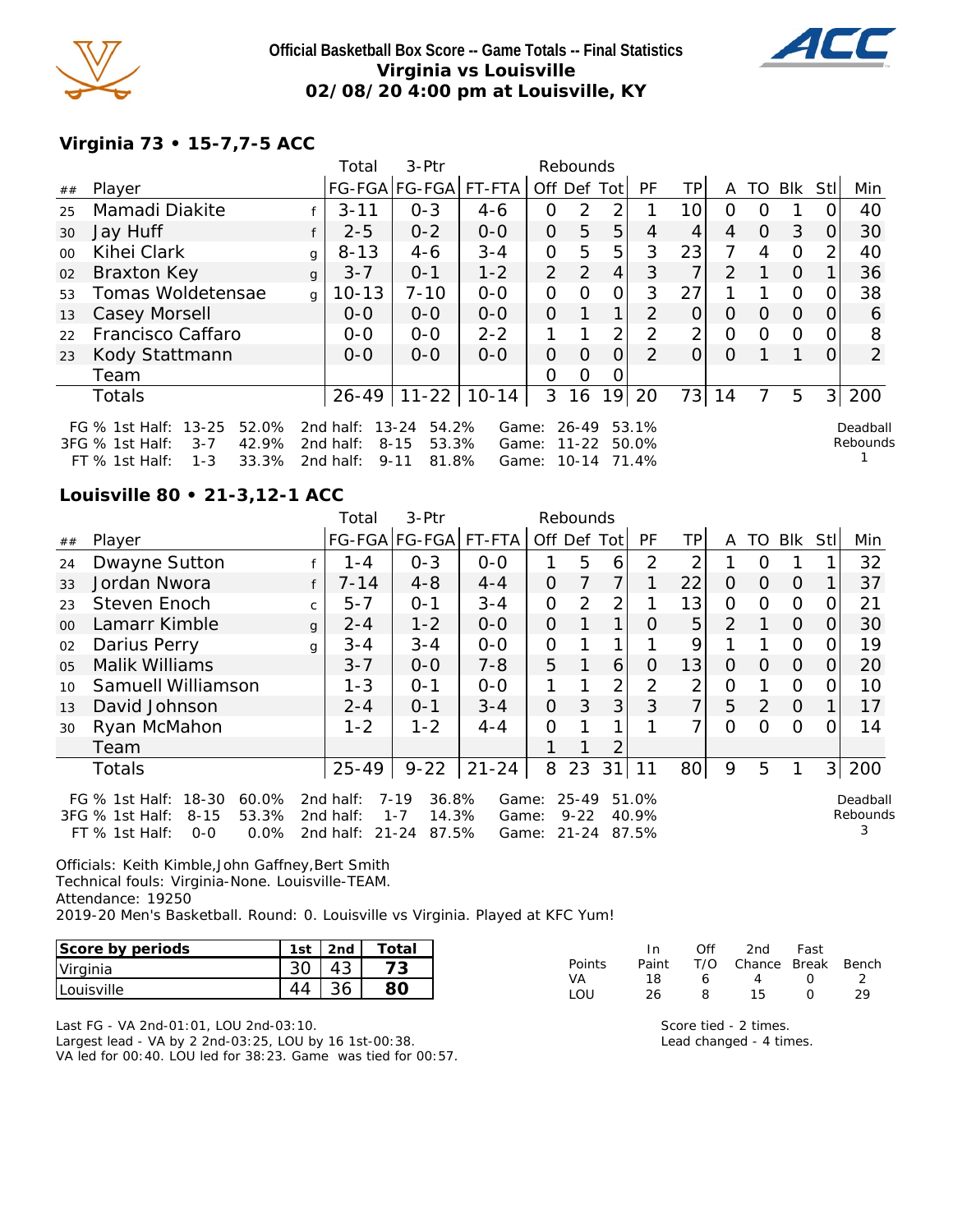

#### **Official Basketball Box Score -- Game Totals -- Final Statistics Notre Dame vs Virginia 02/11/20 9:00 pm at Charlottesville, VA**



## **Notre Dame 49 • 15-9,6-7 ACC**

|                 |                              |       |              | Total     | 3-Ptr              |         |               | Rebounds       |             |           |                |           |               |          |                |               |
|-----------------|------------------------------|-------|--------------|-----------|--------------------|---------|---------------|----------------|-------------|-----------|----------------|-----------|---------------|----------|----------------|---------------|
| ##              | Player                       |       |              |           | FG-FGA FG-FGA      | FT-FTA  |               |                | Off Def Tot | <b>PF</b> | TPI            | A         | TO            | Blk      | Stll           | Min           |
| 11              | Juwan Durham                 |       |              | $3 - 4$   | $0-0$              | $0 - 1$ |               | $\mathcal{P}$  | 3           | 3         | 6              |           |               |          |                | 18            |
| 33              | John Mooney                  |       | f            | $4 - 14$  | $0 - 5$            | $3 - 6$ | $\mathcal{P}$ | 12             | 14          | 4         | 11             | $\Omega$  |               |          |                | 38            |
| 00              | Rex Pflueger                 |       | g            | $0 - 5$   | $0 - 2$            | $0 - 0$ | 0             |                |             |           | 0              | 5         | Ω             |          | 2              | 39            |
| 0 <sub>3</sub>  | Prentiss Hubb                |       | $\mathbf{q}$ | $5 - 12$  | $2 - 7$            | $0 - 0$ | 0             | 2              | 2           | 3         | 12             | 4         | 3             | $\Omega$ | 3              | 43            |
| 10 <sup>1</sup> | T.J. Gibbs                   |       | g            | $2 - 10$  | $2 - 4$            | $0 - 0$ | 0             |                |             |           | 6              |           | $\mathcal{P}$ | $\circ$  | 2              | 39            |
| 13              | Nikola Djogo                 |       |              | $0 - 0$   | $0-0$              | $0-0$   | 0             | $\Omega$       | 0           | $\Omega$  | 0              | O         | O             | 0        | O              |               |
| 14              | Nate Laszewski               |       |              | $5 - 11$  | $1 - 6$            | $0-0$   | $\Omega$      | $\overline{4}$ | 4           |           | 11             | 0         | $\Omega$      | $\circ$  | 0              | 26            |
| 23              | Dane Goodwin                 |       |              | $1 - 4$   | $1 - 2$            | $0 - 0$ | 1.            | 3              | 4           |           | 3 <sup>1</sup> | 0         | $\Omega$      | $\Omega$ | $\Omega$       | 21            |
|                 | Team                         |       |              |           |                    |         | 2             | 3              | 5           |           |                |           |               |          |                |               |
|                 | <b>Totals</b>                |       |              | $20 - 60$ | $6 - 26$           | $3 - 7$ | 6             | 28             | 34          | 14        | 49             | 11        | 8             | 3        | 8 <sup>1</sup> | 225           |
|                 | FG $%$ 1st Half:<br>$9 - 27$ | 33.3% |              | 2nd half: | $10 - 28$<br>35.7% | OT:     | $1 - 5$       |                | 20.0%       |           | Game:          | $20 - 60$ |               | 33.3%    |                | Deadball      |
|                 | 3FG % 1st Half:<br>$5 - 12$  | 41.7% |              | 2nd half: | 9.1%<br>$1 - 11$   | OT:     | $0 - 3$       |                | 0.0%        |           | Game:          | $6 - 26$  |               | 23.1%    |                | Rebounds<br>3 |
|                 | $3 - 5$<br>FT $\%$ 1st Half: | 60.0% |              | 2nd half: | 0.0%<br>$0 - 0$    | OT:     | $0 - 2$       |                | 0.0%        |           | Game:          | $3 - 7$   |               | 42.9%    |                |               |

#### **Virginia 50 • 16-7,8-5 ACC**

|         |                                                                                                                       |   | Total                               | 3-Ptr                                                      |                   |                               | Rebounds |                             |               |                         |                           |               |                         |          |                           |
|---------|-----------------------------------------------------------------------------------------------------------------------|---|-------------------------------------|------------------------------------------------------------|-------------------|-------------------------------|----------|-----------------------------|---------------|-------------------------|---------------------------|---------------|-------------------------|----------|---------------------------|
| ##      | Player                                                                                                                |   |                                     | FG-FGA FG-FGA  FT-FTA                                      |                   |                               |          | Off Def Tot                 | PF            | TP <sub>1</sub>         | A                         | TO.           | Blk                     | Stl      | Min                       |
| 25      | Mamadi Diakite                                                                                                        |   | $7 - 15$                            | $O - 1$                                                    | $6 - 8$           | 0                             | 5        | 5                           | $\mathcal{P}$ | 20                      | 0                         | $\mathcal{P}$ |                         |          | 41                        |
| 30      | Jay Huff                                                                                                              |   | $3 - 5$                             | $2 - 3$                                                    | $0 - 1$           |                               | 8        | 9                           | 3             | 8                       | 0                         |               | 2                       |          | 30                        |
| $00 \,$ | Kihei Clark                                                                                                           | g | $4 - 9$                             | $1 - 2$                                                    | $0 - 0$           | 0                             | 4        | 4                           | 3             | 9                       | 3                         | $\mathcal{P}$ | $\Omega$                |          | 45                        |
| 02      | Braxton Key                                                                                                           | g | $1 - 7$                             | $0 - 3$                                                    | $1 - 2$           | $\overline{2}$                | 10       | 12                          | 2             | 3 <sub>l</sub>          | $\overline{2}$            | 3             | $\Omega$                | $\Omega$ | 35                        |
| 53      | Tomas Woldetensae                                                                                                     | g | $2 - 9$                             | $1 - 8$                                                    | $0 - 0$           |                               | 4        | 5                           |               | 5                       | 3                         | 3             | $\Omega$                |          | 41                        |
| 13      | Casey Morsell                                                                                                         |   | $2 - 5$                             | $1 - 3$                                                    | $0-0$             | $\Omega$                      |          | $\mathbf 1$                 | $\Omega$      | 5                       | $\Omega$                  |               | $\Omega$                |          | 19                        |
| 22      | Francisco Caffaro                                                                                                     |   | $O-O$                               | $0 - 0$                                                    | $0 - 0$           | 0                             | O        | 0                           |               | 0                       | 0                         |               |                         |          | 4                         |
| 23      | Kody Stattmann                                                                                                        |   | $0 - 1$                             | $0 - 0$                                                    | $0 - 0$           | 0                             | O        | 0                           | O             | 0                       | $\Omega$                  | $\Omega$      |                         |          | 10                        |
|         | Team                                                                                                                  |   |                                     |                                                            |                   | 2                             | 3        | 5                           |               |                         |                           |               |                         |          |                           |
|         | <b>Totals</b>                                                                                                         |   | 19-51                               | $5 - 20$                                                   | $7 - 11$          | 6                             | 35       | 41                          | 12            | 50                      | 8                         | 13            | 5                       | 4        | 225                       |
|         | $10 - 26$<br>38.5%<br>FG $\%$ 1st Half:<br>12.5%<br>$3FG \%$ 1st Half:<br>$1 - 8$<br>$FT$ % 1st Half:<br>100.0<br>1-1 |   | 2nd half:<br>2nd half:<br>2nd half: | 42.9%<br>$9 - 21$<br>$4 - 10$<br>40.0%<br>$3 - 5$<br>60.0% | OT:<br>OT:<br>OT: | $0 - 4$<br>$0 - 2$<br>$3 - 5$ |          | $0.0\%$<br>$0.0\%$<br>60.0% |               | Game:<br>Game:<br>Game: | 19-51<br>$5 - 20$<br>7-11 |               | 37.3%<br>25.0%<br>63.6% |          | Deadball<br>Rebounds<br>2 |

Officials: Jeffery Clark,Ron Groover,Doug Shows

Technical fouls: Notre Dame-None. Virginia-None.

Attendance: 13696

2019-20 Men's Basketball. Round: 0. Notre Dame vs Virginia. Played at John Pau

| Score by periods | 1st $ $ 2nd $ $ | Total |
|------------------|-----------------|-------|
| Notre Dame       |                 |       |
| Virginia         |                 |       |

|               | In.   | ∩ff | 2nd | Fast |                        |
|---------------|-------|-----|-----|------|------------------------|
| <b>Points</b> | Paint |     |     |      |                        |
| ND            | つつ    |     | 4   |      | 14                     |
| VA.           | 24.   |     |     |      |                        |
|               |       |     |     |      | T/O Chance Break Bench |

Last FG - ND OT-03:31, VA 2nd-00:25. Largest lead - ND by 5 2nd-13:26, VA by 5 2nd-08:02. ND led for 24:15. VA led for 10:31. Game was tied for 10:14. Score tied - 7 times. Lead changed - 7 times.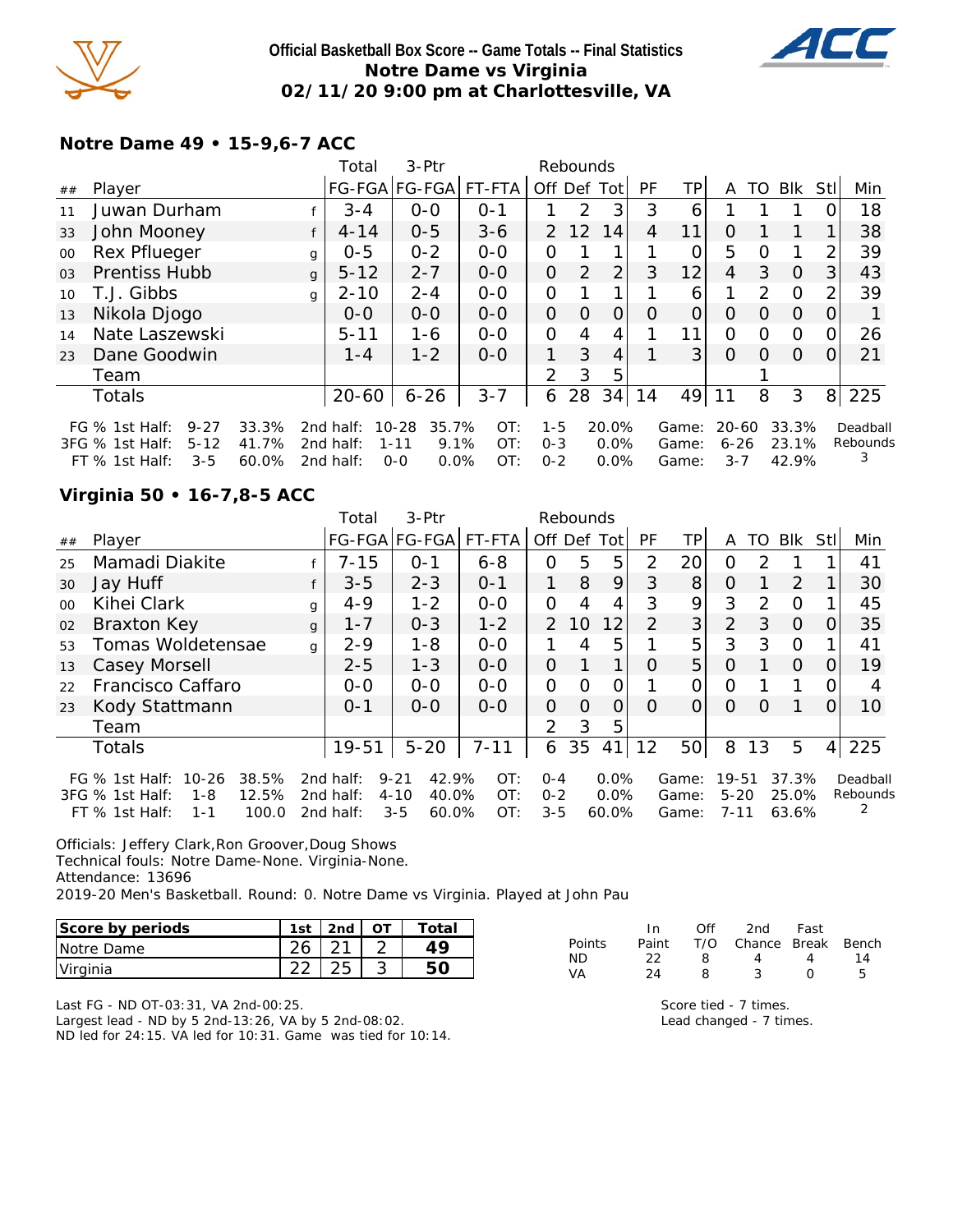

**Official Basketball Box Score -- Game Totals -- Final Statistics Virginia vs North Carolina 02/15/20 8:00 pm at Chapel Hill, NC**



#### **Virginia 64 • 17-7,9-5 ACC**

|         |                                                                                                               |              | Total                                  | 3-Ptr                                                       |                         |                | Rebounds                 |                |                         |                |          |               |          |     |                           |
|---------|---------------------------------------------------------------------------------------------------------------|--------------|----------------------------------------|-------------------------------------------------------------|-------------------------|----------------|--------------------------|----------------|-------------------------|----------------|----------|---------------|----------|-----|---------------------------|
| ##      | Player                                                                                                        |              |                                        | FG-FGA FG-FGA                                               | FT-FTA                  | Off Def Tot    |                          |                | PF                      | <b>TP</b>      | A        | TO            | Blk      | Stl | Min                       |
| 25      | Mamadi Diakite                                                                                                |              | $6 - 10$                               | $0 - 2$                                                     | $3 - 3$                 |                | 3                        | 4              | 3                       | 15             |          | $\mathcal{P}$ |          |     | 32                        |
| 30      | Jay Huff                                                                                                      |              | $1 - 4$                                | $0 - 0$                                                     | $0-0$                   | 2              | 2                        | $\overline{4}$ | 4                       | 2              | 2        |               | 1        | 0   | 20                        |
| $00 \,$ | Kihei Clark                                                                                                   | g            | $4 - 13$                               | $O - 4$                                                     | $2 - 3$                 | O              | 2                        | $\overline{2}$ |                         | 10             | 9        | 5             | $\Omega$ |     | 37                        |
| 02      | <b>Braxton Key</b>                                                                                            | $\mathbf{q}$ | $1 - 5$                                | $0 - 1$                                                     | $0-0$                   | $\overline{O}$ | 3                        | 3              | 0                       | $\overline{2}$ | 0        | 2             | $\Omega$ | O   | 24                        |
| 53      | Tomas Woldetensae                                                                                             | g            | $6 - 12$                               | $6 - 10$                                                    | $0 - 0$                 | $\overline{O}$ | 2                        | $\overline{2}$ | 3                       | 18             | 0        | O             | 1        | O   | 30                        |
| 12      | Chase Coleman                                                                                                 |              | $0 - 0$                                | $0 - 0$                                                     | $0-0$                   | $\Omega$       | $\Omega$                 | $\overline{O}$ | $\Omega$                | $\Omega$       | O        |               | $\Omega$ | 0   |                           |
| 13      | Casey Morsell                                                                                                 |              | 4-6                                    | $2 - 2$                                                     | $0-0$                   | O              | 3                        | 3              | 2                       | 10             |          | $\Omega$      | $\Omega$ | 3   | 20                        |
| 22      | Francisco Caffaro                                                                                             |              | $1 - 1$                                | $0 - 0$                                                     | $2 - 2$                 | 1              | $\Omega$                 | 1              |                         | 4              | $\Omega$ | $\Omega$      | 1        | 0   | 18                        |
| 23      | Kody Stattmann                                                                                                |              | $1 - 3$                                | $1 - 2$                                                     | $0-0$                   | 1              | 3                        | 4              |                         | 3              |          | ∩             | $\Omega$ | 3   | 18                        |
|         | Team                                                                                                          |              |                                        |                                                             |                         | 2              |                          | 3              |                         |                |          |               |          |     |                           |
|         | <b>Totals</b>                                                                                                 |              | $24 - 54$                              | $9 - 21$                                                    | $7 - 8$                 | 7              | 19                       | 26             | 15                      | 64             | 14       | 12            | 4        | 8   | 200                       |
|         | FG % 1st Half: 11-26<br>42.3%<br>30.0%<br>3FG % 1st Half:<br>$3 - 10$<br>$3 - 3$<br>$FT$ % 1st Half:<br>100.0 |              | 2nd half:<br>2nd half:<br>2 $nd$ half: | $13 - 28$<br>46.4%<br>$6 - 11$<br>54.5%<br>$4 - 5$<br>80.0% | Game:<br>Game:<br>Game: |                | 24-54<br>$9 - 21$<br>7-8 |                | 44.4%<br>42.9%<br>87.5% |                |          |               |          |     | Deadball<br>Rebounds<br>O |

#### **North Carolina 62 • 10-15,3-11 ACC**

|                |                                                                                                                  |              | Total                               | 3-Ptr                                                       |                         |               | Rebounds                          |             |                         |                 |                |               |            |          |                           |
|----------------|------------------------------------------------------------------------------------------------------------------|--------------|-------------------------------------|-------------------------------------------------------------|-------------------------|---------------|-----------------------------------|-------------|-------------------------|-----------------|----------------|---------------|------------|----------|---------------------------|
| ##             | Player                                                                                                           |              |                                     | FG-FGA FG-FGA  FT-FTA                                       |                         |               |                                   | Off Def Tot | <b>PF</b>               | TP.             | A              |               | TO BIK StI |          | Min                       |
| 0 <sub>5</sub> | Armando Bacot                                                                                                    |              | $3-6$                               | $0 - 0$                                                     | $2 - 2$                 | $\mathcal{P}$ | 14                                | 16          |                         | 8               | O              | 5             |            |          | 35                        |
| 15             | <b>Garrison Brooks</b>                                                                                           |              | $9 - 14$                            | $1 - 1$                                                     | $1 - 4$                 | 3             | 2                                 | 5           | 3                       | 20 <sup>1</sup> | $\overline{4}$ | $\mathcal{P}$ | $\Omega$   |          | 36                        |
| 01             | Leaky Black                                                                                                      | g            | $2 - 4$                             | $O - 1$                                                     | $2 - 4$                 |               | 2                                 | 3           | 0                       | 6               |                |               | 2          | 3        | 33                        |
| 02             | Cole Anthony                                                                                                     | $\mathbf{q}$ | $7 - 16$                            | $2 - 5$                                                     | $1 - 1$                 | $\Omega$      | 3                                 | 3           | 4                       | 17              | 5              | 3             | $\Omega$   | $\Omega$ | 35                        |
| 55             | Christian Keeling                                                                                                | g            | $4-6$                               | $0 - 0$                                                     | $3 - 3$                 | $\Omega$      | $\Omega$                          | 0           | 2                       | 11              | $\Omega$       | 0             | $\Omega$   |          | 33                        |
| 0 <sub>3</sub> | <b>Andrew Platek</b>                                                                                             |              | $0 - 2$                             | $0 - 1$                                                     | $0 - 0$                 | 0             |                                   | 1           | Ω                       | O               | 3              |               | $\Omega$   | 0        | 19                        |
| 32             | <b>Justin Pierce</b>                                                                                             |              | $0 - 2$                             | $0 - 2$                                                     | $O-O$                   | $\Omega$      |                                   | $\mathbf 1$ |                         |                 |                |               |            | ∩        | 9                         |
|                | Team                                                                                                             |              |                                     |                                                             |                         | $\mathcal{P}$ |                                   | 3           |                         |                 |                | 2             |            |          |                           |
|                | <b>Totals</b>                                                                                                    |              | 25-50                               | $3 - 10$                                                    | $9 - 14$                | 8             | 24                                | 32          | 11                      | 62              | 14             | 15            | 4          | 6        | 200                       |
|                | $13 - 23$<br>56.5%<br>FG $\%$ 1st Half:<br>25.0%<br>3FG % 1st Half:<br>$1 - 4$<br>FT % 1st Half:<br>100.0<br>1-1 |              | 2nd half:<br>2nd half:<br>2nd half: | 44.4%<br>$12 - 27$<br>33.3%<br>$2 - 6$<br>61.5%<br>$8 - 13$ | Game:<br>Game:<br>Game: |               | $25 - 50$<br>$3 - 10$<br>$9 - 14$ |             | 50.0%<br>30.0%<br>64.3% |                 |                |               |            |          | Deadball<br>Rebounds<br>3 |

Officials: Kipp Kissinger,Brent Hampton,Michael Roberts Technical fouls: Virginia-None. North Carolina-None. Attendance: 21308 2019-20 Men's Basketball. Round: 0. North Carolina vs Virginia. Played at Smit

| Score by periods | 1st | 2nd | Total |
|------------------|-----|-----|-------|
| Virginia         |     |     |       |
| INorth Carolina  |     |     |       |

|               | $\ln$ | ∩ff | - 2nd - Fast                 |    |    |
|---------------|-------|-----|------------------------------|----|----|
| <b>Points</b> | Paint |     | - T/O - Chance Break - Bench |    |    |
| VA            | フフ    | 8   | 6                            | 6. | 17 |
| NC.           | 20.   | 13  |                              | я  |    |

Last FG - VA 2nd-00:00, NC 2nd-00:27. Largest lead - VA by 6 1st-03:28, NC by 3 2nd-13:16. VA led for 29:27. NC led for 05:58. Game was tied for 04:35.

Score tied - 7 times. Lead changed - 16 times.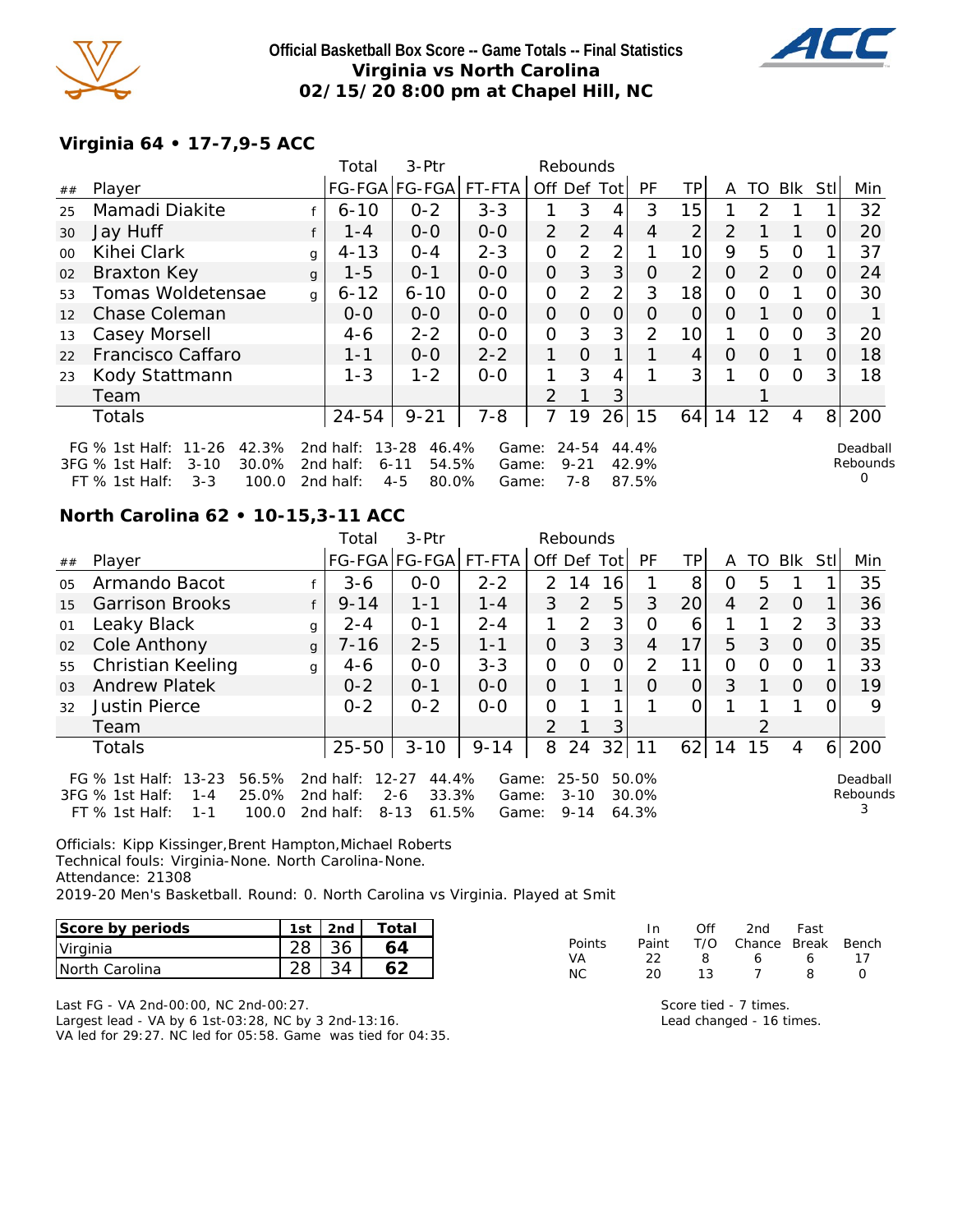

#### **Official Basketball Box Score -- Game Totals -- Final Statistics Boston College vs Virginia 02/19/20 8:00 pm at Charlottesville, VA**



## **Boston College 65 • 13-14,7-9 ACC**

|        |                                                                                                                      |              | Total                               | 3-Ptr                                                   | Rebounds                |                |                                  |                |                         |                |                |          |                |                |                      |
|--------|----------------------------------------------------------------------------------------------------------------------|--------------|-------------------------------------|---------------------------------------------------------|-------------------------|----------------|----------------------------------|----------------|-------------------------|----------------|----------------|----------|----------------|----------------|----------------------|
| ##     | Player                                                                                                               |              |                                     | FG-FGA FG-FGA                                           | FT-FTA                  | Off Def Tot    |                                  |                | <b>PF</b>               | TP             | A              | TO       | Blk            | Stl            | Min                  |
| 01     | Jairus Hamilton                                                                                                      |              | $5 - 8$                             | $1 - 3$                                                 | $0 - 0$                 |                | 2                                | 3              | 3                       | 11             | Ο              |          | $\Omega$       |                | 32                   |
| 21     | Nik Popovic                                                                                                          |              | $9 - 16$                            | $3 - 5$                                                 | $1 - 2$                 | 3              | 4                                | 7              | 4                       | 22             | 1              | $\Omega$ | $\Omega$       |                | 33                   |
| 41     | <b>Steffon Mitchell</b>                                                                                              |              | $1 - 5$                             | $1 - 3$                                                 | $0-0$                   | $\overline{2}$ | 6                                | 8              |                         | 3              | $\overline{2}$ | 2        | $\Omega$       | Ω              | 33                   |
| 03     | <b>Jared Hamilton</b>                                                                                                | $\mathbf{q}$ | $2 - 8$                             | $1 - 4$                                                 | $0 - 0$                 | $\overline{O}$ |                                  | 1              | Ο                       | 5              |                |          |                |                | 29                   |
| 05     | Jay Heath                                                                                                            | g            | $8 - 17$                            | $2 - 4$                                                 | $0-0$                   | 1              | 2                                | 3              | 3                       | 18             | 4              | 2        | $\Omega$       |                | 40                   |
| $00\,$ | CJ Felder                                                                                                            |              | $2 - 3$                             | $0-0$                                                   | $0-0$                   | 2              | $\Omega$                         | $\overline{2}$ | 2                       | 4              | Ο              |          | $\Omega$       | 0              | 9                    |
| 02     | Julian Rishwain                                                                                                      |              | $0 - 2$                             | $0 - 2$                                                 | $0-0$                   | $\overline{O}$ |                                  |                |                         | Ο              |                |          | $\overline{O}$ |                | 11                   |
| 13     | Luka Kraljevic                                                                                                       |              | $O-O$                               | $0-0$                                                   | $0-0$                   | $\overline{O}$ | O                                | 0              | $\Omega$                | 0              | $\Omega$       | $\Omega$ | $\Omega$       | $\Omega$       |                      |
| 14     | Kamari Williams                                                                                                      |              | $1 - 2$                             | $0 - 1$                                                 | $0-0$                   | 1              | $\Omega$                         | 1              | Ω                       | $\overline{2}$ |                | Ω        | $\Omega$       |                | 12                   |
|        | Team                                                                                                                 |              |                                     |                                                         |                         |                | $\Omega$                         |                |                         |                |                |          |                |                |                      |
|        | <b>Totals</b>                                                                                                        |              | $28 - 61$                           | $8 - 22$                                                | $1 - 2$                 | 11             | 16                               | 27             | 14                      | 65             | 10             | 8        |                | 3 <sup>1</sup> | 200                  |
|        | 34.5%<br>FG $%$ 1st Half:<br>$10-29$<br>3FG % 1st Half:<br>$3 - 10$<br>30.0%<br>$FT$ % 1st Half:<br>$0.0\%$<br>$O-O$ |              | 2nd half:<br>2nd half:<br>2nd half: | 18-32<br>56.3%<br>41.7%<br>$5 - 12$<br>$1 - 2$<br>50.0% | Game:<br>Game:<br>Game: |                | $28 - 61$<br>$8 - 22$<br>$1 - 2$ |                | 45.9%<br>36.4%<br>50.0% |                |                |          |                |                | Deadball<br>Rebounds |

## **Virginia 78 • 18-7,10-5 ACC**

|         |                                                                                                                        |              | Total                               | 3-Ptr                                                        |                         |                | Rebounds                        |                |                         |                 |                |               |                |          |                           |
|---------|------------------------------------------------------------------------------------------------------------------------|--------------|-------------------------------------|--------------------------------------------------------------|-------------------------|----------------|---------------------------------|----------------|-------------------------|-----------------|----------------|---------------|----------------|----------|---------------------------|
| ##      | Player                                                                                                                 |              |                                     | FG-FGA FG-FGA FT-FTA                                         |                         | Off Def Tot    |                                 |                | <b>PF</b>               | TPI             | A              | TO            | Blk            | Stll     | Min                       |
| 25      | Mamadi Diakite                                                                                                         |              | $2 - 4$                             | $0-0$                                                        | $6 - 8$                 | 0              |                                 | 7              | $\mathcal{P}$           | 10 <sup>1</sup> | 0              | 3             | $\mathcal{P}$  | 2        | 29                        |
| 30      | Jay Huff                                                                                                               |              | $5 - 7$                             | $3 - 5$                                                      | $1 - 2$                 | 2              | 6                               | 8 <sup>1</sup> | 2                       | 14              |                | $\Omega$      | 3              | O        | 28                        |
| $00 \,$ | Kihei Clark                                                                                                            | g            | $6 - 12$                            | $1 - 1$                                                      | $4 - 4$                 | $\overline{O}$ | 2                               | $\overline{2}$ | 3                       | 17              | 8              | $\mathcal{P}$ | $\Omega$       | O.       | 31                        |
| 02      | <b>Braxton Key</b>                                                                                                     | $\mathbf{q}$ | $6 - 7$                             | $0-0$                                                        | $5 - 8$                 | 2              | $\overline{4}$                  | 6              | 3                       | 17 <sub>1</sub> | 3              | $\mathcal{P}$ | $\overline{4}$ | 0        | 37                        |
| 53      | Tomas Woldetensae                                                                                                      | g            | $5 - 10$                            | $4 - 8$                                                      | $0 - 0$                 | $\overline{O}$ | 3                               | 3              | O                       | 14              | $\mathcal{P}$  |               | $\Omega$       |          | 36                        |
| 13      | Casey Morsell                                                                                                          |              | $0 - 1$                             | $0-0$                                                        | $0 - 0$                 | $\overline{O}$ | $\Omega$                        | $\overline{O}$ | $\Omega$                | $\overline{O}$  | $\overline{2}$ | $\Omega$      | $\Omega$       |          | 15                        |
| 22      | Francisco Caffaro                                                                                                      |              | $0 - 0$                             | $0-0$                                                        | $0-0$                   | $\mathbf{O}$   | 0                               | O              | O                       | 0               | 0              | 0             | $\Omega$       | 0        | 3                         |
| 23      | Kody Stattmann                                                                                                         |              | $2 - 4$                             | $2 - 3$                                                      | $O-O$                   | $\Omega$       | $\Omega$                        | $\overline{O}$ |                         | $\overline{6}$  |                | $\Omega$      | $\Omega$       | $\Omega$ | 21                        |
|         | Team                                                                                                                   |              |                                     |                                                              |                         | 0              | 0                               | 0              |                         |                 |                |               |                |          |                           |
|         | Totals                                                                                                                 |              | $26 - 45$                           | $10-17$                                                      | $16 - 22$               | 4              | 22                              | 26             | 11                      | 78              | 17             | 9             | 9              | 4        | 200                       |
|         | FG $%$ 1st Half:<br>$13 - 26$<br>50.0%<br>58.3%<br>3FG % 1st Half:<br>$7 - 12$<br>$FT$ % 1st Half:<br>$2 - 2$<br>100.0 |              | 2nd half:<br>2nd half:<br>2nd half: | 68.4%<br>$13 - 19$<br>60.0%<br>$3 - 5$<br>$14 - 20$<br>70.0% | Game:<br>Game:<br>Game: |                | $26 - 45$<br>$10 - 17$<br>16-22 |                | 57.8%<br>58.8%<br>72.7% |                 |                |               |                |          | Deadball<br>Rebounds<br>5 |

Officials: Mark Schnur,A.J. Desai,Bert Smith Technical fouls: Boston College-None. Virginia-None.

Attendance: 13819

2019-20 Men's Basketball. Round: 0. Boston College vs Virginia. Played at John

| Score by periods | 1st | . 1 2nd ' | Total |
|------------------|-----|-----------|-------|
| Boston College   |     |           |       |
| Virginia         |     |           |       |

Last FG - BC 2nd-00:00, VA 2nd-00:46. Largest lead - BC by 1 1st-12:08, VA by 20 2nd-05:22. BC led for 00:14. VA led for 38:44. Game was tied for 01:02.

|               | In.   | Off | 2nd                    | Fast |  |
|---------------|-------|-----|------------------------|------|--|
| <b>Points</b> | Paint |     | T/O Chance Break Bench |      |  |
| ВC            | 30    | 6   | 18 I                   |      |  |
| VA            | 30.   |     |                        |      |  |
|               |       |     |                        |      |  |

Score tied - 1 time. Lead changed - 2 times.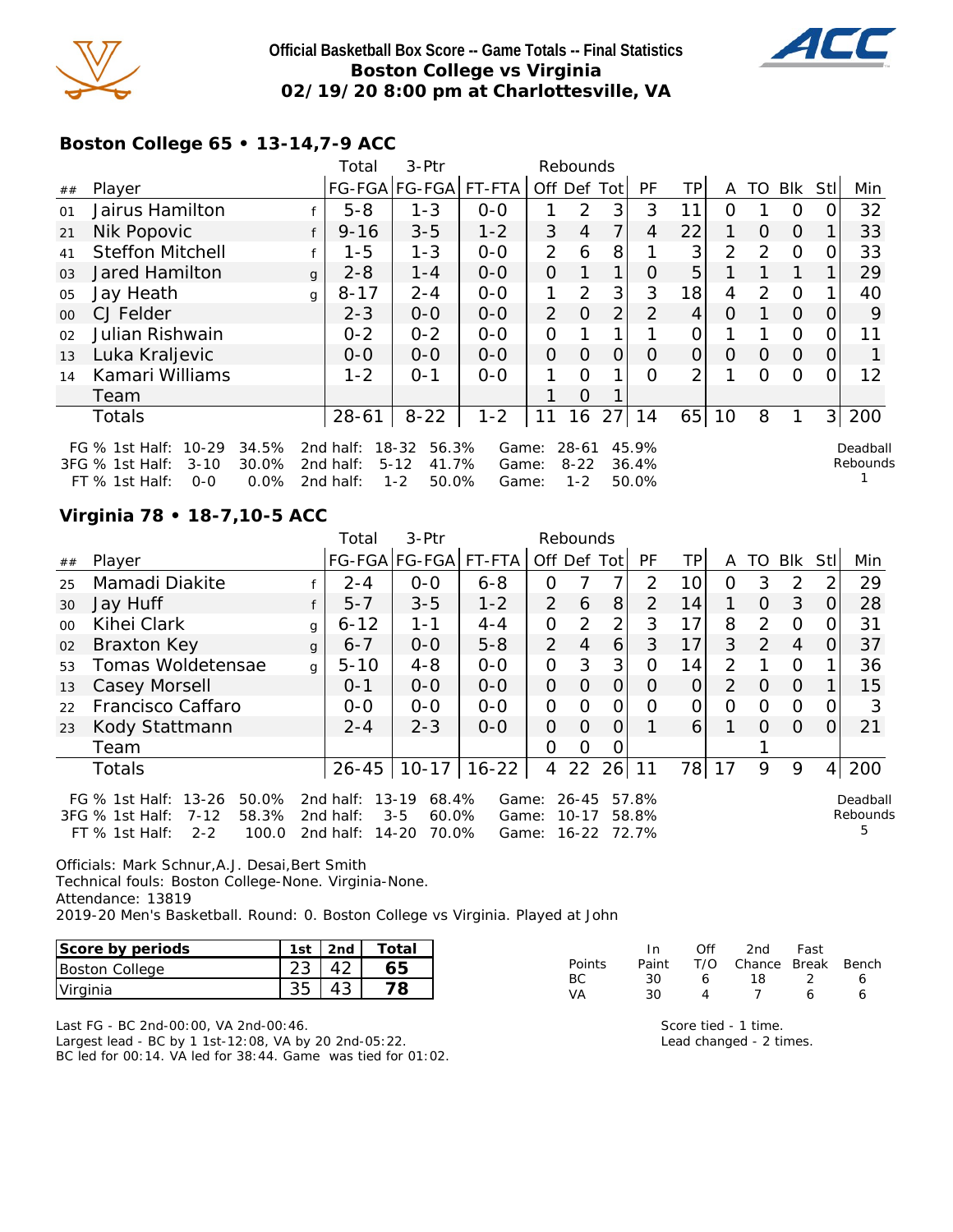

#### **Official Basketball Box Score -- Game Totals -- Final Statistics Virginia vs Pittsburgh 02/22/20 12:00 pm at Pittsburgh, PA**



## **Virginia 59 • 19-7,11-5 ACC**

|        |                                                                                                                  |   | Total                               | 3-Ptr                                                       |                         |             | Rebounds                       |                |                         |                |                |                |          |                |                           |
|--------|------------------------------------------------------------------------------------------------------------------|---|-------------------------------------|-------------------------------------------------------------|-------------------------|-------------|--------------------------------|----------------|-------------------------|----------------|----------------|----------------|----------|----------------|---------------------------|
| ##     | Player                                                                                                           |   | FG-FGA FG-FGA  FT-FTA               |                                                             |                         | Off Def Tot |                                |                | PF                      | ΤP             | A              | TO             | Blk      | Stl            | Min                       |
| 25     | Mamadi Diakite                                                                                                   |   | $4 - 8$                             | $0 - 0$                                                     | $2 - 2$                 | 3           |                                | 10             | $\overline{2}$          | 10             | 2              | $\mathcal{P}$  | $\Omega$ |                | 28                        |
| 30     | Jay Huff                                                                                                         |   | $1 - 4$                             | $1 - 3$                                                     | $2 - 2$                 | 0           | 5                              | 5              | 3                       | 5              |                | $\overline{2}$ | 3        | O              | 17                        |
| $00\,$ | Kihei Clark                                                                                                      | g | $6 - 11$                            | $2 - 3$                                                     | $3 - 3$                 | 0           | 5                              | 5              | 3                       | 17             | 3              | 6              | $\Omega$ |                | 38                        |
| 02     | <b>Braxton Key</b>                                                                                               | g | $4-6$                               | $0 - 1$                                                     | $2 - 4$                 | 1           | 6                              | 7 <sub>1</sub> | $\overline{2}$          | 10             | $\overline{4}$ | 3              |          | O              | 36                        |
| 53     | Tomas Woldetensae                                                                                                | g | $4 - 10$                            | $2 - 7$                                                     | $0 - 0$                 | 0           | $\Omega$                       | 0              | $\mathcal{P}$           | 10             | $\Omega$       | $\Omega$       |          |                | 33                        |
| 13     | Casey Morsell                                                                                                    |   | $2 - 5$                             | $1 - 3$                                                     | $2 - 2$                 | 0           | 2                              | 2              |                         | $\overline{7}$ |                | $\Omega$       | $\Omega$ | 0              | 25                        |
| 22     | Francisco Caffaro                                                                                                |   | $0 - 3$                             | $0 - 0$                                                     | $0 - 0$                 | O           | 2                              | 2 <sub>1</sub> |                         | 0              | 0              | $\Omega$       | $\Omega$ | $\Omega$       | 8                         |
| 23     | Kody Stattmann                                                                                                   |   | $0 - 1$                             | $0 - 1$                                                     | $0 - 0$                 | 0           |                                | $\mathbf 1$ .  | O                       | $\overline{O}$ | $\Omega$       | $\Omega$       |          | $\Omega$       | 15                        |
|        | Team                                                                                                             |   |                                     |                                                             |                         |             | O                              |                |                         |                |                | 3              |          |                |                           |
|        | <b>Totals</b>                                                                                                    |   | $21 - 48$                           | $6 - 18$                                                    | $11 - 13$               | 5           | 28                             | 33             | 14                      | 59             | 11             | 16             | 6        | $\overline{2}$ | 200                       |
|        | FG % 1st Half: 13-25<br>52.0%<br>36.4%<br>$3FG \%$ 1st Half:<br>$4 - 11$<br>$FT$ % 1st Half:<br>100.0<br>$1 - 1$ |   | 2nd half:<br>2nd half:<br>2nd half: | 34.8%<br>$8 - 23$<br>$2 - 7$<br>28.6%<br>83.3%<br>$10 - 12$ | Game:<br>Game:<br>Game: |             | $21 - 48$<br>$6 - 18$<br>11-13 |                | 43.8%<br>33.3%<br>84.6% |                |                |                |          |                | Deadball<br>Rebounds<br>2 |

#### **Pittsburgh 56 • 15-13,6-11 ACC**

|         |                                                                                                                        |              | Total                               | 3-Ptr                                                   | Rebounds                |             |                                   |    |                         |                |          |               |          |            |                      |
|---------|------------------------------------------------------------------------------------------------------------------------|--------------|-------------------------------------|---------------------------------------------------------|-------------------------|-------------|-----------------------------------|----|-------------------------|----------------|----------|---------------|----------|------------|----------------------|
| ##      | Player                                                                                                                 |              |                                     | FG-FGA FG-FGA                                           | FT-FTA                  | Off Def Tot |                                   |    | <b>PF</b>               | TPI            | A        | TO            | Blk      | <b>Stl</b> | Min                  |
| 11      | Justin Champagnie                                                                                                      |              | $4 - 12$                            | $1 - 4$                                                 | $0 - 0$                 |             | 4                                 | 5  | 3                       | 9              | 4        |               |          | ( )        | 40                   |
| 21      | <b>Terrell Brown</b>                                                                                                   | $\mathsf{C}$ | $3 - 9$                             | $0-0$                                                   | $3 - 3$                 | 5           | 4                                 | 9  |                         | 9              |          | $\mathcal{P}$ |          | $\Omega$   | 31                   |
| 01      | Xavier Johnson                                                                                                         | g            | $6 - 10$                            | $1 - 2$                                                 | $3 - 4$                 | 1           | $\overline{2}$                    | 3  | 3                       | 16             | 4        | 2             | 1        | 6          | 27                   |
| 02      | <b>Trey McGowens</b>                                                                                                   | $\mathbf{q}$ | $3 - 9$                             | $1 - 3$                                                 | $1 - 2$                 | 0           | $\overline{2}$                    | 2  | $\overline{2}$          | 8              | 3        | 3             | $\Omega$ |            | 37                   |
| 05      | Au'Diese Toney                                                                                                         | q            | $6 - 8$                             | $0 - 2$                                                 | $1 - 3$                 | $\Omega$    | 4                                 | 4  | 3                       | 13             | 2        | $\Omega$      |          |            | 40                   |
| $00 \,$ | Eric Hamilton                                                                                                          |              | $0 - 2$                             | $0 - 0$                                                 | $0-0$                   | 1           | $\overline{O}$                    | 1  | $\Omega$                | $\overline{O}$ | $\Omega$ |               | $\Omega$ | $\Omega$   | 2                    |
| 04      | Gerald Drumgoole Jr.                                                                                                   |              | $0-0$                               | $0-0$                                                   | $0-0$                   | 1           | $\Omega$                          |    | Ω                       | 0              | 0        | ∩             | $\circ$  |            | 3                    |
| 12      | Abdoul Karim Couliba                                                                                                   |              | $0 - 1$                             | $0 - 0$                                                 | $1 - 2$                 | 1           |                                   | 2  | $\Omega$                | $\mathbf{1}$   | $\Omega$ |               |          | $\Omega$   |                      |
| 24      | Ryan Murphy                                                                                                            |              | $0 - 6$                             | $O - 4$                                                 | $O-O$                   | O           |                                   |    |                         | 0              | $\Omega$ | Ω             | $\Omega$ | 0          | 13                   |
|         | Team                                                                                                                   |              |                                     |                                                         |                         | O           | 4                                 | 4  |                         |                |          |               |          |            |                      |
|         | Totals                                                                                                                 |              | $22 - 57$                           | $3 - 15$                                                | $9 - 14$                | 10          | 22                                | 32 | 13                      | 56             | 14       | 10            | 5        | 8          | 200                  |
|         | FG $%$ 1st Half:<br>$10 - 25$<br>40.0%<br>$2 - 5$<br>3FG % 1st Half:<br>40.0%<br>63.6%<br>$7 - 11$<br>$FT$ % 1st Half: |              | 2nd half:<br>2nd half:<br>2nd half: | 37.5%<br>12-32<br>$1 - 10$<br>10.0%<br>$2 - 3$<br>66.7% | Game:<br>Game:<br>Game: |             | $22 - 57$<br>$3 - 15$<br>$9 - 14$ |    | 38.6%<br>20.0%<br>64.3% |                |          |               |          |            | Deadball<br>Rebounds |

Officials: Terry Wymer,Mike Stephens,Jamie Luckie Technical fouls: Virginia-None. Pittsburgh-None. Attendance: 10133 2019-20 Men's Basketball. Round: 0. Pittsburgh vs Virginia. Played at Petersen

| Score by periods | 1st | 2nd | Total |
|------------------|-----|-----|-------|
| Virginia         |     |     |       |
| Pittsburgh       |     |     |       |

Last FG - VA 2nd-03:06, UP 2nd-00:52. Largest lead - VA by 14 2nd-06:24, UP by 3 1st-13:15. VA led for 35:33. UP led for 00:50. Game was tied for 03:37.

|               | In.   | Off               | 2nd                    | Fast |  |
|---------------|-------|-------------------|------------------------|------|--|
| <b>Points</b> | Paint |                   | T/O Chance Break Bench |      |  |
| VA            | 26.   | $\mathbf{\Delta}$ | 8.                     |      |  |
| l IP          | 32    | 18                | h                      |      |  |
|               |       |                   |                        |      |  |

Score tied - 4 times. Lead changed - 4 times.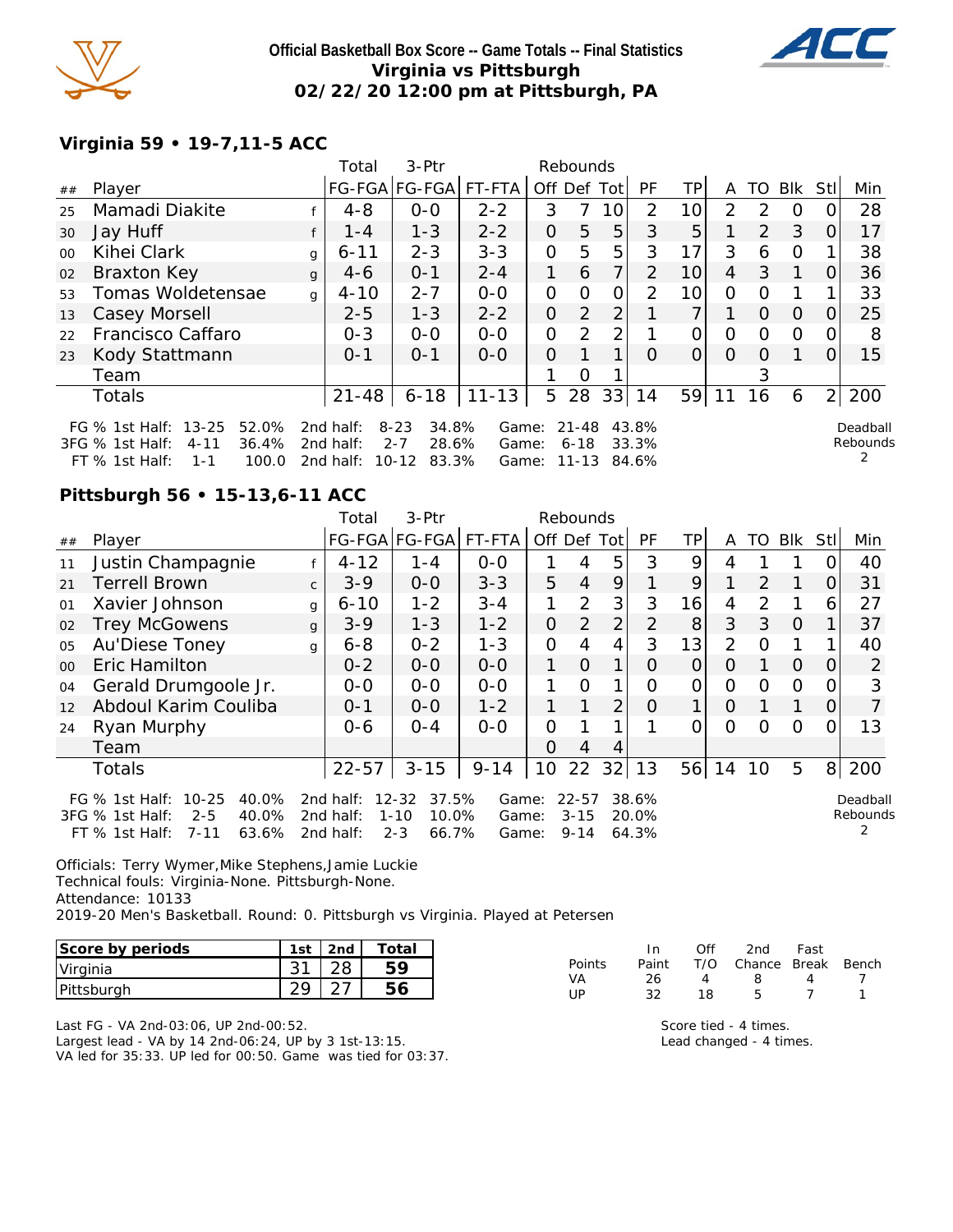

**Official Basketball Box Score -- Game Totals -- Final Statistics Virginia vs Virginia Tech 02/26/20 7:00 pm at Blacksburg, VA**



# **Virginia 56 • 20-7,12-5 ACC**

|         |                                                                                                                            |   | Total                               | 3-Ptr                                                       |                         |                | Rebounds                          |             |                         |                |                |                |          |                |                             |
|---------|----------------------------------------------------------------------------------------------------------------------------|---|-------------------------------------|-------------------------------------------------------------|-------------------------|----------------|-----------------------------------|-------------|-------------------------|----------------|----------------|----------------|----------|----------------|-----------------------------|
| ##      | Player                                                                                                                     |   |                                     | FG-FGA FG-FGA                                               | FT-FTA                  |                |                                   | Off Def Tot | <b>PF</b>               | ΤP             | A              | TO             | Blk      | Stl            | Min                         |
| 25      | Mamadi Diakite                                                                                                             |   | $8 - 12$                            | $1 - 1$                                                     | $2 - 2$                 |                | 5                                 | 6           | 2                       | 19             | 0              | $\mathcal{D}$  | 2        |                | 35                          |
| 30      | Jay Huff                                                                                                                   |   | $1 - 2$                             | $0-0$                                                       | $0-0$                   | $\overline{O}$ | 2                                 | 2           |                         | 2              | O              | $\overline{2}$ | 2        | O              | 13                          |
| $00 \,$ | Kihei Clark                                                                                                                | g | $4 - 7$                             | $2 - 4$                                                     | $0 - 0$                 | 0              | 6                                 | 6           | Ω                       | 10             | 6              | 3              | $\Omega$ |                | 39                          |
| 02      | Braxton Key                                                                                                                | g | $3 - 7$                             | $0 - 2$                                                     | $4 - 6$                 | 3              | 8                                 | 11          | 3                       | 10             | 2              |                |          |                | 34                          |
| 53      | Tomas Woldetensae                                                                                                          | g | $1 - 8$                             | 1-6                                                         | $2 - 2$                 | 0              | 3                                 | 3           | 4                       | 5              | $\overline{4}$ | 3              | $\Omega$ | $\Omega$       | 27                          |
| 13      | Casey Morsell                                                                                                              |   | $3 - 10$                            | $1 - 5$                                                     | $0 - 0$                 | 1              | 2                                 | 3           |                         | $\overline{7}$ |                | $\Omega$       | $\Omega$ | $\Omega$       | 34                          |
| 22      | Francisco Caffaro                                                                                                          |   | $0 - 0$                             | $0 - 0$                                                     | $0 - 0$                 | 0              | $\Omega$                          | 0           |                         | 0              | 0              | $\Omega$       | $\Omega$ | O              |                             |
| 23      | Kody Stattmann                                                                                                             |   | $1 - 3$                             | $1 - 3$                                                     | $0-0$                   | 0              | 1                                 | 1           | O                       | 3 <sup>1</sup> |                | $\Omega$       | $\Omega$ | O              | 17                          |
|         | Team                                                                                                                       |   |                                     |                                                             |                         | 2              | O                                 | っ           |                         |                |                |                |          |                |                             |
|         | Totals                                                                                                                     |   | $21 - 49$                           | $6 - 21$                                                    | $8 - 10$                | $\overline{7}$ | 27                                | 34          | 12                      | 56             | 14             | 11             | 5        | $\overline{2}$ | 200                         |
|         | $11 - 24$<br>45.8%<br>FG $\%$ 1st Half:<br>30.0%<br>$3FG$ % 1st Half:<br>$3 - 10$<br>$1 - 2$<br>50.0%<br>$FT \%$ 1st Half: |   | 2nd half:<br>2nd half:<br>2nd half: | 40.0%<br>$10 - 25$<br>27.3%<br>$3 - 11$<br>$7 - 8$<br>87.5% | Game:<br>Game:<br>Game: |                | $21 - 49$<br>$6 - 21$<br>$8 - 10$ |             | 42.9%<br>28.6%<br>80.0% |                |                |                |          |                | Deadball<br>Rebounds<br>2,2 |

# **Virginia Tech 53 • 15-13,6-11 ACC**

|                |                                                                                                                   |              | Total                               | $3-Ptr$                                                 |                         |                | Rebounds                         |                |                         |                |                |          |                |                |                             |
|----------------|-------------------------------------------------------------------------------------------------------------------|--------------|-------------------------------------|---------------------------------------------------------|-------------------------|----------------|----------------------------------|----------------|-------------------------|----------------|----------------|----------|----------------|----------------|-----------------------------|
| ##             | Player                                                                                                            |              |                                     | FG-FGA FG-FGA                                           | FT-FTA                  | Off Def        |                                  | Tot            | <b>PF</b>               | TP             | A              | TO       | <b>BIK</b>     | <b>Stl</b>     | Min                         |
| 21             | John Ojiako                                                                                                       |              | 1-1                                 | $0 - 0$                                                 | $0 - 0$                 | 0              | 3                                | 3              | O                       | 2              | 0              | O        |                | O              | 9                           |
| 01             | <b>Isaiah Wilkins</b>                                                                                             | g            | $0 - 3$                             | $0 - 2$                                                 | $0 - 0$                 | $\overline{O}$ | $\overline{2}$                   | 2              |                         | $\Omega$       |                | $\Omega$ |                | O              | 10                          |
| 03             | Wabissa Bede                                                                                                      | g            | $2 - 4$                             | $1 - 2$                                                 | $0-0$                   | $\overline{O}$ | 2                                | $\overline{2}$ | O                       | 5              | 3              | 2        | $\Omega$       |                | 22                          |
| 04             | Nahiem Alleyne                                                                                                    | g            | $1 - 5$                             | $O - 1$                                                 | $0-0$                   | $\overline{O}$ |                                  |                | 2                       | 2              |                | $\Omega$ | 1              | O              | 24                          |
| 23             | <b>Tyrece Radford</b>                                                                                             | $\mathbf{q}$ | $4 - 8$                             | $O-O$                                                   | $0 - 1$                 | 1              | 3                                | 4              | Ο                       | 8 <sup>1</sup> | 2              |          | $\Omega$       |                | 35                          |
| 0 <sup>0</sup> | <b>Hunter Cattoor</b>                                                                                             |              | $2 - 6$                             | $2 - 4$                                                 | $0 - 0$                 | 0              | $\overline{2}$                   | 2              |                         | $\overline{6}$ | 1              | $\Omega$ | $\overline{O}$ |                | 20                          |
| 02             | Landers Nolley II                                                                                                 |              | $3 - 10$                            | $1 - 5$                                                 | $6 - 6$                 | 1              | 4                                | 5              | 3                       | 13             | $\overline{2}$ | 3        |                |                | 32                          |
| 14             | P.J. Horne                                                                                                        |              | $3 - 8$                             | $3 - 8$                                                 | $0-0$                   | $\overline{O}$ | $\overline{2}$                   | 2              | 3                       | 9              | $\Omega$       | $\Omega$ | 1              | $\Omega$       | 30                          |
| 15             | Jalen Cone                                                                                                        |              | $3 - 6$                             | $2 - 5$                                                 | $0-0$                   | 1              | $\Omega$                         | 1              | $\Omega$                | 8              | 0              |          | $\circ$        | 0              | 18                          |
|                | Team                                                                                                              |              |                                     |                                                         |                         |                | $\Omega$                         |                |                         |                |                |          |                |                |                             |
|                | <b>Totals</b>                                                                                                     |              | 19-51                               | $9 - 27$                                                | $6 - 7$                 | 4              | 19                               | 23             | 10                      | 53             | 10             |          | 5              | $\overline{4}$ | 200                         |
|                | 20.8%<br>FG $%$ 1st Half:<br>$5 - 24$<br>3FG % 1st Half:<br>$1 - 13$<br>7.7%<br>0.0%<br>FT % 1st Half:<br>$0 - 0$ |              | 2nd half:<br>2nd half:<br>2nd half: | 51.9%<br>14-27<br>$8 - 14$<br>57.1%<br>85.7%<br>$6 - 7$ | Game:<br>Game:<br>Game: |                | $19 - 51$<br>$9 - 27$<br>$6 - 7$ |                | 37.3%<br>33.3%<br>85.7% |                |                |          |                |                | Deadball<br>Rebounds<br>0,2 |

Officials: Clarence Armstrong,Mike Roberts,Lee Cassell Technical fouls: Virginia-None. Virginia Tech-None. Attendance: 9275 2019-20 Men's Basketball. Round: 0. Virginia vs Virginia Tech. Played at Casse

| Score by periods | 1st | 2nd | Total |
|------------------|-----|-----|-------|
| Virginia         |     |     |       |
| Virginia Tech    |     |     |       |

Last FG - VA 2nd-00:03, VT 2nd-00:11. Largest lead - VA by 15 1st-01:28, VT by 3 2nd-03:31. VA led for 34:59. VT led for 02:50. Game was tied for 02:11.

|        | In In | Off | 2nd                          | Fast             |     |
|--------|-------|-----|------------------------------|------------------|-----|
| Points |       |     | Paint T/O Chance Break Bench |                  |     |
| VA     | 22.   | 6   | 6                            | $\mathcal{L}$    | 1 O |
| ۱/T    | 14    |     | $\mathcal{A}$                | $\left( \right)$ | 36. |
|        |       |     |                              |                  |     |

Score tied - 3 times. Lead changed - 4 times.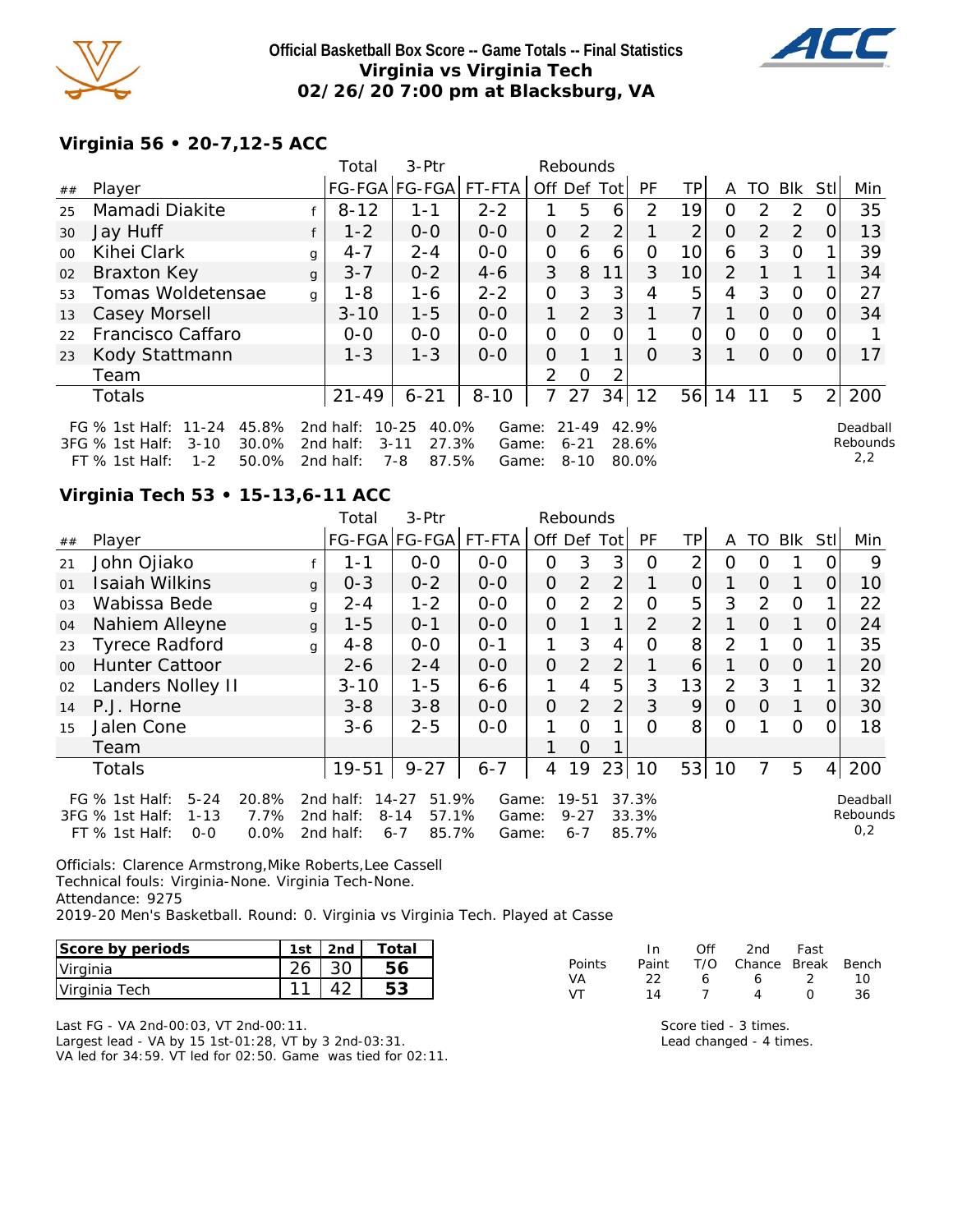

#### **Official Basketball Box Score -- Game Totals -- Final Statistics Duke vs Virginia 02/29/20 6:00 pm at Charlottesville, VA**



#### **Duke 50 • 23-6,13-5 ACC**

|         |                                                                                         |                         | Total                               | 3-Ptr                                                     |                         | Rebounds       |                                    |                |                         |                 |          |          |                |                |                             |
|---------|-----------------------------------------------------------------------------------------|-------------------------|-------------------------------------|-----------------------------------------------------------|-------------------------|----------------|------------------------------------|----------------|-------------------------|-----------------|----------|----------|----------------|----------------|-----------------------------|
| ##      | Player                                                                                  |                         |                                     | FG-FGA FG-FGA                                             | FT-FTA                  | Off Def        |                                    | Totl           | PF                      | ΤP              | A        | TO       | Blk            | Stll           | Min                         |
| $00 \,$ | <b>Wendell Moore</b>                                                                    |                         | $1 - 5$                             | $O - 1$                                                   | $0 - 0$                 |                |                                    | 2              | 3                       | 2               | 0        |          | O              |                | 20                          |
| 21      | Matthew Hurt                                                                            | f                       | $0 - 2$                             | $0 - 1$                                                   | $0 - 0$                 | $\overline{O}$ | $\Omega$                           | $\Omega$       | O                       | $\overline{O}$  | $\Omega$ | $\Omega$ | $\Omega$       |                | 9                           |
| 01      | Vernon Carey                                                                            | $\mathsf{C}$            | $6 - 11$                            | 1-1                                                       | $4 - 5$                 | 3              | 7                                  | 10             | 5                       | 17              | 0        | 3        | 3              |                | 28                          |
| 02      | <b>Cassius Stanley</b>                                                                  | $\mathbf{q}$            | $1 - 9$                             | $0 - 3$                                                   | $2 - 4$                 | 1              | 3                                  | 4              | 2                       | $\overline{4}$  |          |          |                | 2              | 29                          |
| 03      | Tre Jones                                                                               | $\mathbf{q}$            | $6 - 14$                            | $3 - 5$                                                   | $2 - 3$                 | $\Omega$       | 5                                  | 5              | O                       | 17              | 2        | $\circ$  | $\Omega$       |                | 40                          |
| 12      | Javin DeLaurier                                                                         |                         | $2 - 5$                             | $0 - 1$                                                   | $2 - 3$                 | $\mathbf{1}$   |                                    | $\overline{2}$ | 2                       | 6               | 0        |          | 3              | O              | 23                          |
| 13      | Joey Baker                                                                              |                         | $1 - 5$                             | $0 - 2$                                                   | $0 - 0$                 | 0              |                                    |                |                         | 2               | 0        |          | $\Omega$       |                | 9                           |
| 14      | Jordan Goldwire                                                                         |                         | $1 - 3$                             | $O - 1$                                                   | $0 - 0$                 | $\overline{2}$ |                                    | 3              | $\overline{2}$          | $\overline{2}$  |          | $\Omega$ | $\overline{O}$ |                | 25                          |
| 15      | Alex O'Connell                                                                          |                         | $0 - 1$                             | $0-0$                                                     | $0-0$                   | $\overline{O}$ | O                                  | 0              |                         | 0               | $\Omega$ | $\Omega$ | $\overline{O}$ |                | 3                           |
| 41      | Jack White                                                                              |                         | $O - 4$                             | $0 - 2$                                                   | $0 - 0$                 | $\overline{2}$ |                                    | 3              | 2                       | $\overline{O}$  | $\Omega$ |          | $\Omega$       | $\Omega$       | 14                          |
|         | Team                                                                                    |                         |                                     |                                                           |                         | $\overline{2}$ |                                    | 3              |                         |                 |          |          |                |                |                             |
|         | <b>Totals</b>                                                                           |                         | 18-59                               | $4 - 17$                                                  | $10 - 15$               | 12             | 21                                 | 33             | 18                      | 50 <sup>1</sup> | 4        | 10       | 7              | 8 <sup>1</sup> | 200                         |
|         | FG % 1st Half:<br>$9 - 30$<br>3FG % 1st Half:<br>$2 - 8$<br>$FT$ % 1st Half:<br>$5 - 7$ | 30.0%<br>25.0%<br>71.4% | 2nd half:<br>2nd half:<br>2nd half: | $9 - 29$<br>31.0%<br>$2 - 9$<br>22.2%<br>$5 - 8$<br>62.5% | Game:<br>Game:<br>Game: |                | $18 - 59$<br>$4 - 17$<br>$10 - 15$ |                | 30.5%<br>23.5%<br>66.7% |                 |          |          |                |                | Deadball<br>Rebounds<br>2,1 |

# **Virginia 52 • 21-7,13-5 ACC**

|         |                                                                                                            |              | Total                               | 3-Ptr                                                  | Rebounds                |                |                                   |                |                         |                |                |          |                |      |                             |
|---------|------------------------------------------------------------------------------------------------------------|--------------|-------------------------------------|--------------------------------------------------------|-------------------------|----------------|-----------------------------------|----------------|-------------------------|----------------|----------------|----------|----------------|------|-----------------------------|
| ##      | Player                                                                                                     |              |                                     | FG-FGA FG-FGA                                          | FT-FTA                  |                |                                   | Off Def Tot    | PF                      | ΤP             | A              | TO.      | Blk            | Stll | Min                         |
| 25      | Mamadi Diakite                                                                                             |              | $5 - 13$                            | $2 - 4$                                                | $2 - 2$                 |                | 4                                 | 5              | 2                       | 14             | 0              | 3        |                |      | 38                          |
| 30      | Jay Huff                                                                                                   |              | $7 - 9$                             | $0 - 1$                                                | $1 - 2$                 | 1              | 8                                 | 9              | 4                       | 15             | 0              | 0        | 10             |      | 29                          |
| $00 \,$ | Kihei Clark                                                                                                | g            | $2 - 9$                             | 1-1                                                    | $2 - 2$                 | 1              | $\overline{2}$                    | 3              | $\mathcal{P}$           | 7              | 5              | 4        | $\Omega$       | 3    | 39                          |
| 02      | Braxton Key                                                                                                | $\mathbf{q}$ | $6 - 11$                            | $0 - 2$                                                | $2 - 3$                 | 2              | 6                                 | 8              |                         | 14             | $\overline{2}$ | 6        | 2              |      | 33                          |
| 53      | Tomas Woldetensae                                                                                          | $\mathbf{q}$ | $0 - 5$                             | $0 - 2$                                                | $O - 1$                 | O              | 3                                 | 3              | $\mathcal{P}$           | 0              | 2              | $\Omega$ | $\Omega$       |      | 23                          |
| 13      | Casey Morsell                                                                                              |              | $0 - 1$                             | $0-0$                                                  | $0-0$                   | $\overline{O}$ |                                   | 1 <sub>1</sub> | $\mathcal{D}$           | 0              | 0              | $\Omega$ | $\overline{O}$ |      | 8                           |
| 22      | Francisco Caffaro                                                                                          |              | $0 - 0$                             | $0 - 0$                                                | $0 - 0$                 | $\Omega$       | $\Omega$                          | $\Omega$       | 3                       | 0              | $\Omega$       | $\Omega$ | $\Omega$       |      | 6                           |
| 23      | Kody Stattmann                                                                                             |              | $1 - 2$                             | $0 - 0$                                                | $0 - 0$                 | O              | 2                                 | 2              | 0                       | 2 <sub>1</sub> | $\Omega$       |          | $\Omega$       |      | 24                          |
|         | Team                                                                                                       |              |                                     |                                                        |                         | 3              | 4                                 |                |                         |                |                |          |                |      |                             |
|         | Totals                                                                                                     |              | $21 - 50$                           | $3 - 10$                                               | $7 - 10$                | 8              | 30                                | 38             | 16                      | 52             | 9              | 15       | 13             | 6    | 200                         |
|         | FG % 1st Half: 11-25<br>44.0%<br>33.3%<br>3FG % 1st Half:<br>$1 - 3$<br>66.7%<br>FT % 1st Half:<br>$2 - 3$ |              | 2nd half:<br>2nd half:<br>2nd half: | 40.0%<br>10-25<br>28.6%<br>$2 - 7$<br>71.4%<br>$5 - 7$ | Game:<br>Game:<br>Game: |                | $21 - 50$<br>$3 - 10$<br>$7 - 10$ |                | 42.0%<br>30.0%<br>70.0% |                |                |          |                |      | Deadball<br>Rebounds<br>2,2 |

Officials: James Breeding,Jeffrey Anderson,Brian Dorsey Technical fouls: Duke-None. Virginia-None. Attendance: 14629 2019-20 Men's Basketball. Round: 0. Duke vs Virginia. Played at John Paul Jone

| Score by periods | 1 <sub>ct</sub> | 2nd | Total |
|------------------|-----------------|-----|-------|
| 'Duke            |                 |     |       |
| Virginia         |                 |     |       |

Last FG - DU 2nd-01:01, VA 2nd-00:37. Largest lead - DU by 7 2nd-14:53, VA by 6 1st-15:59. DU led for 18:59. VA led for 14:52. Game was tied for 06:09.

|               | - In  | Off  | 2nd                    | Fast             |    |
|---------------|-------|------|------------------------|------------------|----|
| <b>Points</b> | Paint |      | T/O Chance Break Bench |                  |    |
| DU            | 24    | $-3$ | - 11 - 5               |                  | 10 |
| VA            | ∩?    | 1 N  |                        | $\left( \right)$ |    |

Score tied - 5 times. Lead changed - 14 times.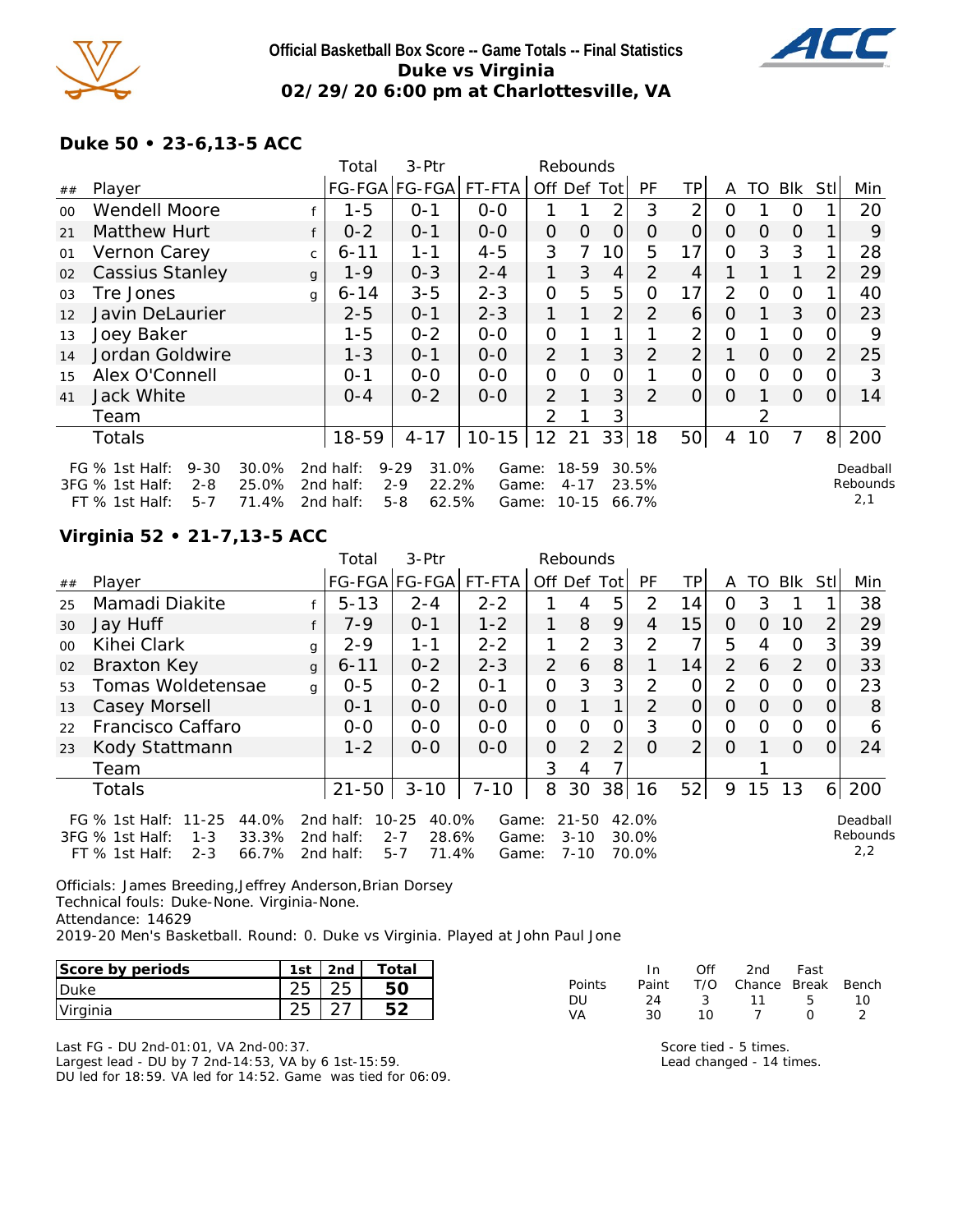

**Official Basketball Box Score -- Game Totals -- Final Statistics Virginia vs Miami (FL) 03/04/20 9:00 pm at Coral Gables, FL**



#### **Virginia 46 • 22-7,14-5 ACC**

|         |                                                                                                                         |              | Total                                  | 3-Ptr                                                     |                         |                | Rebounds                 |             |                         |                |                |               |          |      |                             |
|---------|-------------------------------------------------------------------------------------------------------------------------|--------------|----------------------------------------|-----------------------------------------------------------|-------------------------|----------------|--------------------------|-------------|-------------------------|----------------|----------------|---------------|----------|------|-----------------------------|
| ##      | Player                                                                                                                  |              |                                        | FG-FGA FG-FGA FT-FTA                                      |                         |                |                          | Off Def Tot | PF                      | ΤP             | A              | TO            | Blk      | Stll | Min                         |
| 25      | Mamadi Diakite                                                                                                          |              | $6 - 13$                               | $0 - 1$                                                   | $2 - 2$                 |                | 9                        | 10          |                         | 14             | 2              | 3             |          |      | 34                          |
| 30      | Jay Huff                                                                                                                |              | 7-16                                   | $3 - 7$                                                   | $0 - 0$                 | 2              | 7                        | 9           | $\overline{2}$          | 17             |                |               | $\Omega$ |      | 37                          |
| $00 \,$ | Kihei Clark                                                                                                             | g            | $2 - 8$                                | $1 - 2$                                                   | $2 - 2$                 | 0              |                          | 1           | 4                       |                | 4              | 4             | $\Omega$ |      | 29                          |
| 02      | Braxton Key                                                                                                             | $\mathbf{q}$ | $2 - 7$                                | $0 - 2$                                                   | $1 - 2$                 |                |                          | 8           | O                       | 5              |                | $\Omega$      |          | 0    | 37                          |
| 53      | Tomas Woldetensae                                                                                                       | g            | $0 - 3$                                | $0 - 2$                                                   | $0-0$                   | 1              |                          | 2           | Ω                       | O              | 2              | $\Omega$      |          |      | 36                          |
| 13      | Casey Morsell                                                                                                           |              | $0 - 1$                                | $0-0$                                                     | $0 - 0$                 | $\overline{O}$ | $\circ$                  | $\Omega$    |                         | $\overline{O}$ | $\overline{O}$ | $\mathcal{P}$ | $\Omega$ |      | 11                          |
| 22      | Francisco Caffaro                                                                                                       |              | $0 - 0$                                | $0 - 0$                                                   | $0 - 0$                 | 0              | $\Omega$                 | 0           |                         | 0              | O              |               | $\Omega$ | O    | 3                           |
| 23      | Kody Stattmann                                                                                                          |              | $1 - 1$                                | $1 - 1$                                                   | $0 - 0$                 | 0              | 1                        | 1           | $\mathcal{P}$           | 3 <sup>1</sup> | $\Omega$       |               | $\Omega$ |      | 13                          |
|         | Team                                                                                                                    |              |                                        |                                                           |                         | $\mathcal{P}$  | O                        |             |                         |                |                |               |          |      |                             |
|         | Totals                                                                                                                  |              | 18-49                                  | $5 - 15$                                                  | $5 - 6$                 |                | 26                       | 33          | 11                      | 46             | 10             | 13            | 3        | 5    | 200                         |
|         | FG $%$ 1st Half:<br>$10 - 23$<br>43.5%<br>57.1%<br>$3FG$ % 1st Half:<br>$4 - 7$<br>$FT$ % 1st Half:<br>$0.0\%$<br>$O-O$ |              | 2nd half:<br>2 $nd$ half:<br>2nd half: | 30.8%<br>$8 - 26$<br>$1 - 8$<br>12.5%<br>83.3%<br>$5 - 6$ | Game:<br>Game:<br>Game: |                | 18-49<br>$5 - 15$<br>5-6 |             | 36.7%<br>33.3%<br>83.3% |                |                |               |          |      | Deadball<br>Rebounds<br>1,1 |

#### **Miami (FL) 44 • 14-15,6-13 ACC**

|    |                                                                                                                     |              | Total                               | 3-Ptr                                                      |                         |                | Rebounds                         |                 |                         |                |          |               |               |                |                           |
|----|---------------------------------------------------------------------------------------------------------------------|--------------|-------------------------------------|------------------------------------------------------------|-------------------------|----------------|----------------------------------|-----------------|-------------------------|----------------|----------|---------------|---------------|----------------|---------------------------|
| ## | Player                                                                                                              |              |                                     | FG-FGA FG-FGA                                              | FT-FTA                  | Off Def Tot    |                                  |                 | PF                      | ΤP             | A        | TO            | <b>BIK</b>    | Stll           | Min                       |
| 04 | Keith Stone                                                                                                         |              | $3 - 6$                             | $2 - 4$                                                    | $0 - 0$                 |                | 6                                | 7               | O                       | 8              |          |               | $\mathcal{P}$ |                | 31                        |
| 14 | Rodney Miller                                                                                                       | $\mathsf{C}$ | $2 - 4$                             | $0-0$                                                      | $2 - 2$                 |                | 3                                | $\overline{4}$  |                         | 6              |          | $\Omega$      | 1             | O              | 22                        |
| 00 | Chris Lykes                                                                                                         | g            | $7 - 12$                            | $2 - 7$                                                    | $0 - 0$                 | $\overline{O}$ | 2                                | $\overline{2}$  |                         | 16             | 1        | 3             | $\Omega$      |                | 25                        |
| 01 | DJ Vasiljevic                                                                                                       | g            | $2 - 10$                            | $2 - 8$                                                    | $O - O$                 | $\Omega$       | 4                                | 4               |                         | 6              |          | $\Omega$      | $\Omega$      | Ω              | 32                        |
| 02 | Isaiah Wong                                                                                                         | g            | $0 - 5$                             | $O - 1$                                                    | $0 - 0$                 |                | 2                                | 3               | 2                       | 0              | O        | 4             |               |                | 28                        |
| 05 | <b>Harlond Beverly</b>                                                                                              |              | $3 - 7$                             | $0 - 3$                                                    | $0 - 0$                 | 1              | 1                                | $\overline{2}$  | 1                       | 6 <sup>1</sup> | 1        | $\Omega$      | $\Omega$      | Ω              | 18                        |
| 21 | Sam Waardenburg                                                                                                     |              | 1 - 4                               | $0 - 2$                                                    | $0 - 0$                 |                | $\overline{4}$                   | 5               | 2                       | $\overline{2}$ |          |               |               |                | 27                        |
| 23 | Kameron McGusty                                                                                                     |              | $0 - 3$                             | $0 - 0$                                                    | $0 - 0$                 | $\overline{O}$ | 2                                | 2               |                         | 01             | $\Omega$ | $\mathcal{P}$ | $\Omega$      | Ω              | 17                        |
|    | Team                                                                                                                |              |                                     |                                                            |                         |                | O                                |                 |                         |                |          |               |               |                |                           |
|    | <b>Totals</b>                                                                                                       |              | $18 - 51$                           | $6 - 25$                                                   | $2 - 2$                 | 6              | 24                               | 30 <sup>1</sup> | 9                       | 44             | 6        | 12            | 5             | 5 <sub>l</sub> | 200                       |
|    | $10 - 25$<br>40.0%<br>FG $%$ 1st Half:<br>30.0%<br>$3 - 10$<br>3FG % 1st Half:<br>0.0%<br>$FT$ % 1st Half:<br>$O-O$ |              | 2nd half:<br>2nd half:<br>2nd half: | 30.8%<br>$8 - 26$<br>$3 - 15$<br>20.0%<br>$2 - 2$<br>100.0 | Game:<br>Game:<br>Game: |                | $18 - 51$<br>$6 - 25$<br>$2 - 2$ |                 | 35.3%<br>24.0%<br>100.0 |                |          |               |               |                | Deadball<br>Rebounds<br>O |

Officials: John Gaffney,Kipp Kissinger,Ted Valentine Technical fouls: Virginia-None. Miami (FL)-None. Attendance: 5318 2019-20 Men's Basketball. Round: 0. Miami (FL) vs Virginia. Played at Watsco C

| Score by periods | 1st | 2 <sub>nd</sub> | Total |
|------------------|-----|-----------------|-------|
| Virginia         |     |                 |       |
| Miami (FL)       |     |                 |       |

|               | In.   | ∩ff | 2nd                    | Fast             |  |
|---------------|-------|-----|------------------------|------------------|--|
| <b>Points</b> | Paint |     | T/O Chance Break Bench |                  |  |
| VA.           | 20    | - 2 | Δ                      | $\left( \right)$ |  |
| MIA           | 16    | 10  | $\left( \right)$       |                  |  |

Last FG - VA 2nd-04:46, MIA 2nd-02:17. Largest lead - VA by 6 1st-05:36, MIA by 2 2nd-17:40. VA led for 28:13. MIA led for 02:42. Game was tied for 09:05.

Score tied - 4 times. Lead changed - 6 times.